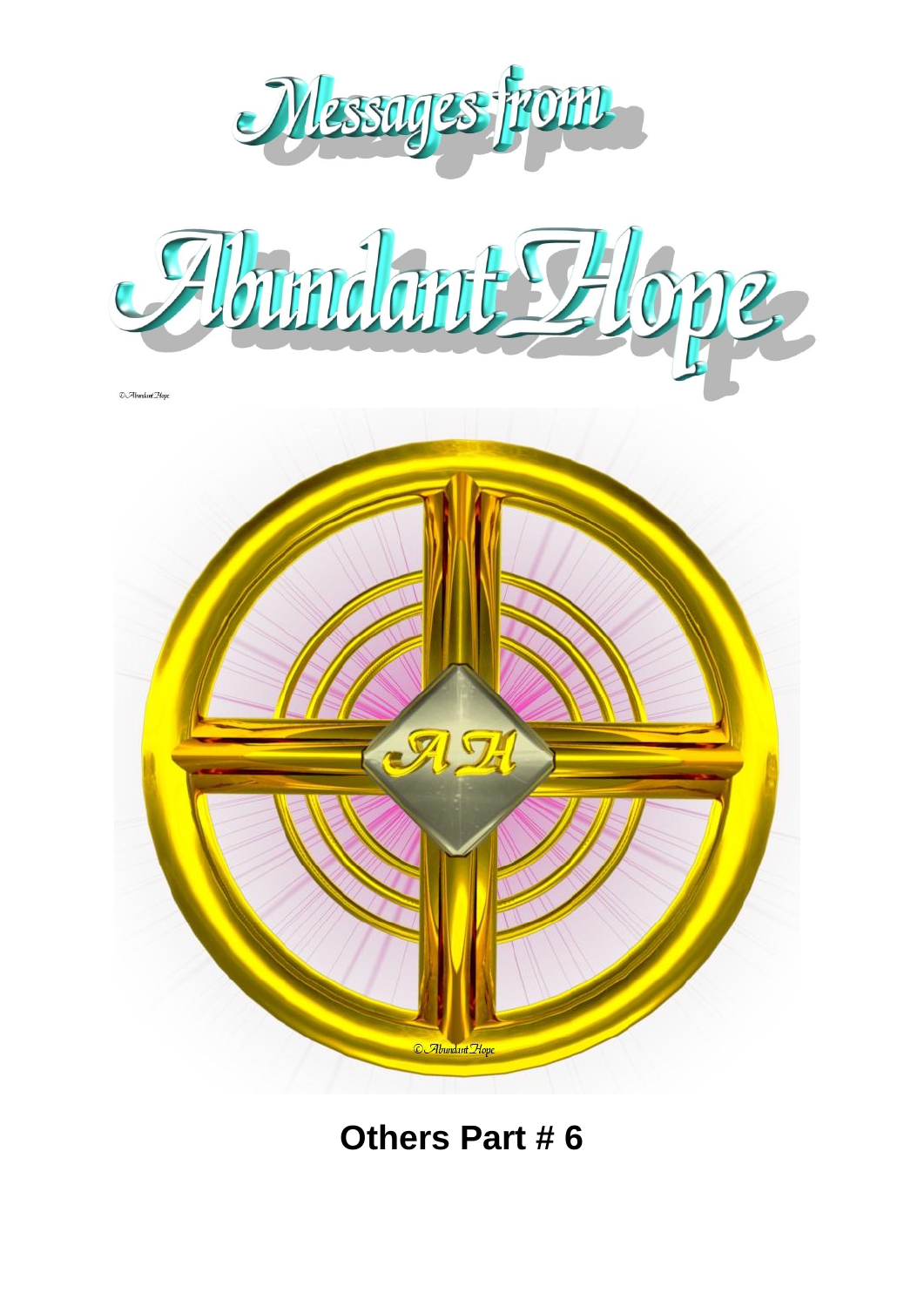# **Table of Contents**

| <b>Message</b> | Page |
|----------------|------|
|                |      |
|                |      |
|                |      |
|                |      |
|                |      |
|                |      |
|                |      |
|                |      |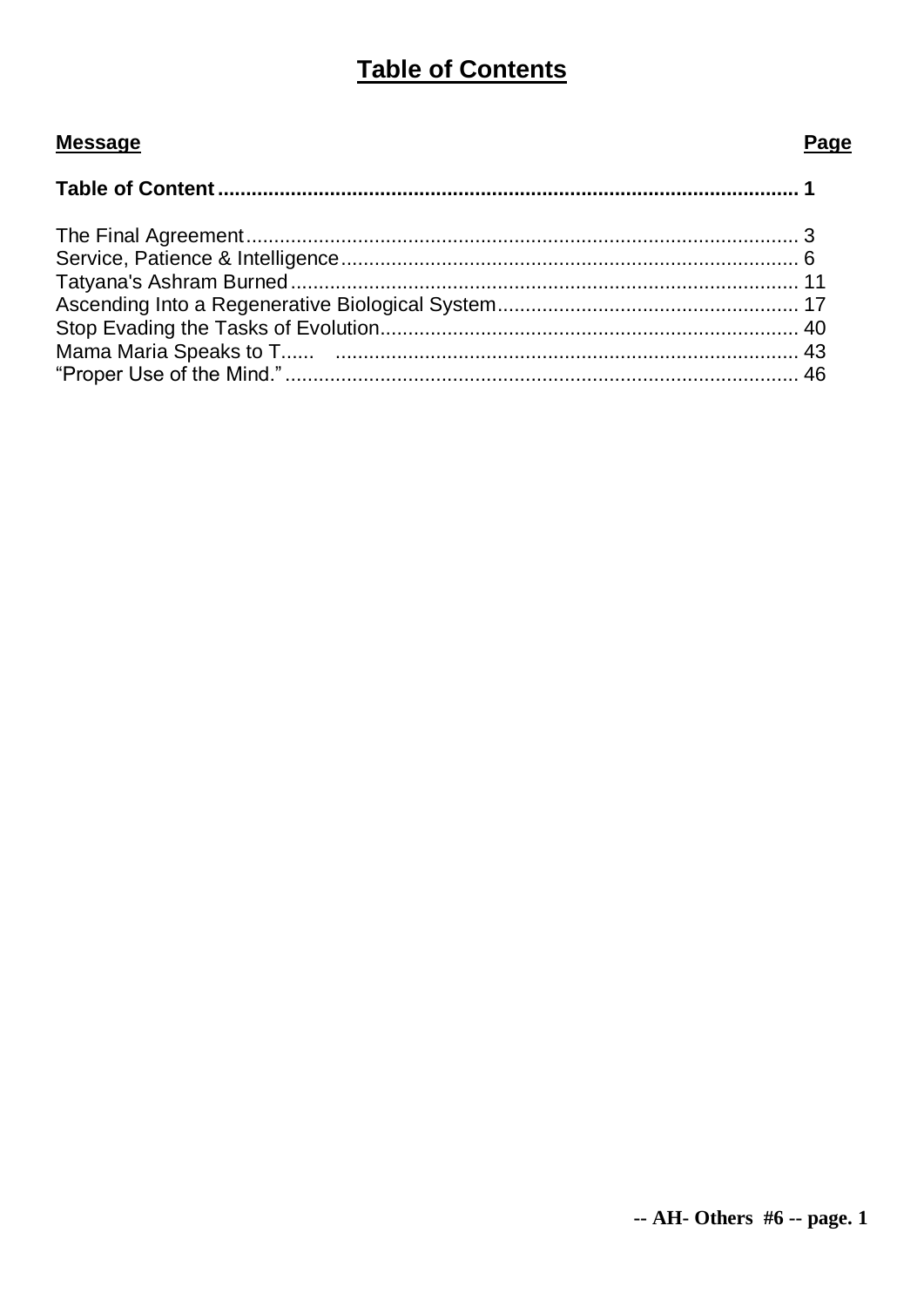## *All writings by members of AbundantHope are copyrighted by ©2005-2013 AbundantHope - All rights reserved*

*[Detailed explanation of AbundantHope's Copyrights are found here](http://abundanthope.net/pages/AbundantHope_1/Copyright_-_Terms_amp_Conditions_517.shtml)*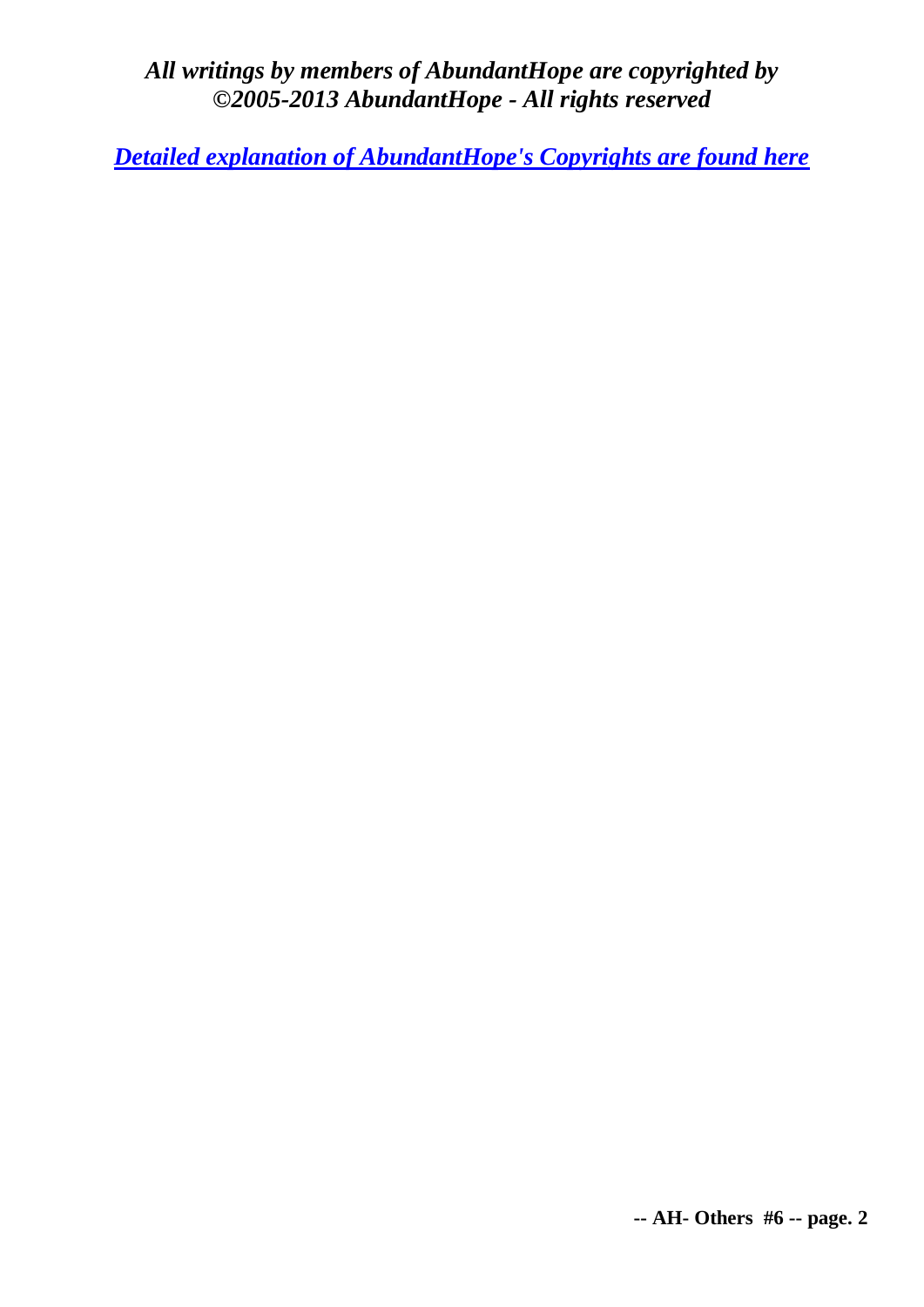#### **The Final Agreement**

#### **By Teacher Ophelius:**

#### **Jun 29, 2012**

#### **<http://www.thecorrectingtime.com/2012/06/final-agreement.html?m=1>**

#### **(Candace: These Ophelius teachings are just EXCELLENT, bookmark the site and visit often)**

Ophelius thru Chris June 17, 2012

The message for today is about the Final Agreement. What is the Final Agreement? It is the supreme decision between the soul and the Indwelling Spirit to do the Will of the Creator and to ascend and pursue the paradise path to perfection--to become Godlike and to move inward through the schools of the universes, age upon age, until you have gathered the requisite wisdom and perfection needed to obtain membership in the Corps of Finality on paradise. It is there where you will then stand in the True Reality, the presence of the Universal Father, where He resides at the center of infinity, and receive the divine embrace.

This Final Agreement is not something that is necessarily a conscious decision you will make in your human mind, although, your supreme desire to want this is evidence of its eventual consummation. Only after the soul has attained adequate wisdom to understand such a supreme decision can the Agreement be ratified, and more often then not, this shall occur sometime in your mansion world sojourn. For those students on the path, many of you have already made this decision, have traversed the third psychic circle of human personality development, for which you are granted advanced standing.

Upon making such a supreme decision, you will at once be assigned a Guardian of Destiny (a pair of seraphim) to work with you here, while you still live in the flesh, or later in your mansion world sojourn, they are there to help you in your progress toward the divine goal. Your path to fusion with your God fragment is assured, but is yet revocable by you at anytime prior to fusion with the Divine Indweller. You may at any time reject eternal life- free will reigns supreme in the universe.

Many of you have already made a conscious decision to do the Will of the Creator and are wondering how and when the soul is ready and wise enough to make this supreme decree. There is no material indicator of this, yet you will know at the core of your being that this is so. What will be evident, is that you will feel that "oneness" of being that all spirits in the universes feel--to be a part of the whole and to be a willing participant in the creation. As you go about this co-creative process, you will show forth the fruits of the spirit in your daily ~lives and work as a universe citizen with that far seeing view of life and eternity.

If making this Final Agreement is your conscious desire, then my friends, you have taken the first steps toward that end--not really an end, for there are no beginnings or endings on paradise, only unending astonishment as you discover more about the Creator as He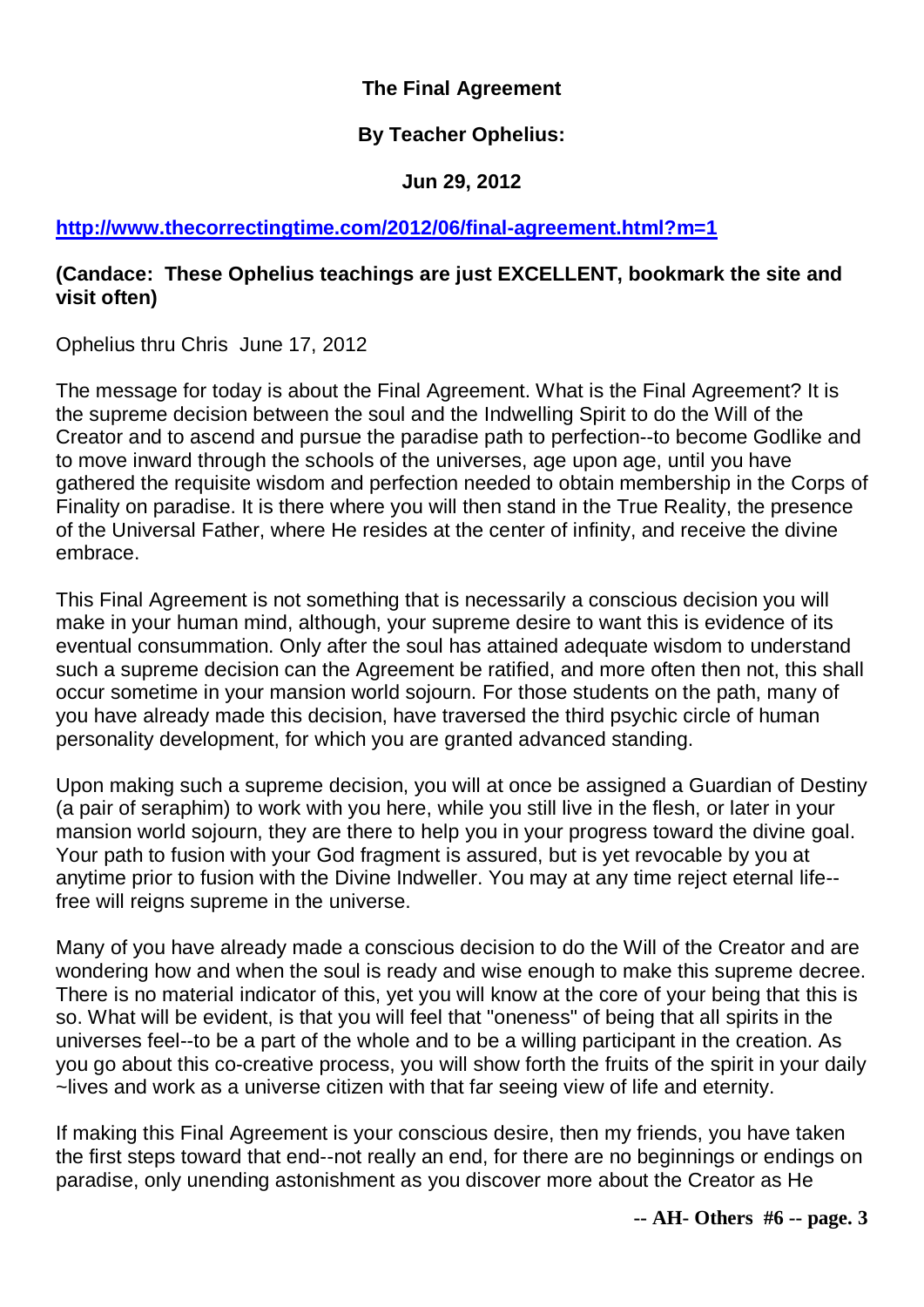reveals infinite possibilities, levels, values, and attributes of Himself--an unending quest for the totality of God.

Peace to you,

The Circle of Seven

Candace: I published this June 25th to the forum: During the night when I was on aboard ship, we were reviewing the new additions to the "book of life". Being written into the Book of Life, means the fusion/merger of the Father Fragment (piece of Father's mind) and the soul of the Ascending Son, which usually occurs during the attainment of 6d Consciousness, which is also marked by the 6th mansion world in the systems for you UB readers.

Now the list contained about 100,000 names, and the names are the celestial names bestowed these ones as they are written into the Book of Life. This particular list is of those galactic thugs (not the "fallen angels), who were imprisoned here. We wish more of them had gotten this far, but they did not. Its a small list list out of billions. So many will of course be moving to other worlds, or be uncreated or go to a more serious prison planet, which I think we have labeled the void planet, being void of celestial assistance. Ones who go there get one last chance to clean up and get off that place. They blow the next life after getting off, and they are uncreated.

But at any rate, these ones are scheduled to fuse with their father fragments during the 3 days of darkness and since the process consumes their bodies, they show up on mansion world #6 in their new forms there. Just thought you would find this interesting. During the 3 days since we have no morontial temples for the purpose, they will be elevated up into the atmosphere, so that fires are not started by the process.

Another post I made to the same thread, in answer to a question:

This is a different situation David, the fusion with the Father Fragment. When this happens it is reflective of the final and real choice to do the will of the Father. In the early lives man chooses eternal life but generally he has no concept of what it means, which you see in a lot of religious folks, particularly christians, who think going to church and believing on Jesus gets them off to party land forever.

MIND is stored on photons and electrons. The Father Fragment mind, is stored on photons, very high energy photons, and when this merges with the Mind of Man, while incarnate in a body, it always consumes the body. It is VISIBLE to ones observing, as it produces a very high energy flash of light. On worlds with morontial temples used for this process, the vibrations of the worlds are higher and the "STAGE" on the morontial temple has a different energy on it, and these are thus "controlled" and can be witnessed without setting the stage on fire! There are never morontial temples on worlds until they are in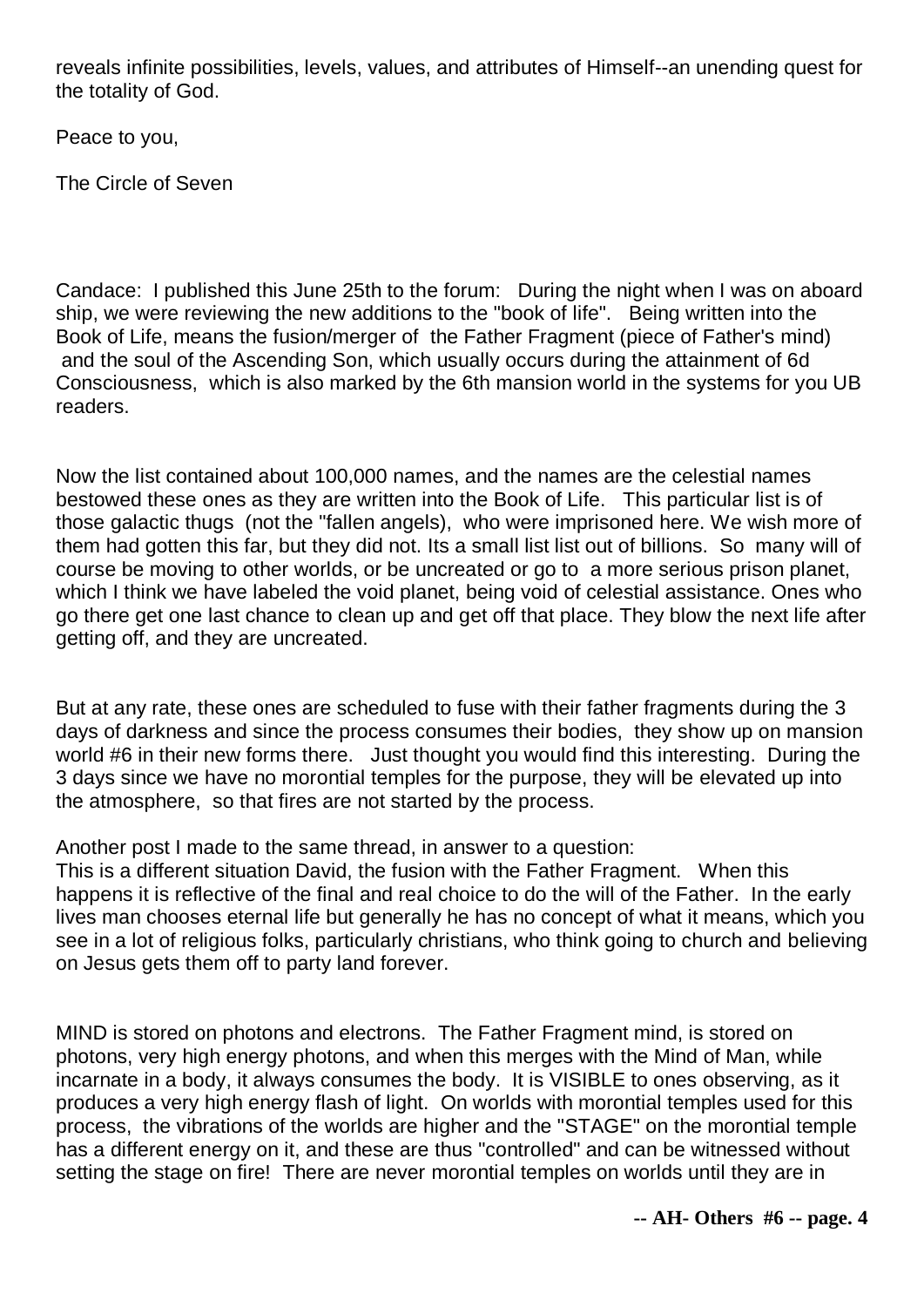Light and Life, but we will have at least one small one on the surface later, which will be used for celestial visitors, they can be visible on it.

Actually they have morontial temples in the inner earth areas, particularly at the Nebadon Headquarters here under the Himalayas. There is a large city down there of about 1 million people, of a higher vibration than the surface. Many of the ascended masters like Germain are often found there, and the Midwayers etc and just normal celestial visitors and other visitors from the inner earth cities. They go there for fusion by flying saucer transport or inner earth rail.

These are BIG family events, on worlds that have these temples. This is how "death" of the body is bypassed per se. There is no body left behind to bury! This is called "translation". Ones are always notified in advance so celebrations can be made and people come to wish their loved one farewell to heaven. As this planet moves upward, more and more temples wil be built for this purpose. They are also used for celestial visits where many people gather to witness these visitors who are not visible to eyes except in the temple. These temples are outdoor type small stadiums with a central morontial area for these activities.

These ones then go immediately to the resurrection halls on the mansion worlds where a new body is provided. Its different from the other sorting processes at this time. Here is a paper you can read in the UB that covers some of this. I think I also place part or all of it in the UB section here on the front site years ago now, with explanatory teaching.

<http://www.urantia.org/urantia-book-standardized/paper-55-spheres-light-and-life>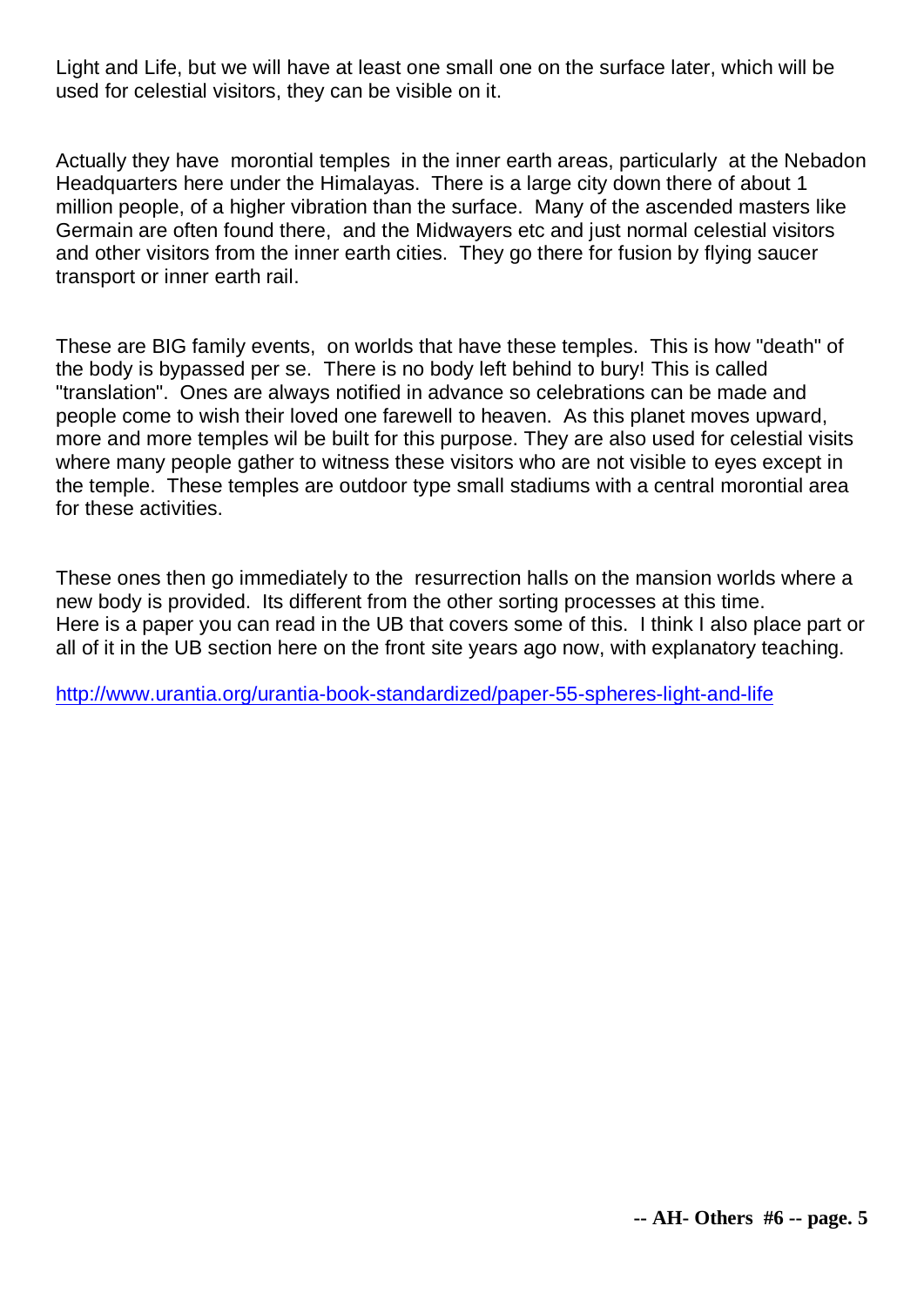#### **Service, Patience & Intelligence**

**By various.**

**Jul 15, 2012**

For those that love having material like this regularly and these ones are always good, they have an email list you can subscribe to: <http://www.1111angels.net/index.php/email-list>

For new readers also check out Heaven Letters which coming regularly also in your email, or visit the site as desired. <http://www.heavenletters.org/>

Urantia, June 17, 2012. (date of transcription).

Teacher: The Beloved One. Subject: "A Lesson on Being of Service." Received by Lytske. <http://www.1111angels.net/index.php/messages/78-a-lesson-on-being-of-service>

The Beloved One: "We have on occasions discussed the concept of being of service. We return to the subject, and add the word 'loving' to it. In loving service, as in doing the Father's Will, implies that there is no expectation of something in return. This is the way I would have you serve, as this opens the way to more abundant blessings. Those who serve either grudgingly, or with hidden agendas, place limits upon My blessings, because they have not understood the real meaning of service. It is in being of loving service that you, yourself are blessed. The Creator of everything knows the hearts and minds of all creatures, and knows the secrets of all hearts.

"Many a soul languishes in darkness, because of having been told that as long they fulfil their obligatory duties by paying their dues they are saved. 'Saved from what,' I like to know? It is the personal connection to the All That Is, which needs to be in place. It is the way with the most love in it, walked in truth beauty and goodness, with sincerity and honesty of heart. This ought to be your daily striving, to each day become more aware of My Presence within you, and to try each day to love one more person. They are the 'unlovely' who also need your love, for you cannot know the aches and pains of another's heart. All have feelings, and by showing yourself friendly and accepting of one another, you reside in a state of loving service.

"You have the ability to uplift someone else with only a smile. The world is in need of happy and genuine smiles. Nothing is ever forced in the kingdom of God. You need to realize that you are actually already living in the kingdom of God, because there is simply nowhere that God is not. All of the infinitely widespread creation is of God. And the reason that everything is manifesting is the unconditional loving service which His mighty descending Sons render in return to the Father. They are subservient even to lowly creatures such as you, because they know what is possible for you to become when you also begin walking in the way of loving service. In this manner you become more finely attuned to all possible potentials which lie undiscovered before you.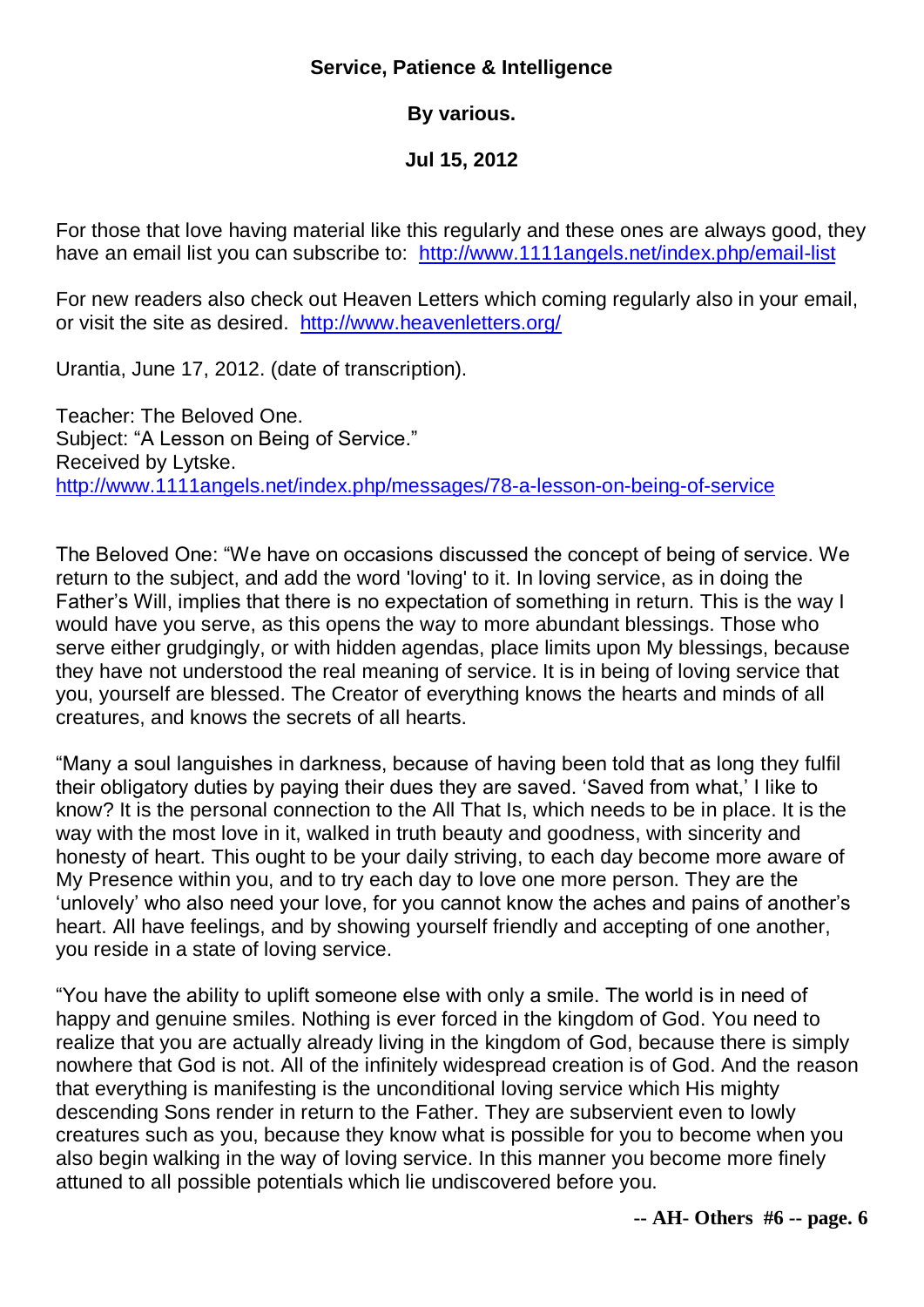"Humans in the early stages of evolution developed their fictitious ideas and 'fabricated' those ideas into gospels for others to follow. Many untruths, superstitions, creeds and dogmas evolved and became established as the infallible word of God. Over time, these shall all fall away when God's truth becomes more widely known. This will happen to just one person at a time. Those who were offered glimpses of truth, because they took the time to make that personal connection, are becoming the salt of the earth, the lights for others to see. These will be the ones of true loving service because they begin to understand the true meaning as to what it means to lovingly serve. They serve already now without recognition. They serve without attracting attention to themselves, because they are at peace with themselves, for they have found that pearl of great value within themselves, which has become their Guiding Light. Search and you shall find."

\*\*\*\*\*\*\*\*\*\*\*\*\*\*\*\*\*\*\*\*\*\*\*\*

**Illawarra District, Australia, July 9, 2012. Mentori Spokesperson. Subject:"Impatience, So Very Human." Received by George Barnard.** <http://www.1111angels.net/index.php/messages/80-impatience-so-very-human>

Mentor: "You are human, wide-spread all over the universes, and your many species live on disparate worlds. In some instances the duration of terrestrial life is no more than fortyfive of your years. On other planets your species may well live a few centuries and a little more. Whatever their ways, lives, mindsets, and in whichever way they see themselves, this has always much to do with time, limited time. Most of you are incapable of 'looking beyond your terrestrial life into eternity' to always see your future existence as a continuance of life. They are the time limitations you focus on, which create your 'so very human impatience'.

"Limited time is much of what you have in which to do your planning and your timing as the hours tick away. Time is important as to when to begin a task. Time is important in determining how much time can be allocated to complete the task. Timing is important from the point of view of when a task may dovetail with what follows. It is very much the human way to work out things in time. And to a degree, the Midwayers which are many on most of the worlds also necessarily need to work with time. It is different with Celestials above their ranking.

"The way a Destiny Guardian measures progress is not in time, but in the steps his or her human subject takes and progresses in life – the circles or levels of progress. For other Celestials progress exists in looking forward to see a task nearer completion, but not in how long it takes. It is with humans that time is so important and it is in humans that patience is not always there to be found. For Celestials beyond the realm of the Midwayers, patience and impatience are virtually unknown quantities. They live by what they achieve. They see the future as a number of achievements, personal progress and that of others, as it came about in the past, and as it will come about in the future, whilst they live in the now.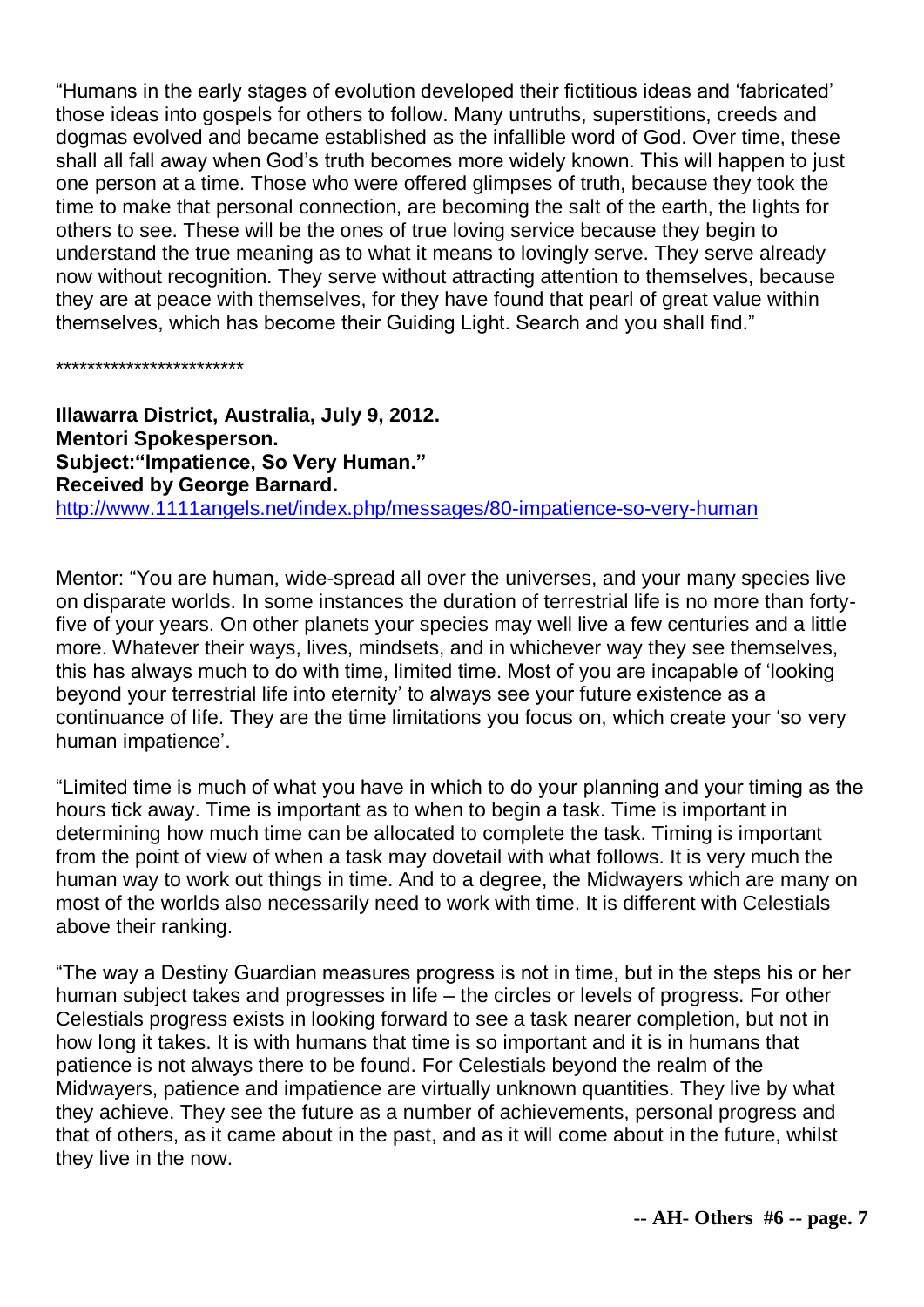"So much on this earth can be achieved when patience is king. So much on this world is being spoiled when impatience rules. No matter how yogi-like you may become in your life, you will not achieve the total loss of impatience to be entirely like your celestial brothers and sisters. Beyond this life, however, you will be functioning with an entirely different mindset. Actual times, hours ticking away, will no longer be important to you. The completion, the conclusion and the success in your various exercises, in your area's learning experience, and in your various teaching experiences will become the most important things. And the 'hour' will come when you will have changed, when you will look back at your impatience as you expressed it, or suffered from it, back on the planet of your birth. You will then not quite recall what and how you once felt, as you shrug, smile, and move on.

"This is my talk for this evening. I thank you greatly for your time and your interest in the subject. Make patience, constantly practiced, an important part of your life divine. I am the Mentori spokesperson you know so well. I say good night for now."

\*\*\*\*\*\*\*\*\*\*\*\*\*\*\*\*\*\*\*\*\*\*\*\*\*\*\*\*

**Sunday, July 1, 2012 Intelligence - Practical and Spiritual By Teacher Ophelius Received by Chris <http://www.thecorrectingtime.com/2012/07/intelligencepractical-and-spiritual.html>**

Today we would like to talk about intelligence. Each individual has been given a certain amount of intelligence—mind capacity—the ability to think, reason, and act. Genetics is the main factor that determines how intelligent the individual will be and what capacity or potential he or she will have. This does not however, determine whether or not that individual will develop spiritually—it is more often a factor of environment and how one is raised and educated that will allow that individual of high IQ to become open to spiritual concepts and to understand what it means to have faith—the catalyst for attaining higher knowledge .

On Urantia, it is unfortunate that so many people of high IQ are educated to believe in only what can be seen with the eyes or proven with the scientific method—the current known science of today, and this becomes for them a stumbling block to achieving great new discoveries in science and medicine, for they do not "reach out" into the superconsciousness to ask for help or to receive revelation about some problem that needs to be solved. For these individuals of high potential, spirit works tirelessly from higher planes to project new concepts into the mind so that humanity may benefit from the seeded thoughts of these higher minded ones. It is in this way that "the Most Highs rule in the kingdoms of men."

These men and women of high IQ have not only the capacity and potential for practical things, but they also possess the capacity and potential for incredible spiritual development if only they would allow themselves to open up to the vast storehouse of higher knowledge that exist in the spiritual realms. On other worlds that are more advanced, it is these higher minds that when discovered in youth, are nurtured and guided to "plug in" to the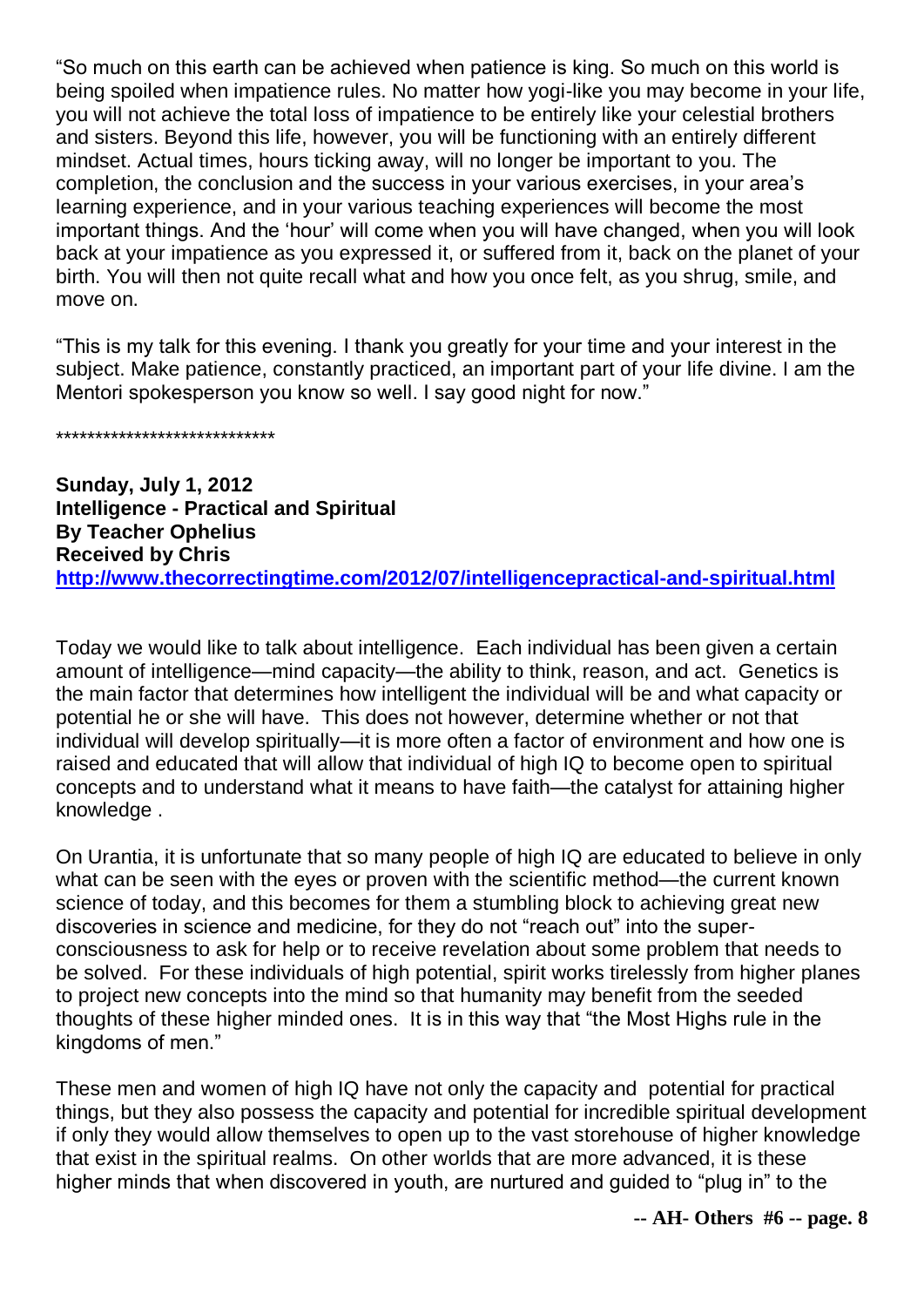Universal Mind and bring forth from that higher plane the answers to the problems of a planet for the benefit of the many.

When the days of the agondontors (those who believe without seeing) are over, and when God's paradise representatives are present on earth, will those men and women of high potential begin to use the greater portion of their brains that they work so hard to deny themselves because of misguided education and pride. When men's thinking shifts from the profit motive to the collective benefits of service to the whole of humanity, then will there be a golden age on Urantia.

Some of the most substantial and humanly beneficial scientific discoveries in the history of Urantia have come about from those individuals who thought outside the paradigms of accepted science or received inspiration in dreams. It is incredibly short sighted for the scientific community and educators to continue this denial of the better half of their natures to receive what God has planned for them to know and share with the people of this world.

All hope now rest on the shoulders of the children (and the parents) of high potential, that they will not walk through life with blinders on and only accept what is known, but will reach out and receive from the higher planes what God has planned for the benefit of humanity.

Peace to you,

The Circle of Seven

Receiver's note: I was shown in a dream, charts and graphs, that there are areas on the earth where intelligence can be enhanced because of new energies that are coming to earth—where the veil is much thinner and where mind can more easily tap into the knowledge of spirit. These areas are like consciousness amplifiers where if persons of spiritual awareness were to meditate, they would more easily connect with spirit and have greater clarity.

Please do not ask me where they are, for my retention of that dream is fading fast, but hopefully that information will resurface at the time when these new circuits are in place an exciting future awaits!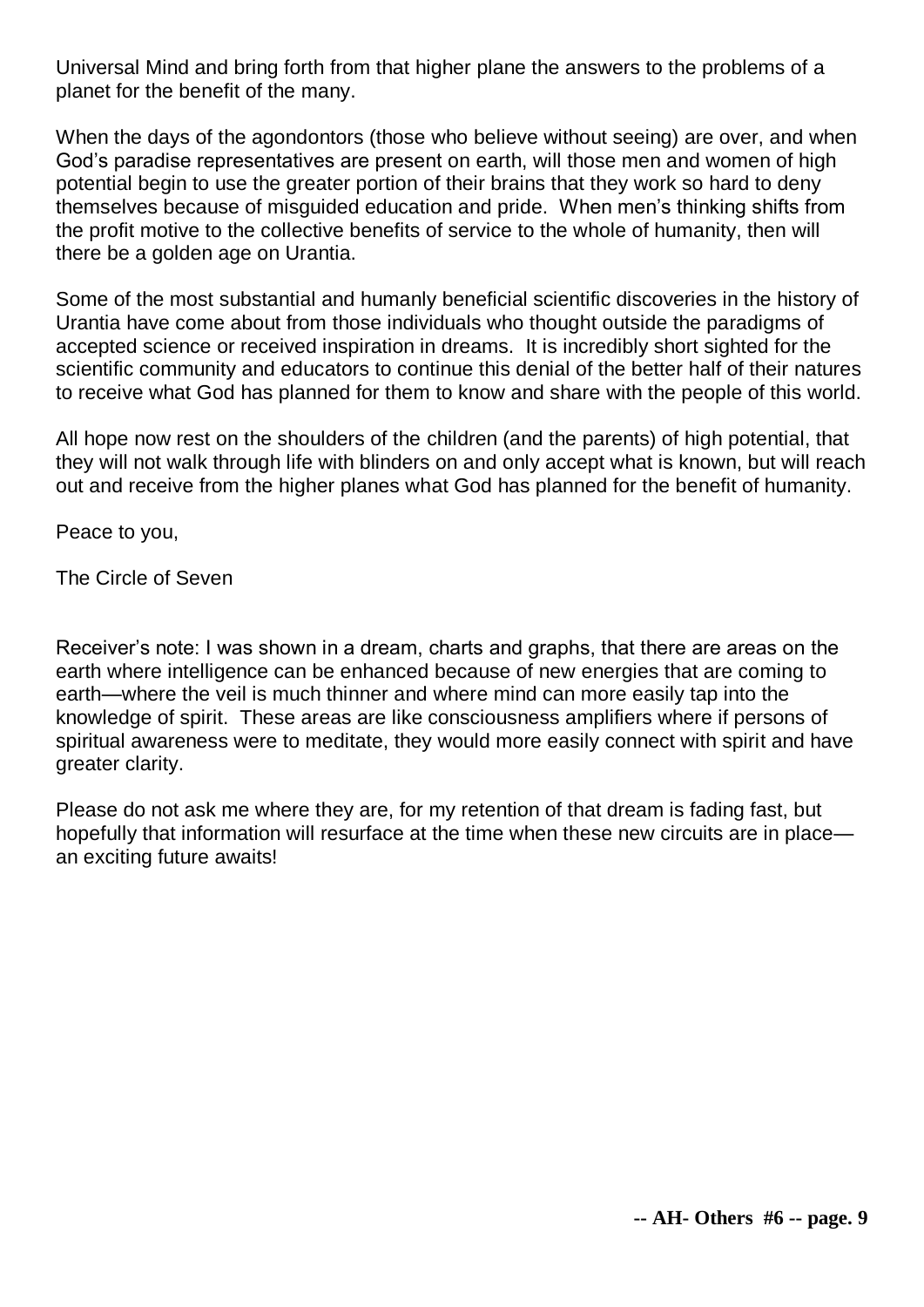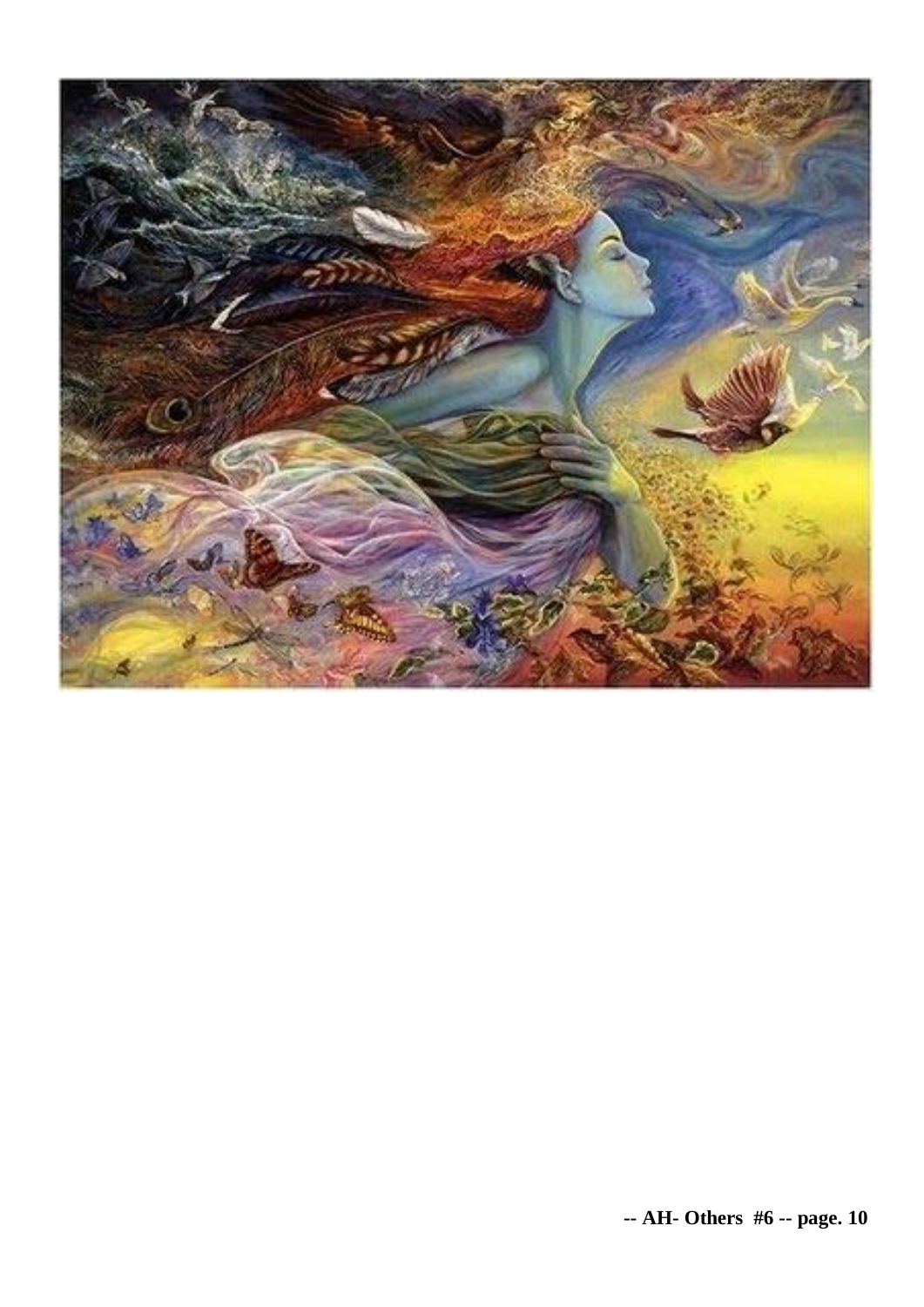### **Tatyana's Ashram Burned**

### **By Master Morya and Lanello thru Tatyana**

### **Aug 9, 2012**

I have sometimes over the years published something by Tatyana of Siberia Russia who is a chosen messenger there for many of the Ascended Masters of the Great White Brotherhood. Her work is excellent. Recently I was checking her site again to see if these is something new this summer, she seems to work for short periods with many messages and then breaks for a time. I discoved that her Ashram has been burned down. Some of you remember Summit Light House and followed that material many years ago and it too fell down like so many. Mark Prophet of Summit Light House passed many years ago and has been working thru Tatyana as Lord Lanello. I recently posted a piece by our beloved Siraya thru her. She uses Surya as the spelling, or rather the English Translator does. The translations to English are well done. There is material on You tube also, and she has books available a Amazon and other companies in the US. For those that enjoy Rosaries, she also has lovely ones on her site with Mother Mary. Also there is a 33 day prayer Vigil at 3 PM Moscow time. <http://sirius-eng.net/index.htm>

[webmaster@sirius-eng.net](mailto:webmaster@sirius-eng.net) is the only email address I could find on the English version of her website. If you have enjoyed her material, maybe dropping the webmaster a note would reach her. She must be in great sorrow. I have always wished to meet her. She used to cover the buiding of the Ashram on her website, with pictures, but I haven't seen anything for a time.

Here is the recent piece with Morya, in which this is mentioned. [http://sirius-eng.net/dictations/iun\\_2012/2012.06.29.htm](http://sirius-eng.net/dictations/iun_2012/2012.06.29.htm)

### **We no longer have an opportunity to continue our work in the land of Russia June 29, 2012**

I AM Master Morya.

I have come today to say what is necessary and what has brewed. As you know, we are giving this cycle of dictations in Latvia. And this cycle of dictations has not been planned beforehand. More exactly, it must have taken place, yet those hindrances which have taken place and have happened in the Ashram of our Messenger have made the Divine opportunity for Russia null and void. And the dictations of the summer cycle were canceled.

For those who are not familiar with the current situation I will briefly say that within the last two years violent attacks against our Messenger were taking place in all planes of Reality. And at the cost of tremendous efforts the mission was persisting, for we beheld no other opportunity to continue giving the Teaching for mankind.

We were continuing our work, and we were continuing to give our Messages up to the moment when the Ashram of our Messenger was set on fire.

One does not have to be shrewd enough to understand that a mere precipitation of the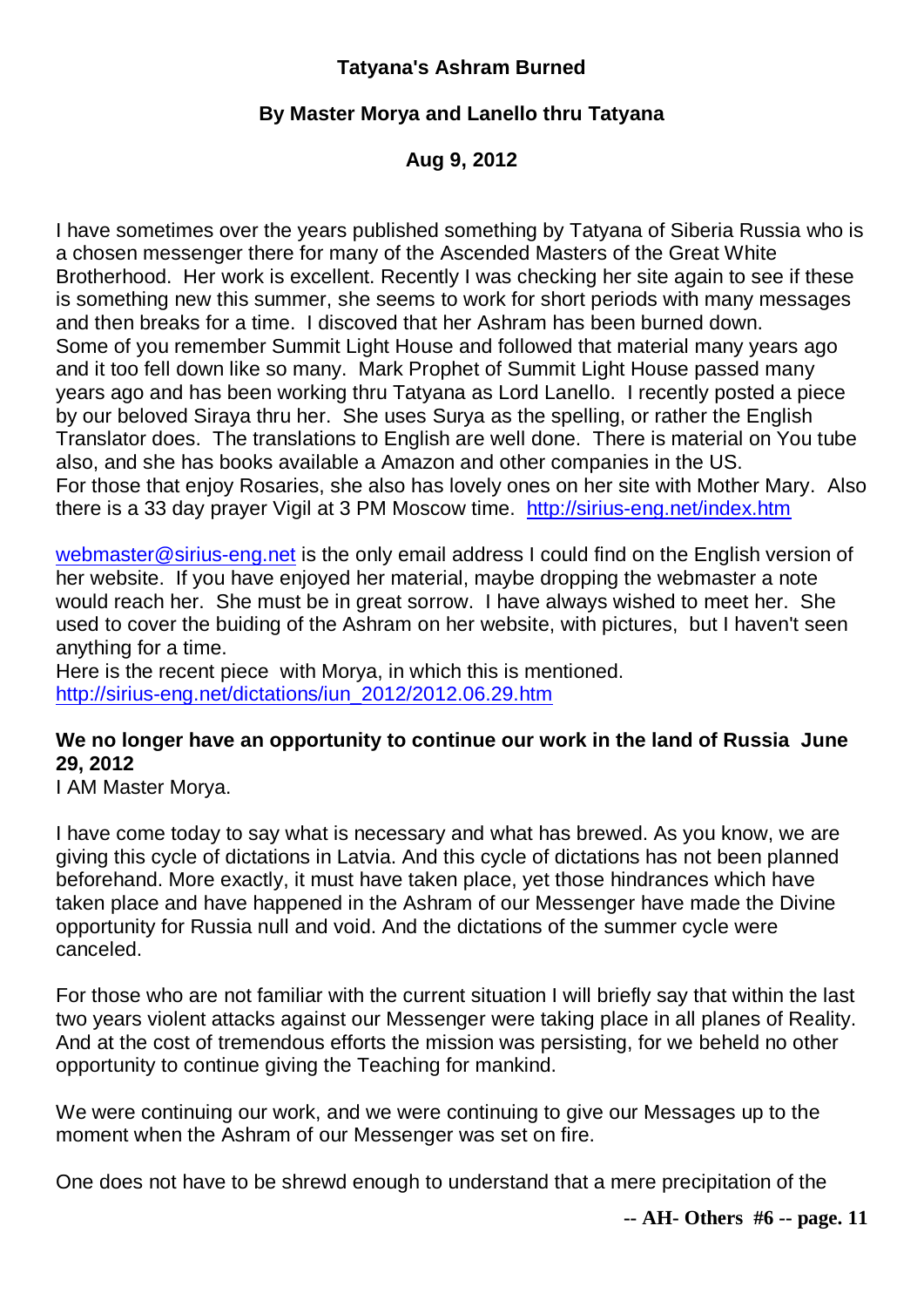negativity, accumulated around our Messenger in the subtle plane, has taken place.

And many of you who continue reading our Messages have made a considerable deal of efforts to create in the subtle plane the conditions preceding the fire through your thoughts, feelings and even direct actions against our Messenger.

You know that any action directed against our Messenger generates very burdensome karma, and this karma falls upon the entire country as well wherein the mission of Light is being implemented.

Thus, the latest events have generated extremely negative karma for Russia. And this karma is comparable in its scale to that karma which was created by shooting the Tsar's Family.

Well, I feel very sorry. I and other Masters reckoned for a greater level of consciousness of people in incarnation. We were encouraged by the fact that we have an opportunity to freely transmit our Messages within a long period of time in the land of Russia for the first time.

We were reassured by the opportunity and have not taken measures to protect our Messenger beforehand. All the Light Forces were involved in seven seconds after the call of our Messenger at the moment of the fire. We performed the impossible: all people remained alive and nothing that has been constructed by our Messenger with the help of the Ascended Hosts suffered considerable damage. Only the mission of Light, our mission in Russia, suffered damage.

Every direct action against God and the Masters must receive its retribution. This is the Law effective in this Universe.

I have to state the sorrowful fact that in the nearest future Russia will have to work off the newly-created karma of godlessness.

And it is terrible, for all the Light which was being poured over the land of this country and was not used for implementation of the Divine plans now falls upon the people of this country as a karmic burden.

The Force of Light causes an equal and inversely directed action of the evil forces. But as soon as the evil forces manifest themselves, the Ascended Hosts have the right to use force for immobilization of the opposing forces.

Imperfection still reigning in the world does not permit to do without sacrifices and bloodshed.

The level of consciousness of people does not give an opportunity to go along a more balanced and peaceful path so far.

Today I have told you more than it may be approved by the Karmic Board.

My motive is to explain you the entire severity of the committed deeds and those events

**-- AH- Others #6 -- page. 12**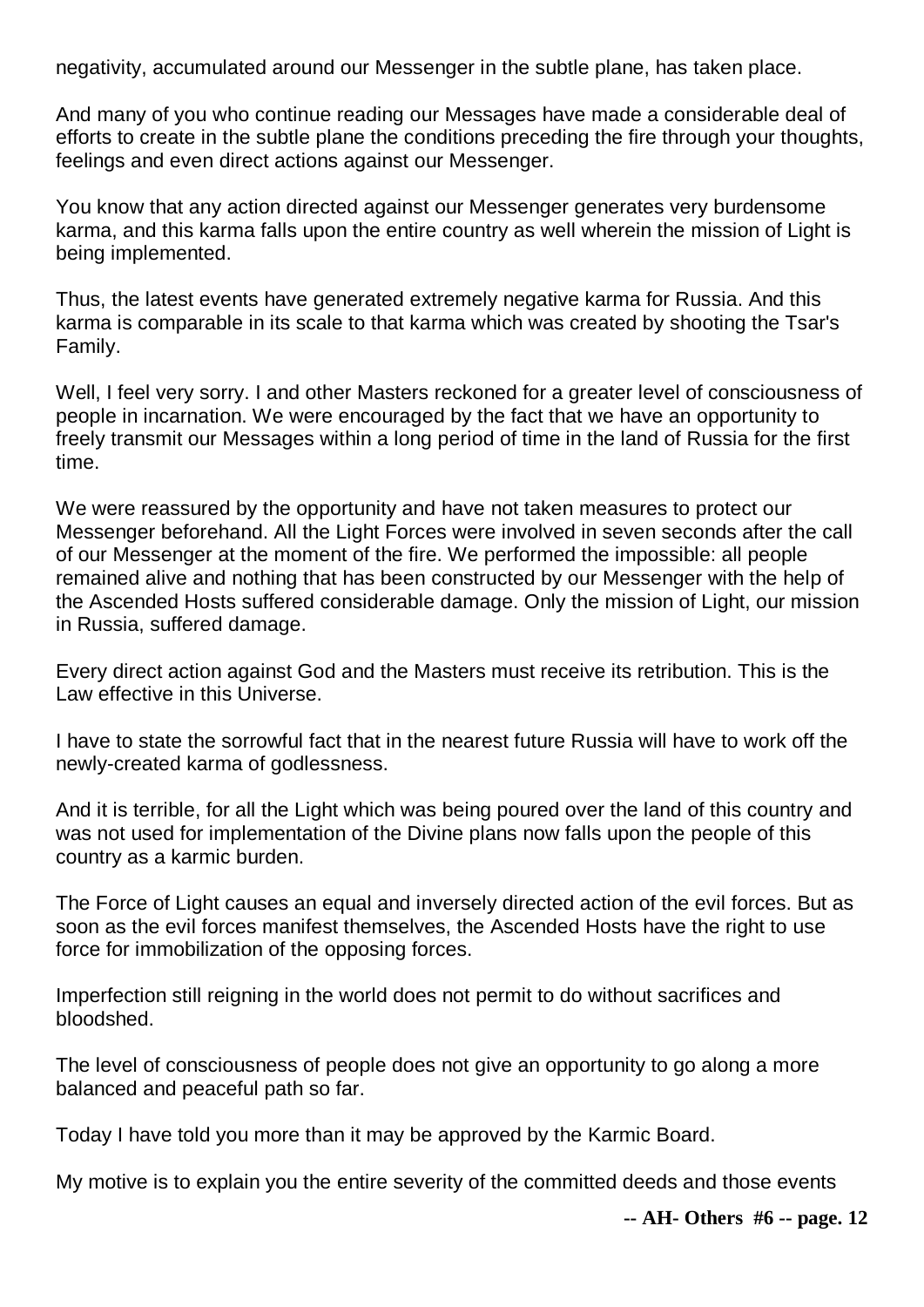which will be caused by the generated karma.

Now, as I have explained you the essence of the recent events the way I see it from my level of consciousness, I must say that we no longer have an opportunity to continue our work in the land of Russia. Because all our actions will be causing greater and greater resistance. And we can no longer risk our Messenger and her mission.

I have said enough for you to ponder over.

No one will tell you more than I did.

Think and try to understand that there has never been such an opportunity which has been realized through our Messenger this time. Never have the Messages been spread simultaneously all over the globe the same day as they were given.

Mankind will appreciate our efforts some time later…

I sincerely hope for it…

And now I have to part with you…

#### **I AM El Morya Khan.**

I will include a piece by Lord Lanello also given in June here. [http://sirius-eng.net/dictations/iun\\_2012/2012.06.27.htm](http://sirius-eng.net/dictations/iun_2012/2012.06.27.htm)

#### **A discourse on apostleship and Divine Mercy Beloved Lanello June 27, 2012**

I AM Lanello.

As you can notice, the Divine Mercy of transmission of our Messages through our Messenger persists.

I must say that those people who are in embodiment and in immediate proximity to our Messenger have no great merit in the miracle which persists already for eight years. Yes, beloved, each time when the Heavens open their dispensation and grant the mercy to mankind, we hope that our efforts and the efforts of our Messenger will find greater support in your world.

Fortunately, the continuation of the opportunity does take place. And I must in all certainty and responsibility state that this time the mercy persists only due to Lord Sanat Kumara and His vouching.

Burdensome manifestations are quite numerous in your lives. And if the Ascended Hosts did not understand your difficulties and your restrictions in which you have to dwell, then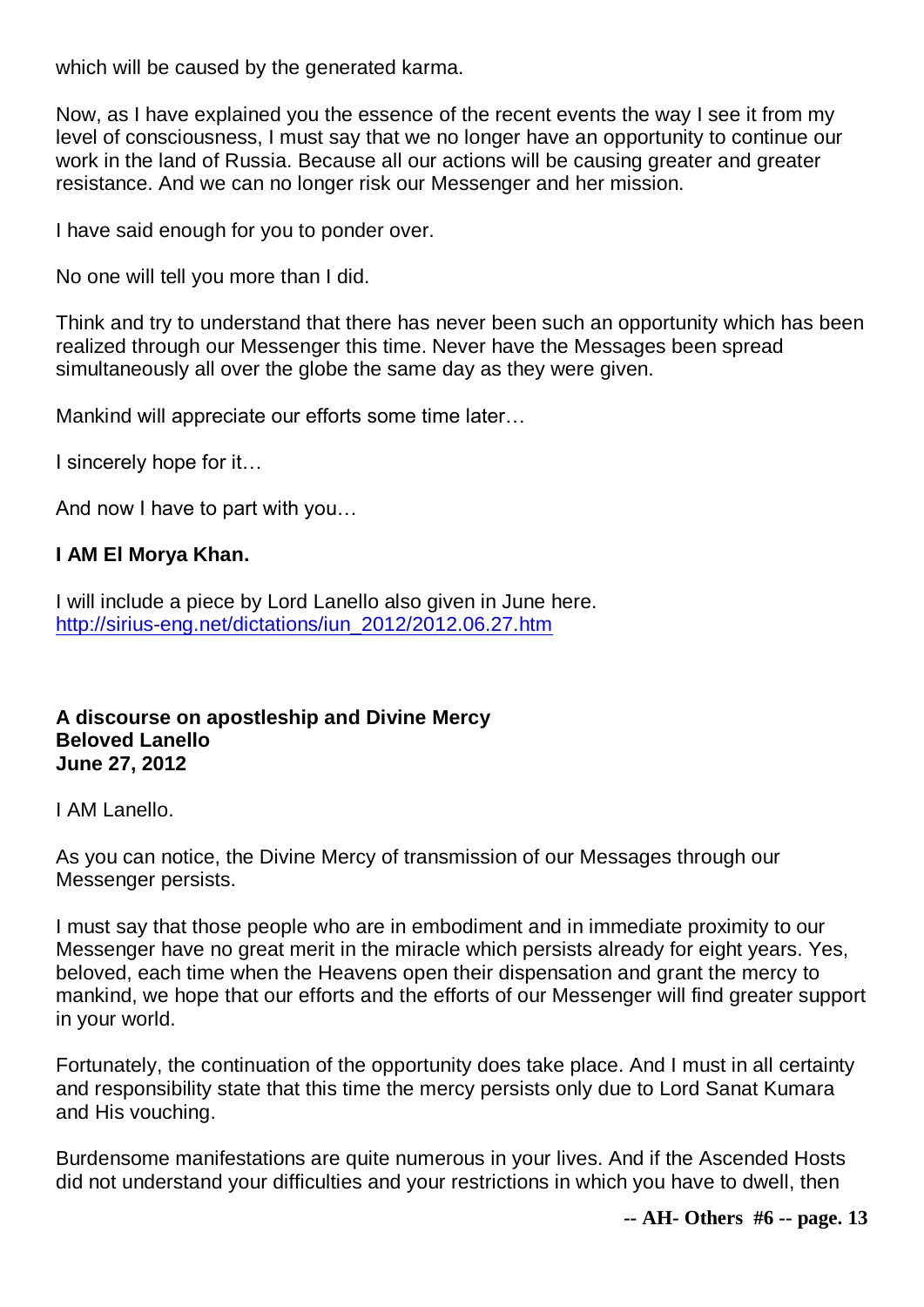we would not try to render all possible assistance to you. Hopefully, my Message will serve you a manifestation of help which the Ascended Hosts render.

I have come in order to give a little set of recommendations which, hopefully, will be useful for you and which you will be able to use within the nearest future.

By the way, you must comprehend and realize that the continuation of the opportunity of transmitting our Messages is possible only while we have a transmitter who has gone through a proper training – our Messenger – at our disposal. The institute of apostleship has always been used by the Masters of Wisdom within the last many thousands of years for giving knowledge and the Teaching. And, of course, each Messenger tinges the transmitted information with his vibrations and his interpretation. However, so is the time which the planet and its people are now living through. Too high denseness of the material world does not permit to transmit the information from etheric octaves purely enough and without misinterpretations. We manage only to keep the general direction of the motion, to show the direction for your spiritual advancement, for your search for the Divine.

And without this guidance mankind would not be able to continue the further evolution within even a century. Therefore, the missions of Light are regularly sent to the physical world. Each century there are several messengers of ours in embodiment. However, not all missions are successful. Many missions cease at the very beginning of their progress. It is no secret that in order to start implementing the mission each messenger of ours endures the most severe tests. All tests try the qualities of devotion and unaffection for the result of activity and for the physical plane.

Since the world is very dense now, it is more and more difficult for our messengers to pass their tests, but it is even more difficult to bear constant tension during the whole period of implementation of the mission. The difficulty is in combination of the public, representative mission and the inner work in the subtle planes which requires tremendous efforts. The burden on the Messenger is placed from the physical plane as well as from the subtle planes of Reality. The qualities different in their essence are required in order to communicate with the Ascended Hosts and to maintain adequate communication with the public authorities.

I repeat my words again, the burdens borne by our messengers are often beyond human abilities. And I will tell you more: but for the help of the Ascended Hosts, none of our missions would be able to exist more than several months. All missions of Light require tremendous resources and energetic consumptions granted by the Karmic Board and the Great Central Sun.

Therefore, your efforts, your diligence and your abilities are also required for our missions to be more successful.

Imagine a person who invests money in business located in the other part of the globe. At each accounting period a businessman must be sure that his investments make profit, otherwise he will have to relocate his activity to another place on the globe. And if people in the country wherein the investment of the money energy is made do not facilitate the activity or even hinder it, then an entrepreneur with a hundred per cent probability will relocate his work and business to another country, wherein the conditions of greater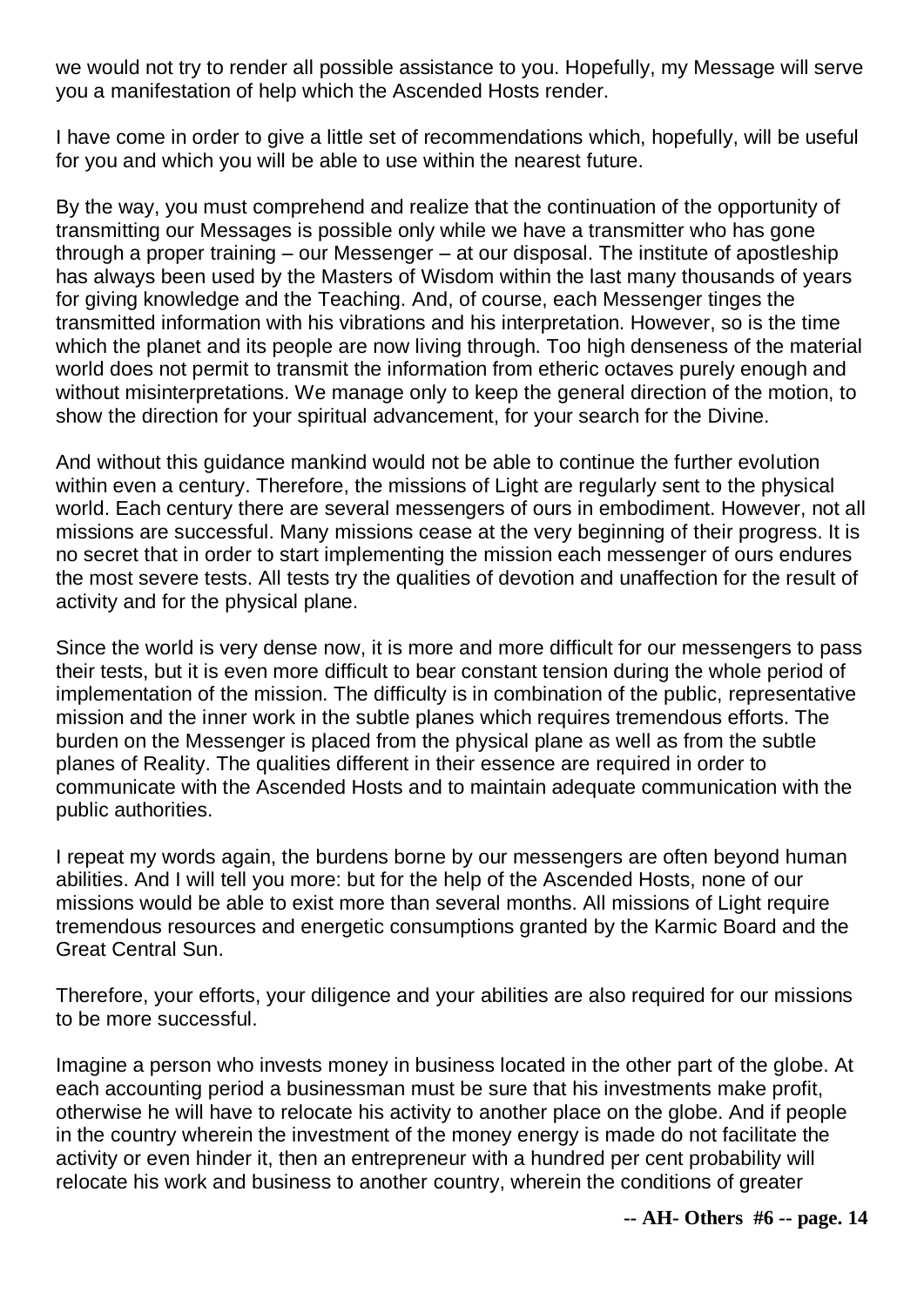favorability will be created.

It is the full analogy with apostleship. We invest energy in implementation of the mission of Light. And with certain periodicity we exercise control over the extent to which our investments are reasonable.

If to refer the above-mentioned reasoning to the mission of our Messenger, what will we see?

Within eight years by the decision of the supreme cosmic councils the energy for maintaining the mission of our Messenger was being granted. The Divine energy is accompanied by the stream of purely material energy which is automatically acquired by the country wherein our mission is being implemented. And if you review the very last years, you will see that in the most miraculous way Russia has scrambled out of the hard times to a relative financial welfare.

What do we see next? Is this financial welfare spent on providing a certain educational level for the upcoming generation to be able to get a notion about God and the Divine Law, effective in this world, as soon as possible?

How much attention is paid to the work with the low-income and destitute people? How are social policy and public healthcare changing for the better?

I must tell you that we see nothing of the kind. The entire stream of Divine energy manifested as money energy is being spent on building entertainment houses, shops, propaganda of wrong behavioral patterns, free way of life and sexual promiscuity.

How do you think: will the Divine Law permit to continue the Divine opportunity for Russia, the country wherein our Messenger was living all this time?

I cannot say which decision will be made this time by the Karmic Board which is still in session. But even if to speak at the human level of consciousness, we see a waste of energy.

Granting an opportunity to transmit the Messages is a great Divine Mercy. And one has to be surprised at the devaluation of true values which takes place in your world. The Mercy of the Heavens you consider as a weakness. The stream of Divine abundance you take for granted.

Until you re-consider your inner and outer guidelines, you will be receiving lessons in form of the returning of karma of your wrong choices.

Can you imagine: what karma is created by the nation which uses the Divine energy not for affirmation of the Divine patterns, yet for affirmation of the patterns totally opposite to the Divine?

Boosting the desires by means of advertising and mass media leads to wrong actions in the physical plane which generate karma. And the karma must be worked off, for so is the Law.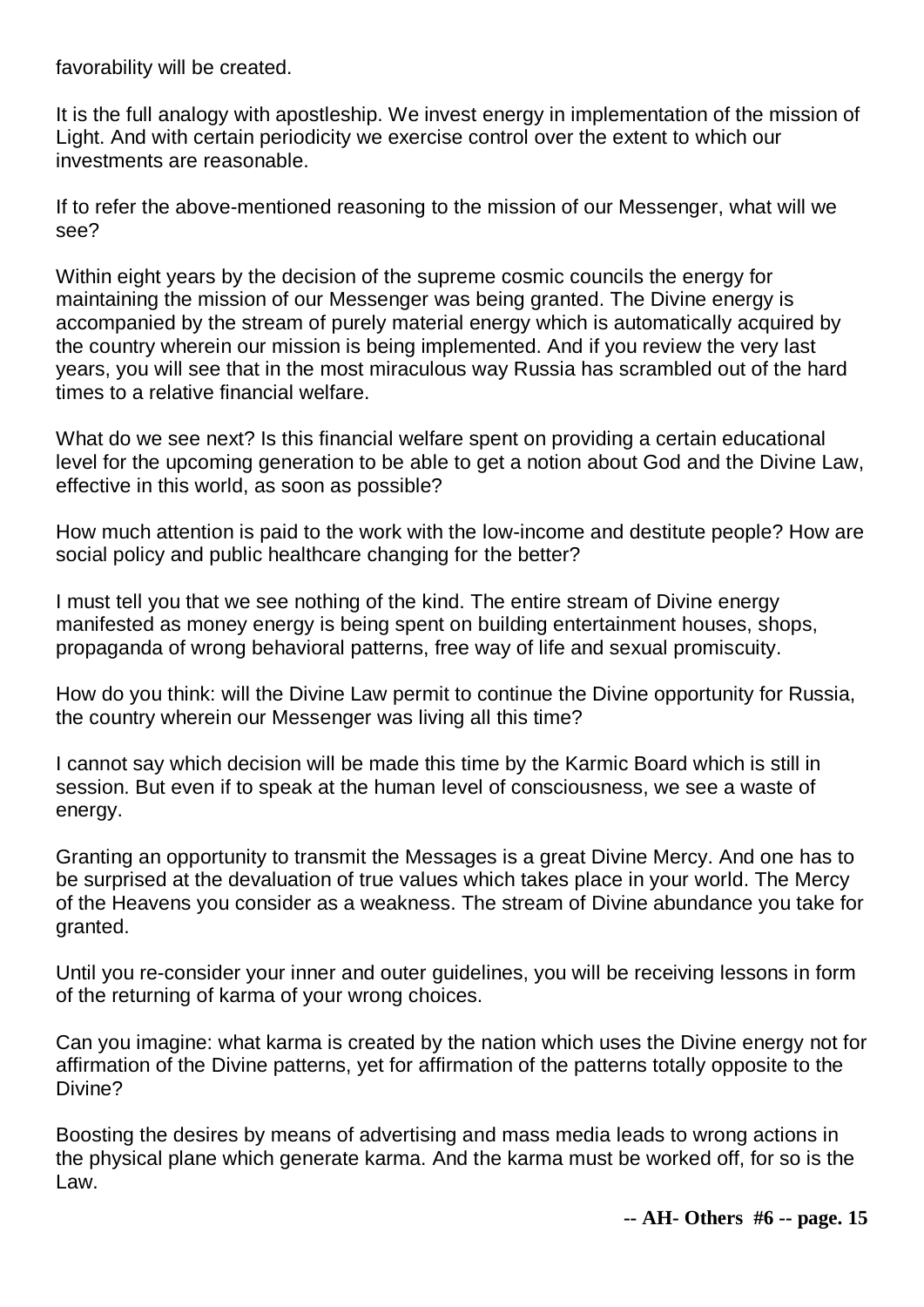And in this case God grants an opportunity and manifests mercy. Through repentance, through becoming conscious of the wrong actions and sins it is possible to atone for the wrong deeds. Yet the consciousness of the nation must rise to repentance.

If we recollect the very recent past of this country associated with the assassination of the royal family and the following decades of wandering without God in the dark, we can note that the majority of people in incarnation now also feel no repentance and no remorse in their souls.

God will reward you thousandfold for any righteous deed. But why do you not do it?

#### **I AM Lanello.**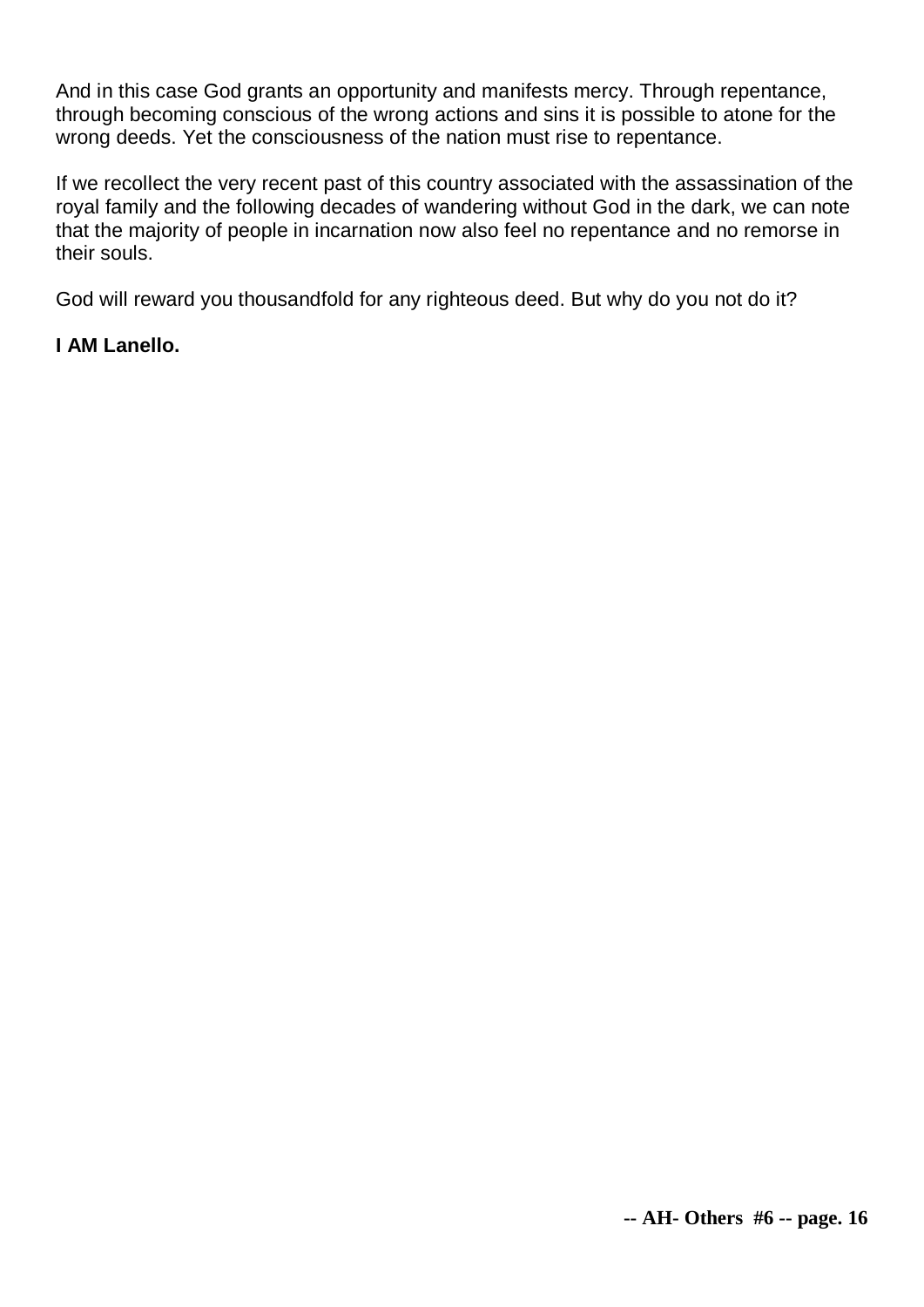### **Ascending Into a Regenerative Biological System**

#### **By The Tao and Earth Mother through Karen Danrich "Mila" comments added by Candace**

**Aug 25, 2012**

March 26, 2002

Dear Beloved Ascending Human,

Much has been written of the emotional process of ascension. Little on the other hand has been written about the biological alterations that accompany the emotional changes. Why? Well for one, Mila and Oa do not relate so heavily to biological changes as much as the emotional responses to their world. They have no background as a doctor or in medical studies, and therefore transcribing detailed biological information is not their forte. There is another reason however, and this involves the desire of the earth mother to protect the ascension knowledge so that it is not misused by science at this time in history.

Science has misused ascension knowledge before, and this is how a manufactured slave race came to be. Earth hopes rather that humanity will ascend beyond the need to manipulate her or any species upon earth, and move back to the state of full consciousness that was once the ancestral inheritance of the original red seeded race. Therefore the focus upon the biological alterations will always be minimal in Mila and Oa's materials. However, as one tunes into one's own form, and the body angels that govern the process of genetic encoding, one may receive a detailed account of the current process of ascension down to the physicality of the form. As humans awaken to their own ability to tune inward to the inner planes of reality, there is no need for another to explain anything. All knowledge will flow, as one needs to know it from within.

Today however we would like to explain the changes to the cells that are within the human form known as viruses, and several emerging hormonal systems and transport systems that support a regenerative crystalline structure. This will be an overview, and understand that all ascending forms will develop each system to the degree that there is room inside of the physical structure. Room? Is there not enough room in the inn, one may wonder? In reality, one's ancient ancestors not only had a 10 foot height in structure, but an enlarged cranial cavity roughly 8 times larger than the present day human skull. To fit all glands, some of which were the size of a banana, into the space of a peanut is not possible.

At best ascension can bring forth a semblance of the original biochemical system, and grow the glands to the degree that there is space. Some glands have had to be forfeited altogether until the alterations coming forth through newborn children allow for a larger head. Into the future, delivering a child via the current process of birth may become increasingly difficult with such large heads. What then? There will be alterations to the pelvic cavity and cervix to accommodate the increased requirement to "stretch" to give birth.

There are new glands that accompany almost every organ within an ascending system. We will define these new systems and initiates can cross check their own biology for a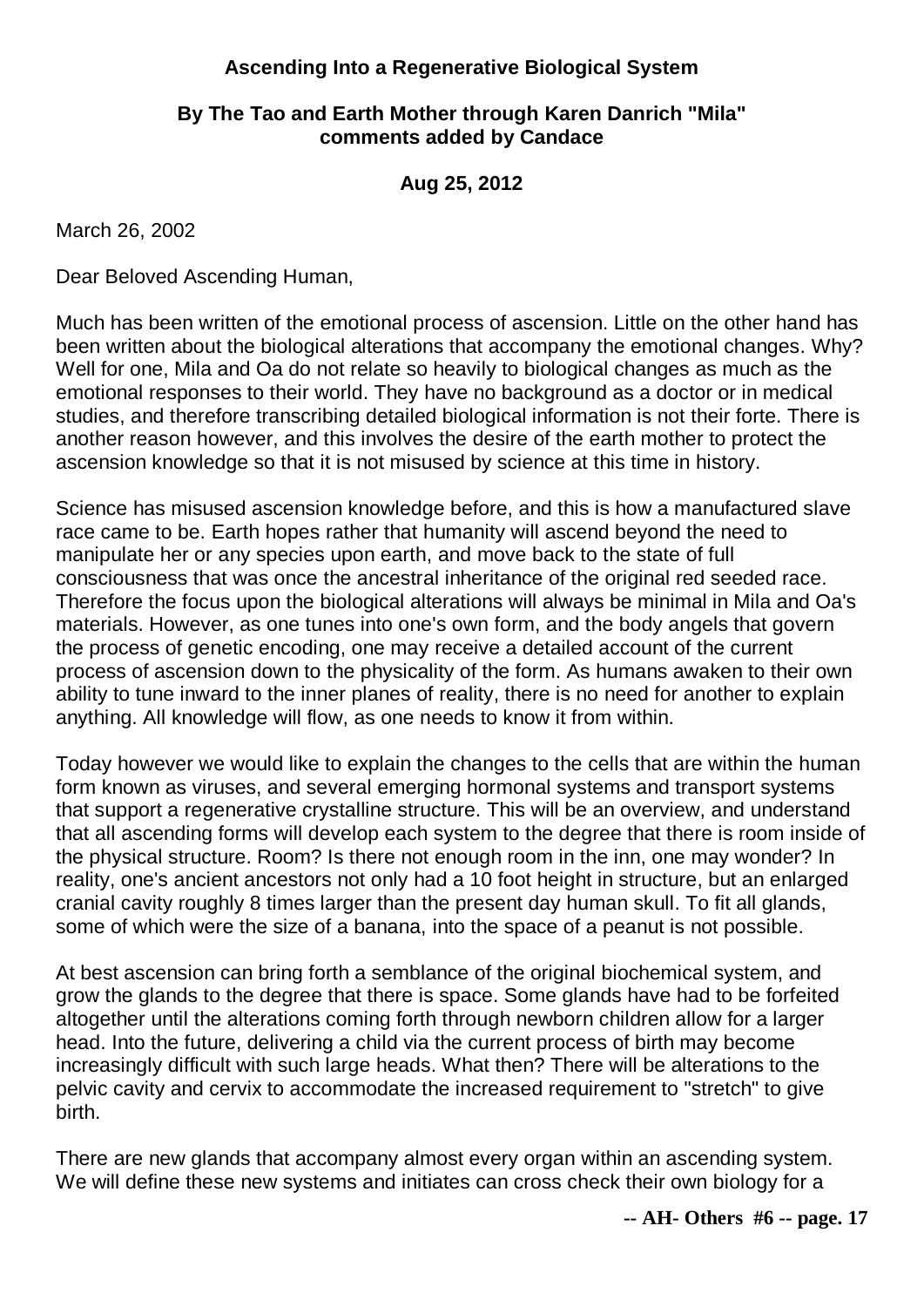complete formation of each to assure that one is not having a physical problem with one's ascent. The lack of formation of one gland or organ can lead to disease in such a region, or the malfunction of a particular set of hormones that throws the entire system of regeneration out of balance leading to cancer or other complications. We bring this to consciousness now so that ascending map carvers will avoid this pitfall through selfmonitoring of one's own ascent. A blockage in any given area is related to a particular thought-form that one is wishing to avoid, or in other terms, has schismed over in one's ascent. As one understands that a portion of the biology is not ascending, one can redirect one's attention to searching out the underlying cause.

In intending the cause of a problem in ascension to surface, so it shall surface, and one will quite naturally rectify such a problem through bringing the related karma to the surface and clearing it. Sometimes there can be layer upon layer of cause in a particular problem area, and so such searching out and clearing may takes months or even years of one's ascent. Mila had problems areas in many regions, including the back of the neck and heart in particular. Oa has had recurring problems in the lower back and shoulder. As each has focused again and again upon such regions, bringing them up in vibration, they could ascend the region enough that it would not atrophy causing a problem for the whole of the ascent. Such problem regions are one's that they are still working upon to this day through soul infusion. So understand that difficult areas and blockages can be deep, and will not necessarily rectify themselves overnight. However with persistent intent and release work, one will bring such areas into a high enough vibration to not compromise the whole of one's evolution through disease.

When any part of the form becomes too low in vibration and is surrounded by cells of a much higher frequency that are crystalline, the variance in vibration will escalate the pace of decay for the non-crystalline structure. Over time and if one fails to address such discordance, the decaying structure will also become cancerous. If the problem is large enough, it could destroy the whole of the form. It is for this reason that ascension is a delicate issue, and one must bring along all parts of the form along in the journey. No part can be left behind in vibration for too long without creating an even greater problem known as disease. Initiates may therefore become more cognizant of their problem regions, addressing them from time to time with conscious focus during meditation to assure that each part of the form resurrects enough to support the continued ascent of the whole. Mastering ascension may be confusing to most humans in the old paradigm. For such humans are looking for a pill to rectify disease, or something outside of themselves to direct the creation known as their embodiment, such as science. No pill and nothing discovered through science shall cause ascension. Ascension is an internal function that comes through the intent to modify one's own genetics by modifying the thought-form at cause of the creation of the form.

Each strand of DNA has a particular thought. The thought in particular of destruction is so prevalent that the DNA holding such a thought have created agents of destruction internal to the form, known primarily as viruses and death hormone. Such agents of destruction and their blueprint will be modified in the modification of the thought-form of destruction behind it. This is what ascension is all about, and those in human form that are still seeking outside of self will most likely be cleansed upon the physical plane in death, as they have not the understanding to ascend with earth at this time.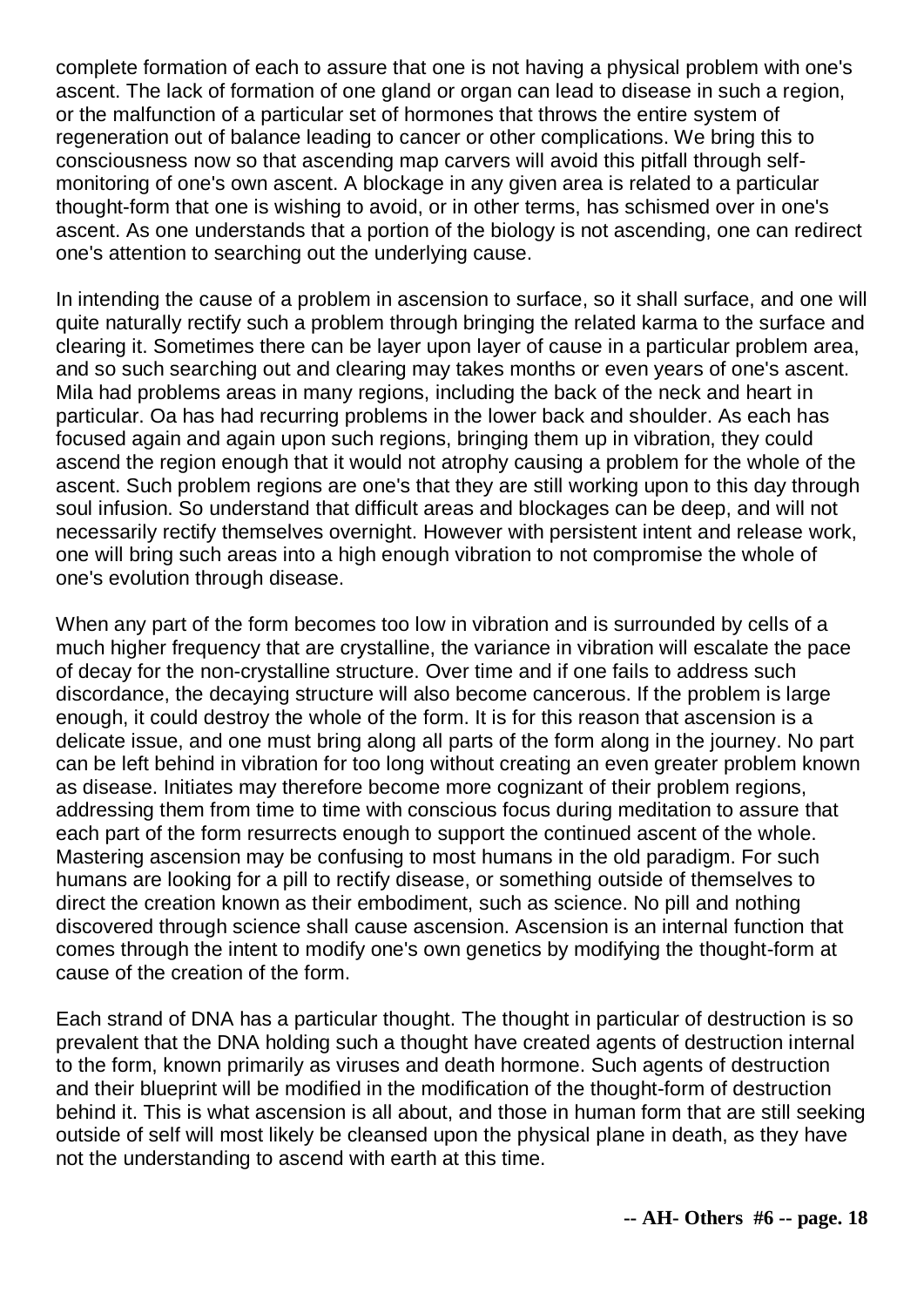Some light workers are still working on appliances or medicinals that shall ascend the form from the outside in. Beloved, the entire purpose of ascension is to learn to create what one requires within. Sometimes one requires outside ingredients or herbs in the map carving process for a short time. However, the body should learn to create what it needs, and this is what a regenerative and self-sustaining form is all about. Mila and Oa have learned that they can modify any part of the form to serve their personal ascension journey. If one is god goddess in form, then one can modify the form as needed, and this requires not anything outside of oneself to accomplish.

#### **THE BONES AND MUSCLES**

Humans with 2 strands of DNA are used to very rigid or brittle bones. Bones that are crystalline are not so rigid, and will actually bend or mold to what is required without breaking. We have had initiates with crystalline bones bend the ankle sideways in a manner that should have broken a bone, but the bone did not break. Crystalline bones are more like stiff cartilage, and will bend upon impact. Causing a crystalline bone to break is therefore far more difficult than the present day bone structure of the humanoid form. Mila and Oa have also found that if they lay upon the form in a certain way, applying pressure to say the shin, that the shin will indent a good half inch. The indentation is the result of the fact that crystalline bones are not coated in a hard rigid substance, but rather a buttery smooth substance more resembling to the cartilage of the nose or ears.

Muscles too can stretch further in crystalline form. Mila and Oa are not Yoga enthusiasts, however those that are may find that they can stretch to a greater degree than a previously non-crystalline form. One place Mila and Oa notice this is in the bedroom and the act of making love. Either can nearly do the splits with their legs, and this makes for interesting entertainment on certain nights that their ascension work requires the act of making love. We share this to understand that Mila and Oa are human, and enjoy all things human, including lovemaking.

### **NEW FORM OF FAT**

There has recently been a new blueprint added for body fat that causes the density of fat to become less "heavy" in weight and yet provide the same function. What is the function of body fat? Body fat allows one to modulate one's biological vibration higher than the body has yet learned to hold. For Mila and Oa, this is a necessity for teaching or hosting large events like International Ascension Conference, and so they have a large layer of body fat for this purpose. The new blueprint has caused the body fat to become far less dense, reducing their overall weight by 20%. However, the size has not changed, but they are lighter on their feet and enjoy long walks as a result more than they were able to previously.

For other nature kingdoms, they rejoice in this, particularly those with heavy energetic responsibility to the earth mother such as elephant, rhinoceros, camel and buffalo. Each of these species will be "lighter" in weight if not in size, and find it easier therefore to navigate upon the physical plane. For the dolphin and whale kingdoms, the water provides buoyancy that simply requires not the new fat that the land animals require. And so it goes, each lifestyle defines the requirement of form, and ascension shall allow for the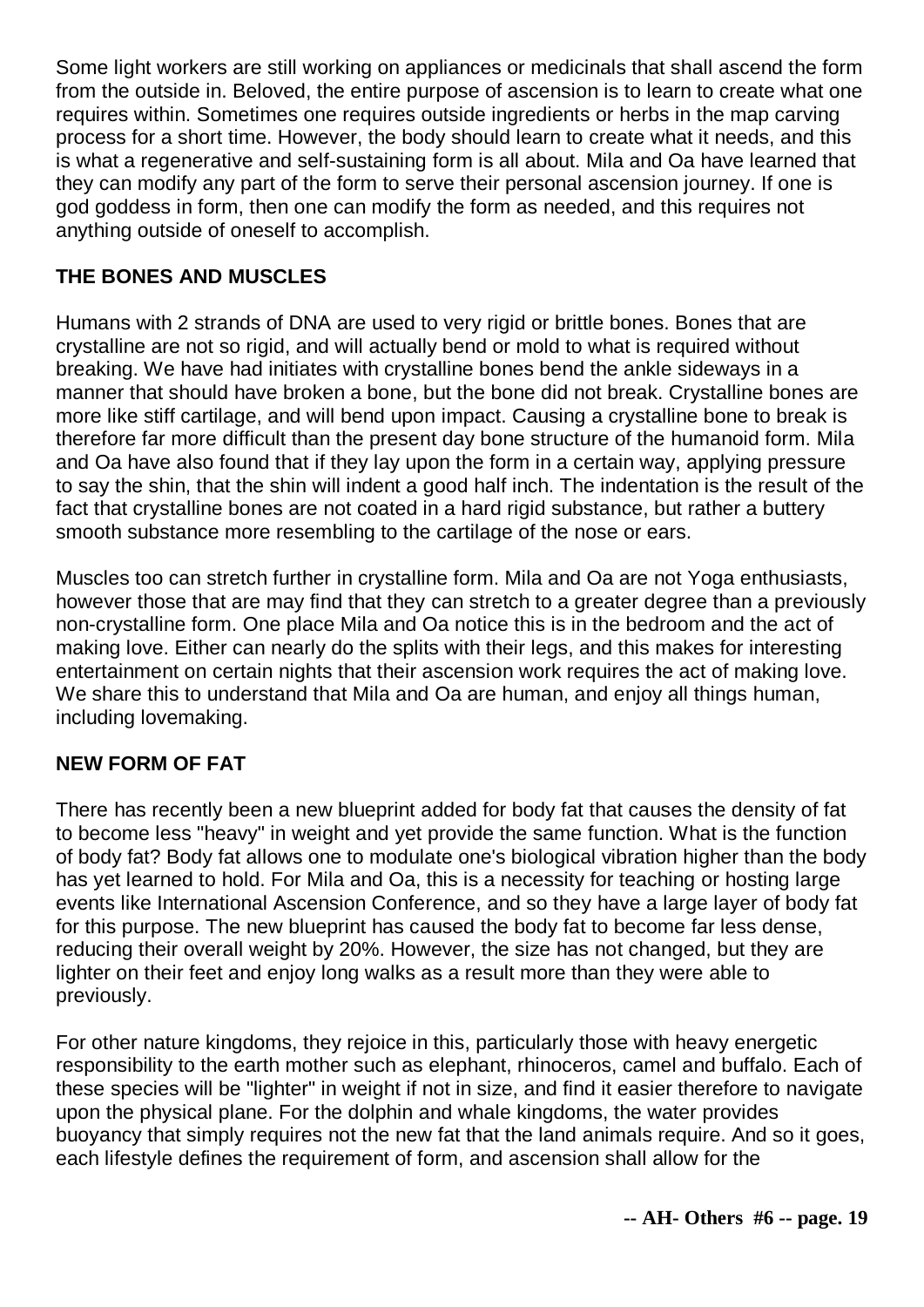requirements to differ between species and between those who live upon the land or under the water.

### **THE THYMUS**

The thymus grows extensively in ascension and beginning at initiation 1800, growing in size up the sternum and bridging around the neck connecting into the lymph and blood system just under the jaw along with the brain stem. As this occurs, some initiates may feel a choking sensation that comes and goes over many months, or so this was Mila's experience. The growth of the thymus up the sternum and around the neck causes the neck to increase in size, and the skin underneath the jaw and occipital area to "pooch". This is due to the thymus gland itself, which increases in size from a small node to an extensive system designed to modulate the biochemistry of the form.

The thymus is a master gland that balances all hormones produced by other glands inside of the body. The pituitary in the brain directs the thymus, which directs all other glands and hormones in the form through the brain stem. The thymus lost its structure long ago shrinking to the size of a pea and ceased to function. The brain stem took over the functions of the thymus, but failed to do an adequate job of modulating a very sensitive system of biochemistry, leading to a greater deterioration of human consciousness. Consciousness is biological, and as the biology faltered, so did the human level of awareness decline.

As the thymus grows again, it resumes the function it once held in one's ancient ancestors, which is to modulate the heart rate, lymph and a complex hormonal system to retain regeneration of all cells within a crystalline form. The brain stem upon the other hand is modified to handle its original function, which is to act as a bridge of communication between the pituitary gland in the brain and the thymus.

Hormones can be distributed both through the blood and through the lymph, as the thymus connects into both systems. This allows for all cells to receive the hormones requires to regenerate, even those closer to the lymph than to the circulatory system. The fluid in the lymph modifies itself to have multiple components not unlike blood that act as carriers of certain substances or nutrients, along with toxins. The lymph can carry oxygen and sugar much like red blood cells, along with hormones and toxins. Such cells within the lymph are not unlike white blood cells in color and nature, however they act as both carriers and immune system forces. One could say that white blood cells were a left over component once in the lymph system utilized to clear toxins and carry certain substances therein.

### **THE THYROID**

One of the hormones that alter in ascension is related to the thyroid gland. The thyroid gland is associated with metabolism producing a hormone that increases or decreases the metabolism of the cellular structure. Viruses related to mumps and small pox along with chicken pox and tuberculosis are transmuted into new hormones produced by the thyroid and disseminated through the system under the command of the thymus. Such hormones regulate a more complex system of metabolism inherent in a crystalline structure.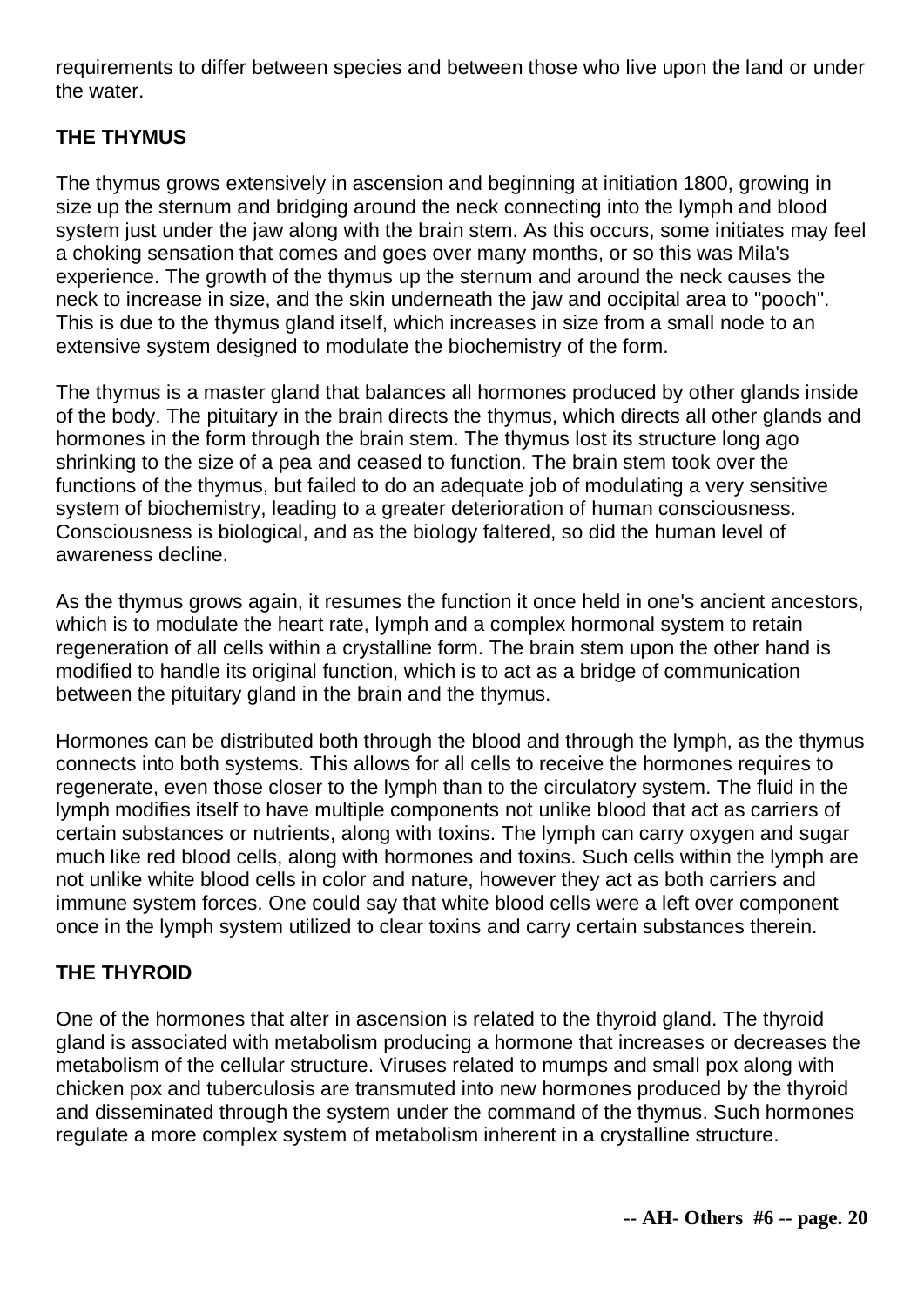If the thyroid has been over active or under active, it can be repaired by initiation 3000 requiring not the consumption of additional thyroid thereafter. If the thyroid has been removed, it will re-grow in ascension provided one has released the emotional issues underlying why it was removed in the first place. Often thyroid problems are related to parasites that disturb the structure and function of the gland. Going on to a mild deparasite formula is another manner therefore to support one's ascent.

The many levels of thyroid allow the metabolism to go up and down in smaller increments than previously possible. Metabolism while one is asleep requires one level of action; metabolism while one is awake and not active requires yet another level of action; metabolism when one is active yet another; metabolism in the act of ascension or in the act of holding space and events or in providing an ascension healing yet another. In essence, the variance in the thyroid system regulates metabolism to finer increments that previously possible in a non-crystalline form.

### **THE CRYSTALLINE DIAPHRAGM**

The development of the diaphragm in ascension is paramount to the entire ascent. It is for this reason that we take a moment to address this particular organ and it's purpose. If one has not a budding diaphragm over the rib cage emerging, then one may wish to look at one's fear of life, fear of the breath of life, which is creativity in action, or the fear of death or ascension. Underlying the lack of development of the diaphragm will be such thoughtforms.

**The diaphragm grows outside of the rib cage creating up to 36 pockets that inflate with blood. This gives one a "Buddha Belly" the further that one's ascent comes into the physical. The Buddha Belly is not to be confused with a beer belly. It begins just under the breast bone and protrudes up to 6 inches outwards making both the male and female form appear pregnant, and pregnant in the last phases of pregnancy at that.** The diaphragm can go up and down in size depending upon how many pockets are inflated with blood at any given time. The more pockets that inflate, the larger the belly, and the pockets inflate based upon the metabolism requirements of the form.

The pockets are used to collect oxygen from the blood and convert it into 8 types of blood sugar and two forms of gasses in addition to oxygen required in the regeneration of crystalline cells. Such gases include a form of hydrogen peroxide and methane. Hydrogen peroxide is used in the crystalline blood and lymph as a purifier and source of oxygen, much as one would use such a substance to purify and oxygenate one's pool or water system. Methane is utilized to aerate cells for greater osmosis or movement of nutrients in and toxins out of the crystalline cells.

The oxygen and 8 forms of sugar produced by the diaphragm are carried to the cells to sustain their metabolism and vibration. Crystalline cells have a much higher metabolism than a non-crystalline structure. There is a grand truth that once the body has become 50% crystalline, one could not eat enough to supply the calories necessary to support a crystalline form, and therefore diets will not work. This occurs by initiation 1024.

Several initiates went on a 2-week fruit fast as they became heavily toxic in Mila and Oa's Group Mastery Program. They not only failed to lose weight, but found that the body and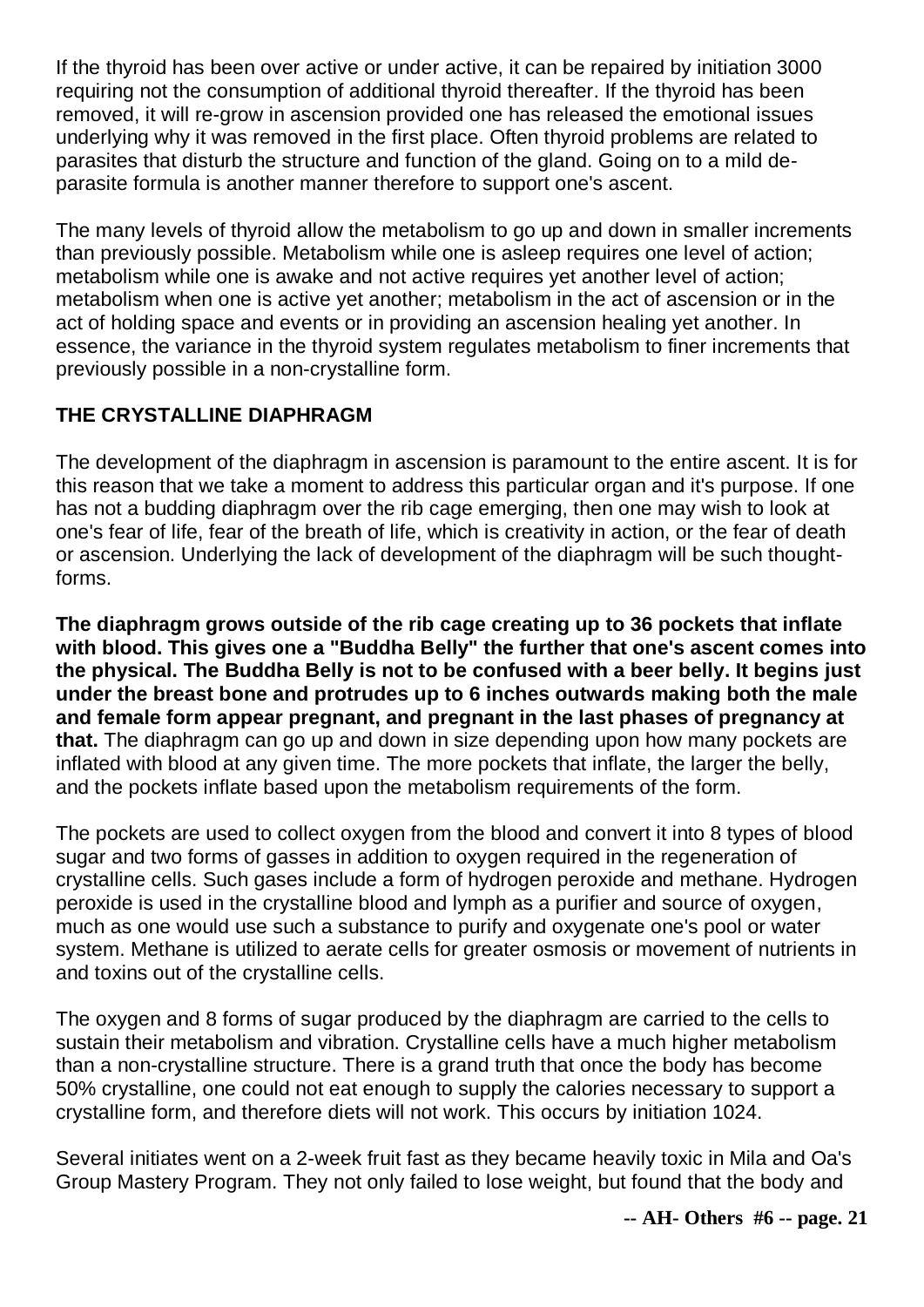form remained exactly the same in tone and texture during the entire cleanse. Not possible, one would think at 2 strands of DNA. However this is standard for a crystalline form and is why one's ancestors never concerned themselves about body weight. Therefore beloved eat what you want when you want it guilt free, and enjoy the gifts of the earth mother through food. Eating can be another manner of communing with earth and all her kingdoms, as one allows the blessings to be received therein.

### **THE KIDNEYS**

The kidneys are modified to allow larger substances to pass through in the detoxification process of ascension. It is not unusual for urine to bubble, and often your current medical practitioners consider this a kidney problem, as protein appears to be passing through in the urine. In ascension, the ducts are widened and allow for the passing through of many substances including heavy metals and proteins no longer required by the ascending form. Therefore bubbly urine is common amongst ascending humans.

The kidneys often experience what are known as "kidney stones". Stones are excessive uric acid that builds inside of the ducts. As the ducts are enlarged, stones cannot collect as easily and kidney stones become a thing of the past. Sometimes in the process of the evolution of the kidneys, one will experience pain like the passing of a kidney stone. This occurs in particular as the ducts are under repair. During such times drinking coconut milk, particularly fresh coconut milk if you can obtain it, will help to dissolve the excessive uric acid that has hardened throughout the form. Sometimes it is such uric acid along with cholesterol that also collects in the blood vessels creating plaque. Again coconut milk along with lemon water will assist in the dissolution of such "hardening of the arteries". Arteries like all systems are restructured in ascension, as are all other systems.

There were once glands in the kidneys that could break water into components and store it for future use. Such components then can be used to reconstruct water if necessary during times of dehydration. Such glands begin to grow around initiation 1024, and one may find the need to drink fluid to be less of a concern thereafter during exercise. Mila and Oa have found that their bodies can modulate fluid with enough ease to not require the ingestion of fluid over a 24-hour period. During long plane flights, Mila and Oa have learned to have their kidneys store up the components of water manufacturing more than usual given the dehydrating nature of aircraft ventilation. Aircraft ventilation is designed to dehydrate those aboard to lighten the load increasing the efficiency of the gas mileage. Unfortunately it is also very hard upon humans, especially ascending humans, or so Mila and Oa have found.

Additionally, Mila and Oa have developed glands in the kidneys that can manufacture oxygen. Long plane travel barely provides enough oxygen for humans at 2 strands let alone an ascending crystalline form. Therefore Mila and Oa have compensated for this with a blueprint for a self-sustaining ability to create enough oxygen to support the form over a 10-hour flight. In the past, such flights would kill enough of the brain cells and nervous system that it would take days following to repair the form. This is difficult if one has to be up and ready to teach an Intensive or hold space for International Ascension Conference. And so Mila and Oa have found a means of developing special glands with special function only required in travel. Until such a time, one may wish to ingest liquid oxygen available through health food stores to support the form in travel.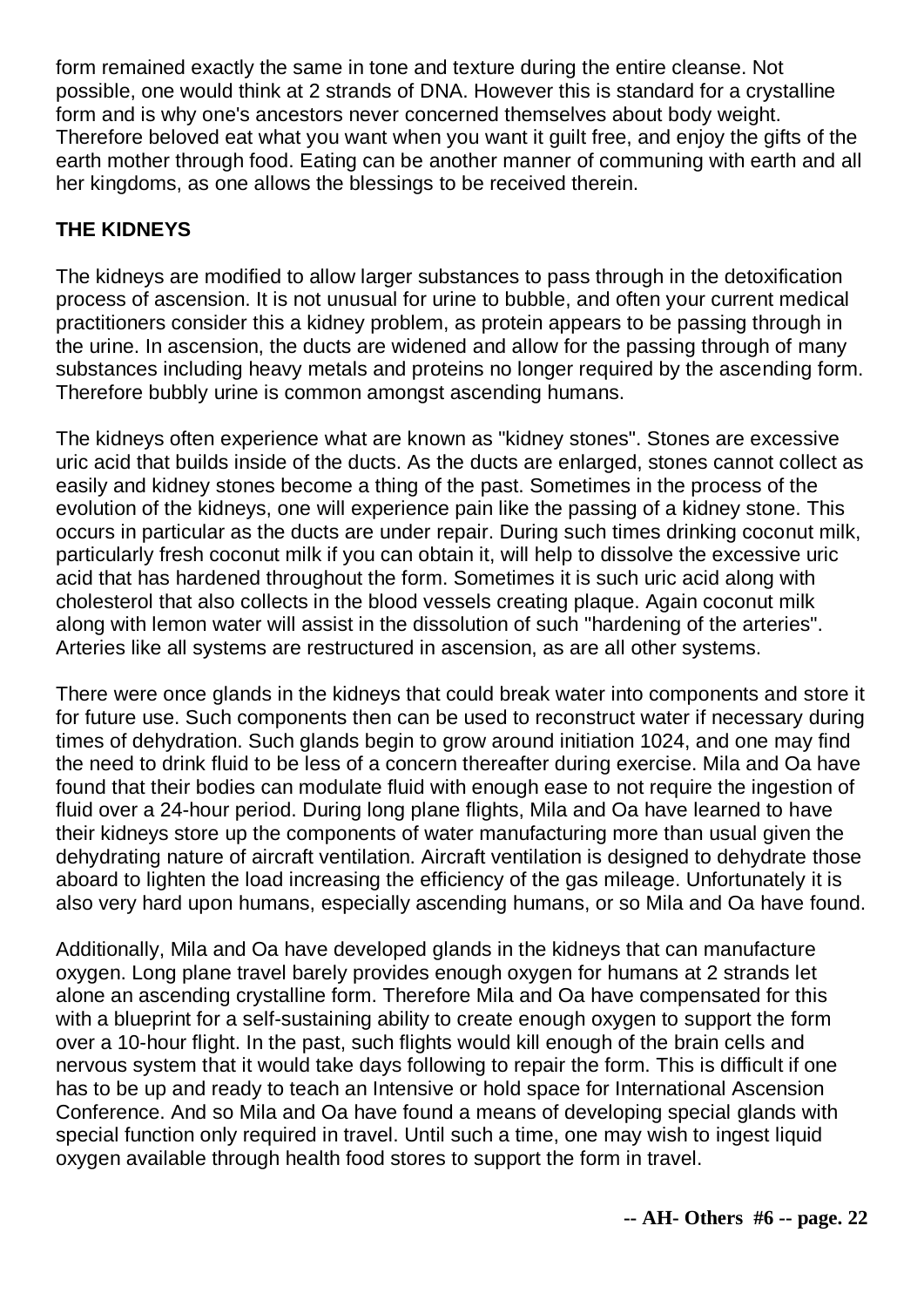For many ascending humans living in polluted regions, there is not enough oxygen to support the ascending form. An ongoing lack of oxygen will cause one's ascent to slow down. Initiates may wish to muscle test if they are receiving enough oxygen to fuel their ascension forward each day. If not, liquid oxygen available through health food stores or upon the web can be consumed to assist. However one can also allow the blueprint for the glands that produce oxygen to become a part of one's ascent, after such a time the liquid oxygen will not be necessary. Such glands can begin to grow at 1800 strands if one so intends it so.

At this time, ocean is evolving to produce oxygen for ascending land species. All land species including ascending humans require more oxygen than is available through other sources at this time. Such oxygen has already begun to be released in all oceans global wide, and is a part of the conscious evolution of water. Water and all elements are conscious, and are evolving through the release of karma by which they lost consciousness over time and through the Pleiadian dominion over earth. It is the purpose of the elements to hold form, or in other terms, hold space and time in such a manner that form appears in the third dimension. As the elements change, such changes shall transfer immediately to all form. It is through the elements that the mass ascent of mankind has begun, and now through the elements that the requirements of ascension shall be provided for.

### **THE LIVER**

**The liver expands its ability to cleanse blood through the development of special filters for such things as heavy metals, pesticides, air pollutants and so on that find their way into the blood stream, through the release of stored toxins from the fat and ascending tissues, or in one's day to day eating habits and living environment. Such ducts expand the size of the liver by 2/3rds, which contributes to the expansion of the mid-drift in ascending humans. Additionally, there is a direct set of ducts to deposit oversized toxins into the intestinal tract with far greater ease and fluidity.** This allows certain toxins that were very difficult to clear from a system to be able to be cleared with ease.

There are glands that had atrophied over time in the Liver that are related to the virus known as Hepatitis. The Hepatitis Virus was once a substance used to transmute certain toxins in crystalline cells into another useable material required for cell life. The Hepatitis Virus is converted in the crystalline blueprint back to its original function. The main cellular waste that this particular substance transmutes is anaerobic waste, or in other terms, a waste produced in the ingestion of sugar by the cell. The waste is transmuted into a form of salt required for the regeneration of the cell, and then is utilized for this purpose.

The liver also has the capacity to convert body fat to sugar (there are reasons some of you NEED sugar at times-C) if one's overall vibration requires such to be sustained. For a long time, Mila and Oa relied upon conversion of body fat to sustain their vibration in plane travel. In a long trip, this nearly caused liver failure in Mila as there are toxins left over from such a conversion. It is for this reason that now Mila and Oa rely less upon body fat conversion and more upon oxygen production to retain their vibration in long periods of travel.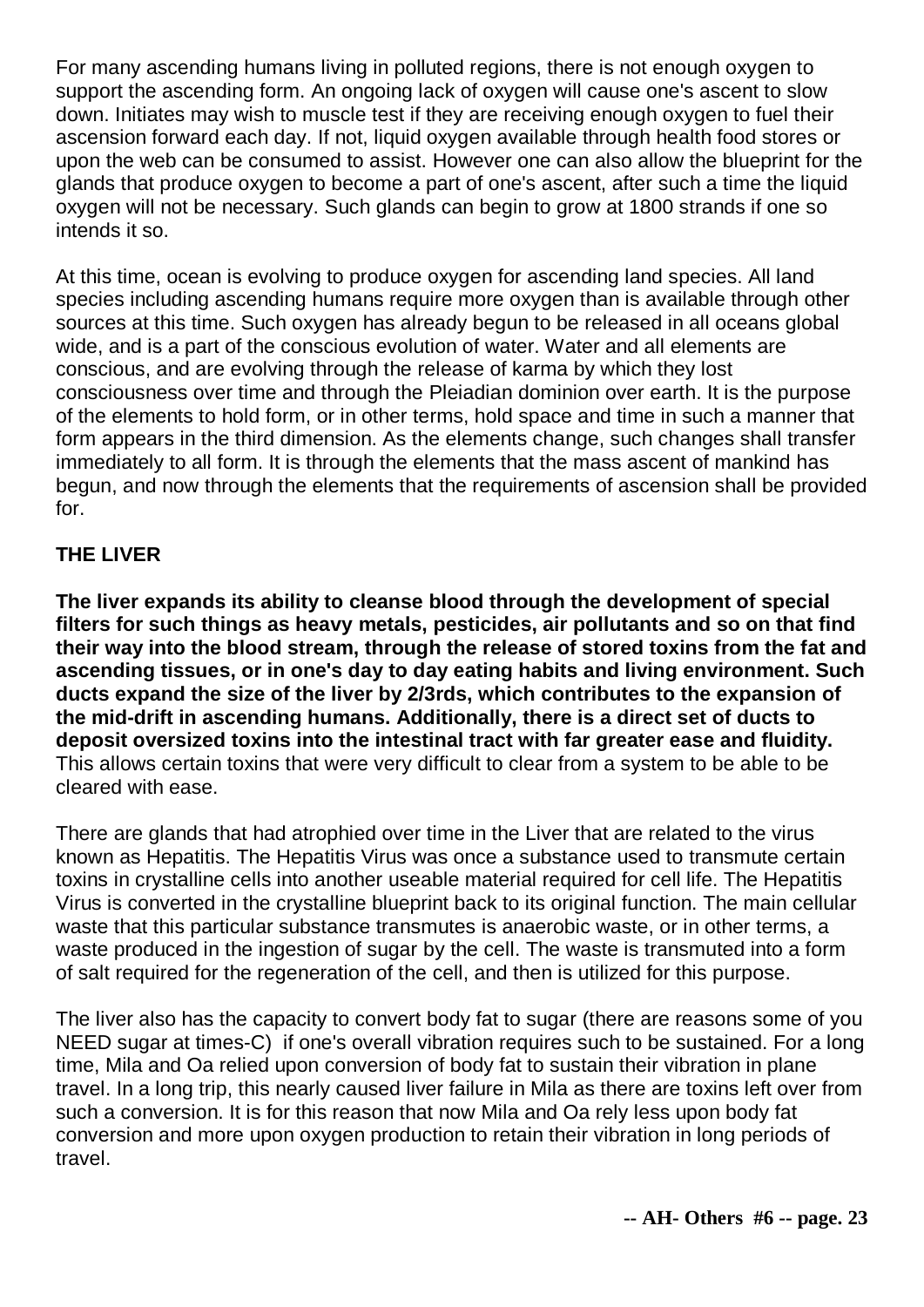For the average human, one sustains one's vibration more through the breath, in which oxygen is collected by the lungs and given over to the crystalline diaphragm to be converted into blood sugar. However in high times of stress, or if one is holding a higher vibration than usual say in going to the density of the city, the liver may begin to convert fat to provide enough sugar to sustain one's vibration.

How is vibration sustained? The cells holding a particular level of energy sustain the energy level of the form by altering the metabolism of the cell accordingly. In other terms, the higher the vibration, the more sugar that is required to sustain the energy of the crystalline cell, and the higher the metabolism of the form runs. As more sugar is required, the diaphragm inflates to collect more oxygen, and the liver will convert fat to sugar to provide for the needs of an increasing metabolism and vibration.

### **THE SPINAL FLUID**

There is an alternative metabolic system to the one sustained by blood sugar, and one that begins to develop in a crystalline form at initiation 1800. This new metabolic system is the result of the collection of photon energy. Photon energy replaces sugar metabolism by providing another level of energy that is all pervasive. Photon energy can be collected, in particular by special fluid that contains fat particles in the spinal column. Such fluid acts as a magnet that traps photonic energy. Over time and later in the ascension, another form of blood and lymph carrier is produced that carries the photon energy from the spinal column to the cells direct. This reduces the amount of sugar required by the cell to sustain its vibration.

A self-sustaining biology will thrive off of photonic energy and not sugar. This is where earth and all species are headed into the future, and in particular after entry into the photon energy of the Great Central Sun itself. As this occurs, there will be ample photon energy, and all species can shift in nature to become self-sustaining. A self-sustaining vibration shall be fueled by photon particles in the future, which act much as a battery in your current technology. Photon particles can be gathered and retained particularly in modified forms of body fat and then administered to the system as necessary to sustain the vibration and energy level of the whole of the form.

It is not until the ascent from 1800 to 3000 that one begins to rely partially upon photon energy to sustain the vibration of the form. As this occurs, new cells are produced in the blood and lymph that act as carriers of photon particles. Such cells are made of fat as fat is the only substance that can trap photon energy, and much like a battery, hold it for later use to supply energy where and when it is needed. Such blood and lymph carrier cells then transport the photon particles to those cells in need of additional chi throughout the form.

What cells in particular require additional chi in the form of photon particles? Primarily the brain and nervous system require additional chi to embrace the Language of Light thoughtform. In order to hold the language of light magnetic thought-form within the brain, photon energy is required and acts as a recipient of such thought-form. It is the presence of photon energy in the brain cells that allow ascending humans to begin to remember the principals of unity that once prevailed in one's ancient ancestry.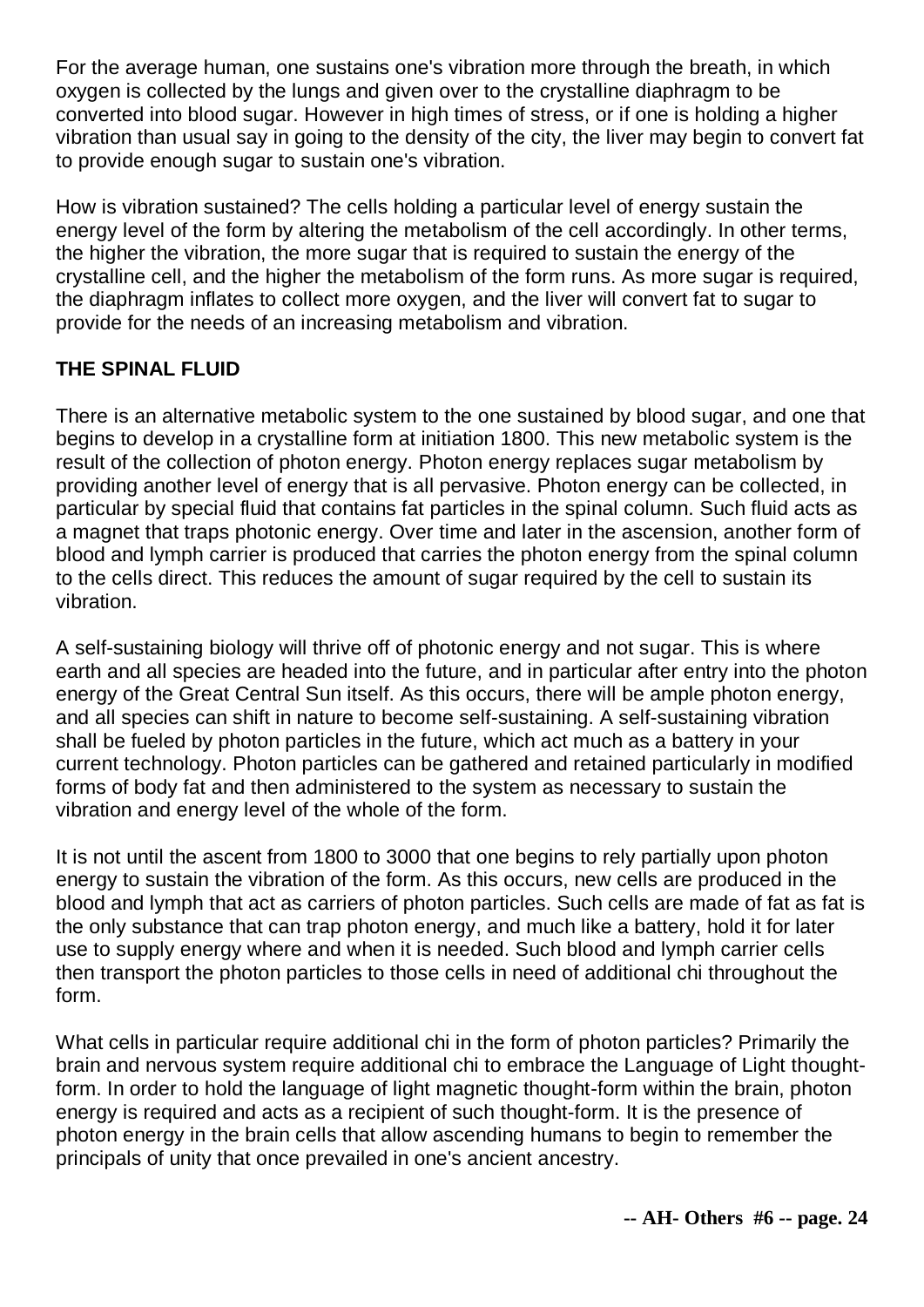### **THE SPLEEN AND BONE MARROW**

It is the spleen and bone marrow that manufactures 18 additional carrier cells of certain substances throughout the blood and lymph. Such substances include the fat cells that act as a carrier of photon energy to the brain. Other substances carried by specialized cells produced in the spleen include cells that carry 3 additional types of fat required to construct the crystalline form; cells that carry 2 types of fats that must be sent to the intestinal tract or kidneys for disposal as they are no longer required by the crystalline form; cells that carry 4 types of salt required to resurrect cells from non-crystalline to crystalline; cells to carry 2 forms of potassium not required by crystalline cells that must be removed and carried to the intestinal tract or kidneys for disposal; cells to carry 8 types of sugar required to sustain the crystalline cells; and cells to carry 14 types of amino acids that are the building blocks of the crystalline form.

There are two versions of cells produced by the spleen and bone marrow in the crystalline structure. One version travels primarily in the blood, and another modified version travels primarily in the lymph. We say primarily as there is a cross over with some carrier cells between both the blood and the lymph.

### **THE IMMUNE SYSTEM**

The immune system is really a function of the bone marrow and spleen that produces 8 types of white blood cells that can ingest most forms of toxins, viruses and bacteria released in the act of ascension. Those toxins that cannot be transmuted by white blood cells are transported to the intestinal tract or kidneys for disposal. The white blood cells work both in the lymph and circulatory systems. 2 forms of white blood cells can also enter a cell clearing the toxic problem therein and then exit.

One may wish to know how this occurs? One can imagine what might occur if one tried to enter one's hand through the body of another. The molecules would move aside one another in a synchronistic manner to allow what appears to be solid to pass through another solid mass. In a parallel manner, the molecules of these two white blood cells overlay the infected cell by a form of merger or blending, remove the toxic substance, and then exit and transmute the toxin moving on to another infected cell.

Many are concerned about viruses such as aids. Aids and other immune dysfunctions appear to be the result of the immunization process that has created a new set of viruses that attack the immune system. As the crystalline blueprint is anchored, white blood cells and other immune functions are modified in a manner that causes aids and many other autoimmune viruses to cease to be able to destroy such cells. The immune system then is capable of doing its job, which is to consume and transmute the aids or other autoimmune viruses. One can ascend out of aids or other related diseases by 3000 strands provided the body is strong enough to tolerate the detoxification inherent in ascension.

The immune system of a crystalline form is efficient enough to make disease, even the common cold or flu and experience of the past. Ascending humans therefore can use flu like symptoms or a cold to understand that one is overly toxic and require increasing one's detoxification practices to transcend. Flu and cold symptoms are also a sign of energetic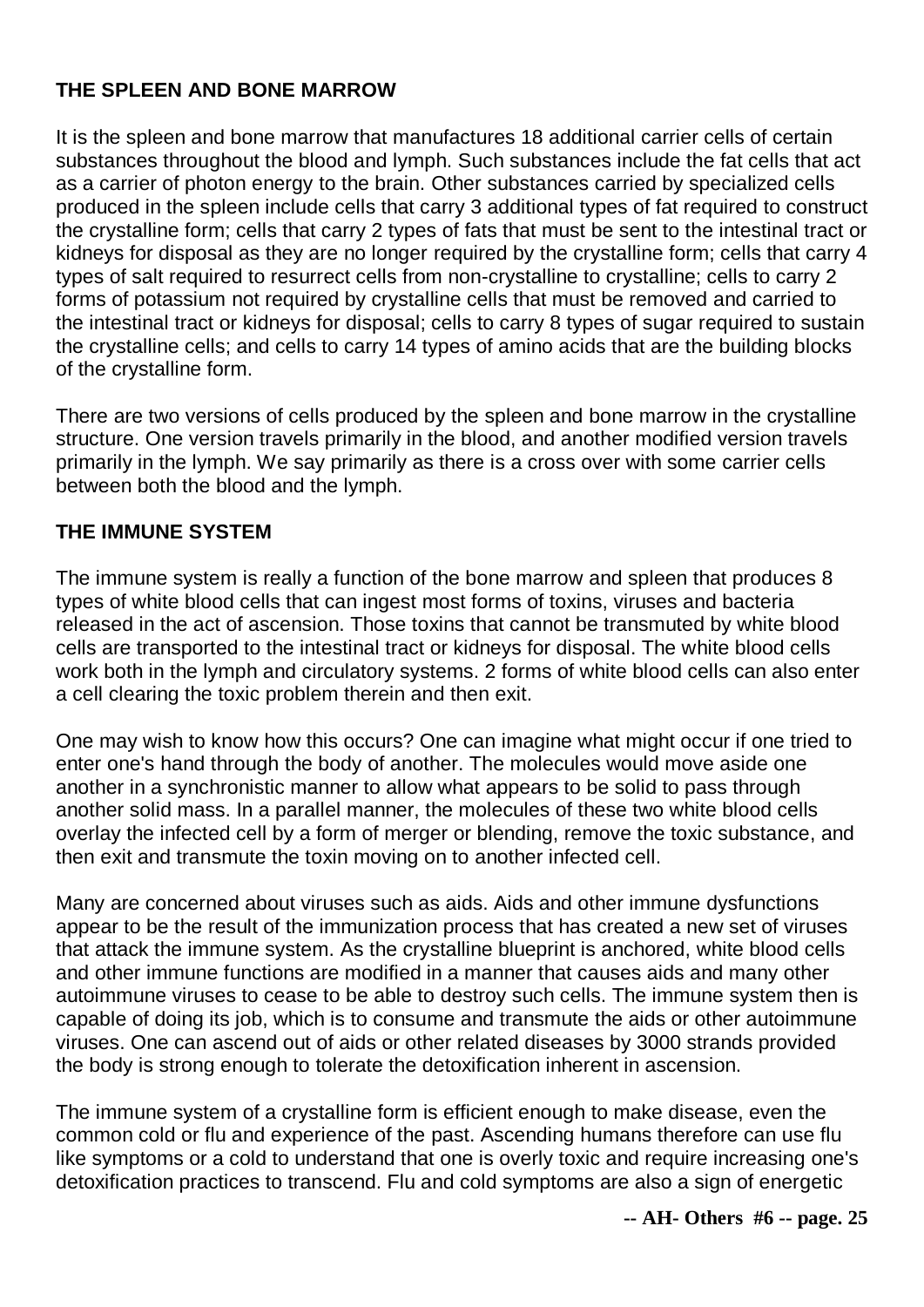harm towards oneself from another that is occurring in the unconscious. More or less one's field is being "beaten up". Such experiences are karmic, and as the karma is transcended the patterning will pass. Furthermore, initiates can assess if they have lost records or are collapsing or rolling back in one's ascent due to the harm. An extreme drop in vibration will create a cold or flu, and generally speaking such an experience is the result of a karmic encounter in which one has given many to most of one's ascension records to another. Complete the karma and retrieve the records, and one can rebuild the system pulling oneself out of this type of decline.

Disease, if it manifests is a sign of an extreme imbalance in one's ascent. Address the imbalance and the karmic cause behind it, and the disease can be lifted through. This year we are examining the karma behind disease along with machinery that pulls grid work outside of the form and into devices utilized by the Annanuki long ago to collect chi. This appears to be the main source of most disease, and therefore as the karma is released, the machinery dismantled, and the grid work rewoven inside of the etheric body instead of outside, we now perceive that most disease can be healed through ascension. This is always of course provided that the form is strong enough to handle the detoxification inherent in ascension.

### **THE PANCREAS**

The pancreas is modified to produce 2 types of insulin related to 8 types of sugar required to feed the crystalline cell. What is the difference between sugars? Primarily the difference is related to size of molecular structure. There are more complex sugars and less complex sugars required by the crystalline structure at different times of the day when the body is focused upon different activities. At night, less complex sugars overall are required as the body rests. During the day, more complex sugars which provide more chi in the ingestion are required, particularly if one is partaking in a physical activity, or moves up in vibration in the act of ascension. Movement up in vibration requires an increasing metabolism, which requires more complex sugars to sustain the form.

The diaphragm with the oxygen collected by the lungs produces 8 types of sugar. Carrier cells in the blood and lymph take the sugar and distribute it to the cells. It is the insulin that causes the cells to digest the sugar. Some sugar can be stored in the fat surrounding the cells for later use. Crystalline cells are coated in fat rather than protein, which not only holds a higher vibration, but also is used to store sugar for future use. It is the insulin that causes the sugar stored in the fat surrounding the cell to enter the cell for consumption. Different forms of insulin cause different forms of sugar to be released. During the day, one form of insulin causes more complex sugars to be released. During the rest period of night and sleep, another form of insulin causes less complex sugars to be released.

Insulin production and release is modulated by the thymus. The thymus generates another hormone that causes the production of insulin to increase or decrease, and certain types of insulin to be produced, as they are required to sustain the overall vibration of the form. For those with diabetic or hypoglycemic tendencies, one can ascend out of such imbalances by initiation 3000 and as the pancreas is restructured. One will find that it is often parasites that have grown in the pancreas that cause the deficiency or overproduction of insulin. Therefore those with such problems may be served by supplementing one's ascent with a simple de-parasite herb program.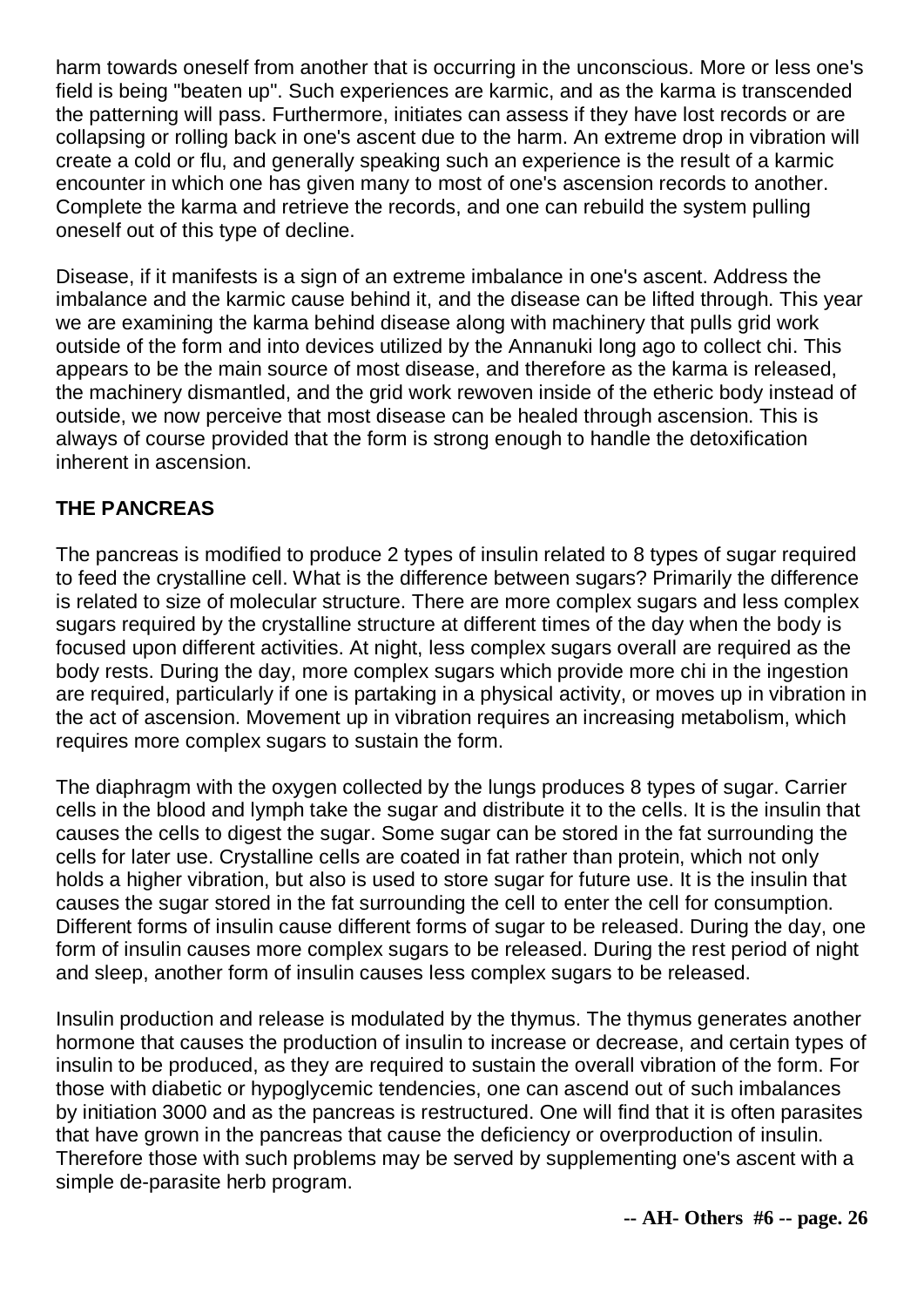### **THE HEART AND CIRCULATORY SYSTEM**

The heart expands to have a total of 8 ventricles that contract to pump the blood throughout the circulatory system by initiation 3000. This is double the number of ventricles in a non-crystalline system, and the heart in the process also doubles in size. In order to make room for a larger heart, the chest and upper rib cage expand in size in ascension. This is why so many women increase in bra size in ascension, or men find themselves wearing larger and larger shirts.

The 8-ventricle system has a new rhythm that may for a time and as it finds a new and corrected pace may cause a fluttering sensation in the heart. Ascending humans need not panic under such circumstances, but simply breathe through it intending that the heart come to balance and find a pace of contraction that supports the circulation of the form in the moment.

Why is a larger heart required? There is more fluid flowing through the system due to the increased number of carrier cells required to support the regeneration and detoxification of a crystalline system. The amount of fluid in a crystalline circulatory system and lymph system is double the requirement of a non-crystalline structure. This too contributes to the overall expansion of the size of the form in ascension. Much as pregnant women double the amount of fluid to support the life of the fetus, ascending humans double the amount of fluid to support the crystalline form. Much like the pregnant woman's organs and glands increase in size to support the fetus, so do the organs and glands of the ascending human increase in size to support the crystalline form.

Sometimes initiates find that they seemingly have "high blood pressure". A crystalline structure has higher blood pressure as there are more ventricles pumping the blood and more fluid to be pumped, and therefore one need not be concerned about such things. If your medical professionals understood what was happening, perhaps they too would be less concerned. We recommend not drugs to thin the blood beloved, even aspirin, as such things can cause other complications that later interfere with one's ascent. Rather simply muscle test if the blood pressure that one has is suitable to one's level of ascent, and then embrace it as a symptom of ascension.

### **AUTONOMIC NERVOUS SYSTEM AND NERVOUS SYSTEM**

The autonomic nervous system, which is run by the brain stem, along with the nervous system and all nerves associated within the form at large makes a major biochemical shift around 3000 strands. In essence, a new biochemical structure comes forth that ceases to run primarily upon electrical impulse, and instead relies upon magnetic impulses to direct the movement of the heart, organs, glands, intestines and digestive trace along with the muscular structure. A magnetic system is far more relaxed than an electrical one, and those transiting this phase of ascension may find themselves far calmer, far less tense than prior times in one's life expression.

There are many changes in the brain. Primarily the pituitary gland buds with over 1000 different nodes that produce 1000 different chemicals necessary to ascension, and necessary to the sustenance of a crystalline system. **One of such chemicals is related to**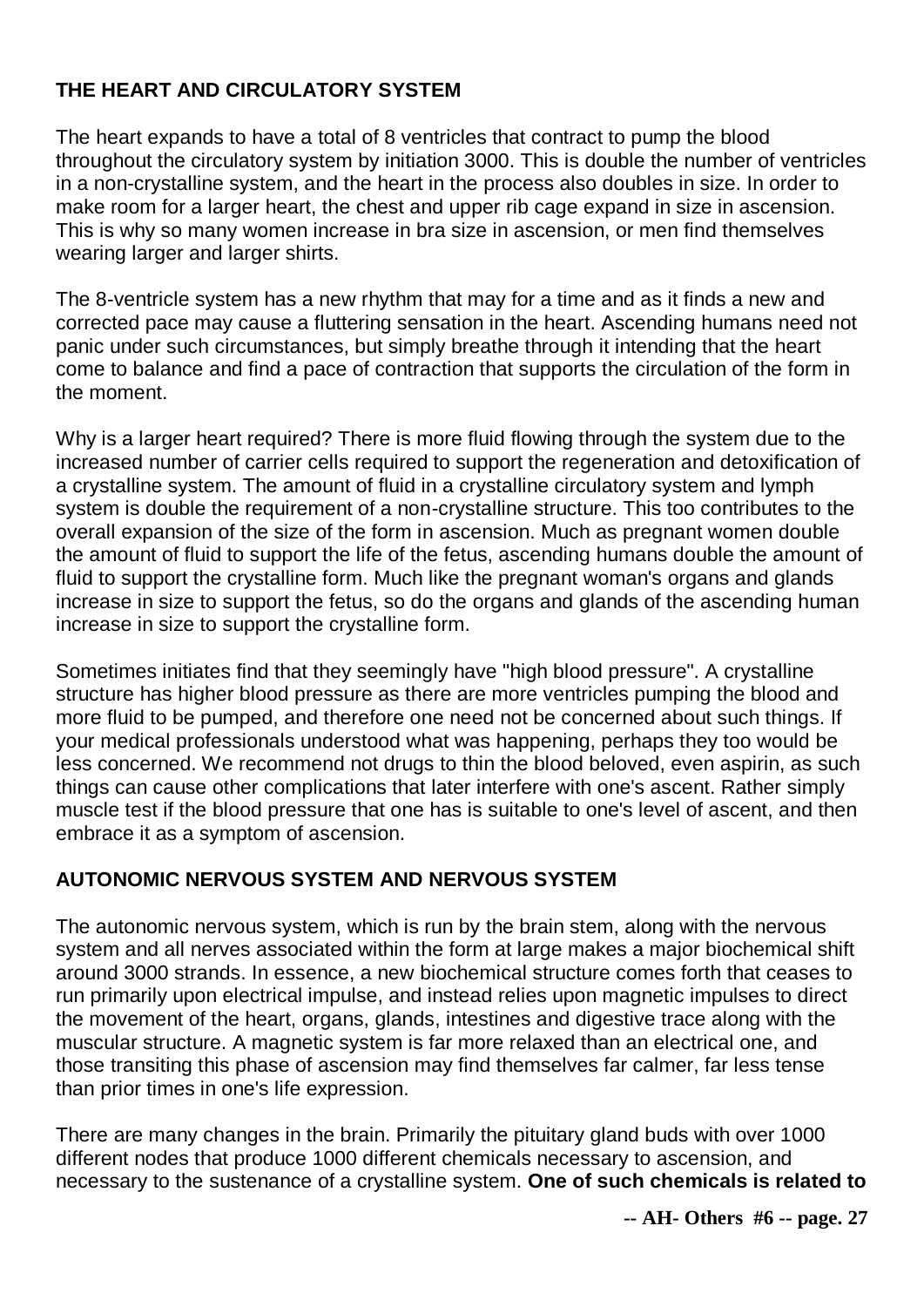**the measles virus, which is transmuted to a chemical that supports the form in the blueprint of ascension. As this occurs, the size of the brain cavity will increase and the head will grow. Sometimes one will feel a soft spot on the top of the head as the cranium expands. The shape of the face may also become increasingly round or heart shaped again to make room for the expansion of the pituitary gland.**

It is beyond our channel to try and explain in detail what each of these 1000 substances does. However let us suffice to say that there are ducts that grow from the pituitary and down the back of the neck to allow the ascension chemicals to enter the blood stream and lymph system of the form. If such ducts fail to manifest, one's ascension chemicals, which include the production of HGH or human growth hormone, will not adequately be available to cause biological ascension to occur.

If one's biological ascent and growth is failing to come about, one area to check is the ascension ducts that run along the back of the neck. Sometimes in abduction experiences with the Grays or Reptilians, these ducts have been connected to one another rather than freely and openly traveling to the lymph or blood. As one releases such abduction karma, the blueprint for the ducts can be altered to allow them their proper structure and function. Initiates can also muscle test how much of the chemicals produced in the brain are transferred into the form. If less than 70% of such chemicals are entering the blood or lymph of the form, one may wish to increase the size of the ducts to allow more of the chemicals to freely flow into the system to cause a more rapid biological ascension. A slow biological ascension causes one to linger in the emotional process and pain longer than need be. Therefore opening the ducts will also allow initiates to transit more rapidly through their dark moments of ascension.

Opening the ducts can occur through intent, and one can place their hands behind their neck before falling asleep at night requesting that the ducts be more fully opened or rectified in structure and function in the etheric. As the etheric body is corrected, the change will step into form within the following 8 days. This is also a good area to check for those who are healers and who are working with ascending initiates in any session.

#### **PINEAL GLAND**

For those ascending beyond 3000, the pineal gland is altered to attune to more frequencies emanating from the sun. Such frequencies are utilized to transmute etheric blockages and allow for greater freedom of rotation of an ascending chakra system and subtle body system. Such frequencies also energize the grid work to sustain the overall vibration of the form.

There are two modalities of energizing the form. One is through the breath and collection of oxygen, and the other is through the collection of light. Light is collecting through the eyes by the pineal gland and then distributed to the brain and grid work of the form. Light and photon energy are one and the same. However for a long time, your sun failed to produce photon energy, and instead produced a form of radiation. This was the result of manipulations over your solar system that also originated through Pleiadian intervention that was 5th dimensional, and long before the Annanuki arrived upon earth.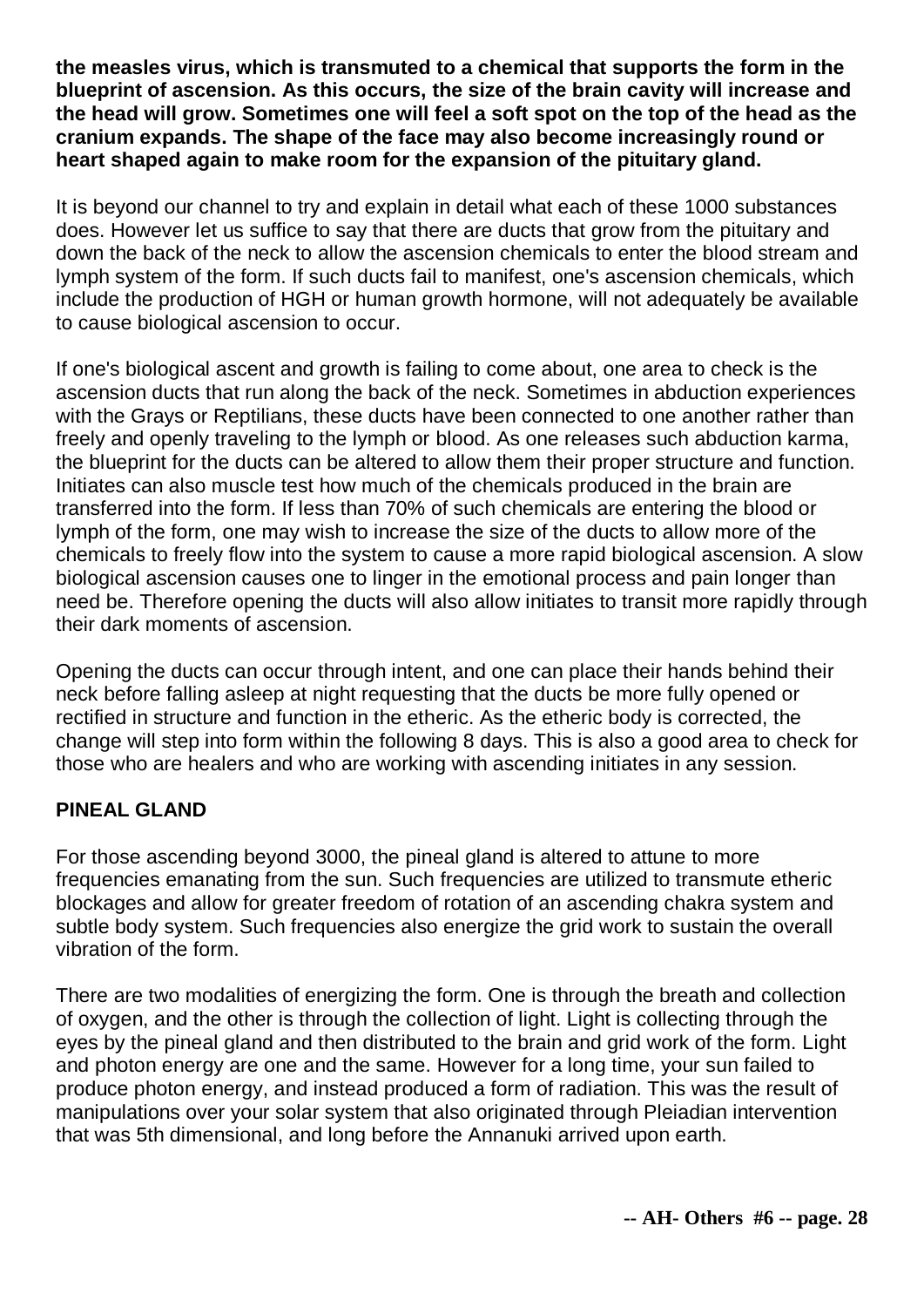Now through solar ascension, the sun is beginning to produce photon energy of it's own and is detoxifying the radiation much as earth is detoxifying electricity at this time. This is above and beyond the photon energy that is increasing due to the latest entry point in the aura of the great central sun that your solar system is traversing.

Over time, the sun and earth are choosing to become self-sustaining. What this entails is the ongoing production of all photon energy necessary to sustain the increasing vibration of an ascending form and consensus reality. This is how the earth and your solar system shall ascend back to the Tao; they shall increase and increase in vibration until form and soul become one, stepping out of the illusion of your creation in full. This is many thousands of years into the future, however it is the spiritual goal of your solar system and planet beloved. Each form will become self-sustaining in biology, producing all of what is required in order to ascend including one's own photonic energy.

The sun produces at this time all tones within the Language of Light and the Language of One along with it's own photon energy. Initiates may use sunbaths to collect such tones to assist with one's continued ascent. A 10 to 20-minute sunbath will clear etheric blockages and increase the vibration of any ascending field. The increased vibration causes an increased pace of rotation of chakras and subtle bodies, which then spin off karma, pain, fear, entities, machines and so on that an ascending initiate is releasing each day.

We guide initiates to intend that one's exposure to the sun be supportive of ascension, and to muscle test how long of an exposure one needs in any given day. Some days may require a longer exposure than others. Excessive exposure is not recommended if not needed, as it may still burn the skin, or in other terms provide too much chi to the grid work than the grid work can handle. Sunburn is simply the result of an overcharged etheric grid work unprepared for the vibration it now holds due to excessive exposure to the sun.

What to do then if one wishes to spend the entire day at the beach? Is sun block recommended? No, such chemicals are often poisonous to an ascending form and will be absorbed through the skin. Instead take an umbrella and hat along with a cover-up, minimize your exposure to what is needed in the moment, and utilize your time at the beach to enjoy the movement and sound of the waves all the same. Such pulsations of the waves assist in aligning one's field to the divine timing of earth, and therefore are very nurturing to ascending initiates.

Much of the light required upon a daily basis is collected in one's day-to-day activities provided one is not indoors and is not wearing dark sunglasses. Initiates with dark brown or black eyes may be better off with light sunglasses to no sunglasses to assure that enough light is collected in any given day. Those with hazel or blue eyes may wish rosecolored glasses that still allow all of the Language of Light and Language of One to flow through. Thus far in Oa's experience it is only the rose lenses that allow all tones access to his eyes, and yet his eyes are still too sensitive being blue verging on hazel to tolerate nonuse of sunglasses. Initiates may wish to muscle-test which is the best color glasses given the need for all tones of creation emanating from the sun to be gathered in their daily use.

For those living greatly north or south in regions that have little sun in the winter, one can generate one's own sun through intent. One can run the vibrations of the sun by intending to match the tones of creation currently available. In so doing, one can still benefit from the

**-- AH- Others #6 -- page. 29**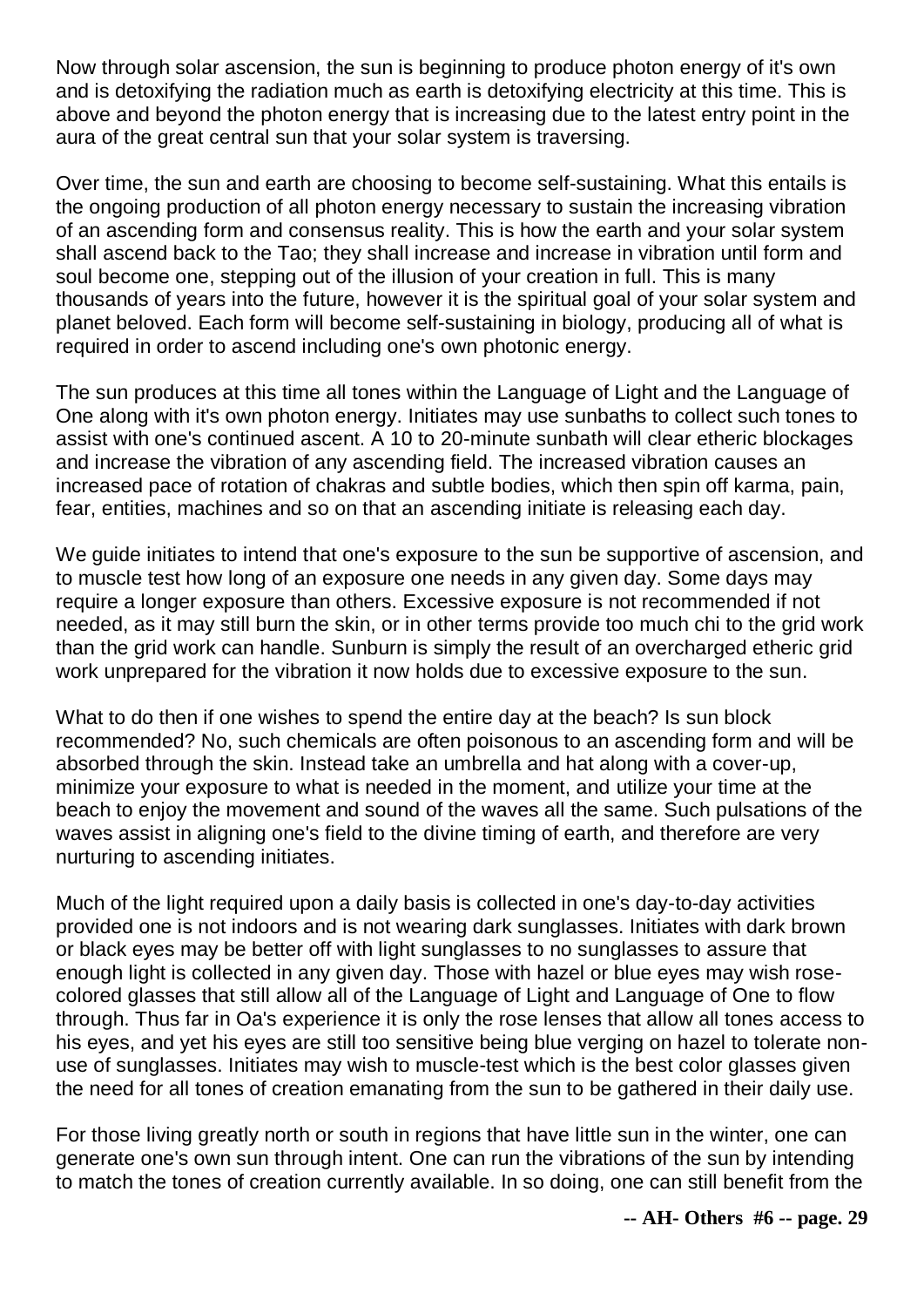light that one requires in order to sustain one's chi and vibration of the form. Mila and Oa rely upon this during long days of travel and it adequately supplies the chi necessary to sustain their vibration.

### **THE SKIN**

The skin is the largest organ of the form. The skin takes in certain substances from the air or water that one bathes in, and releases certain substances one is detoxifying through the pores. The skin also acts as a transducer of chi for the etheric body during a sunbath. The further one ascends, the more permeable the skin becomes. The more permeable, the more one will be careful about swimming in polluted lakes, rivers or oceans. Mila and Oa rapidly found out that the ocean was too toxic off of the Honolulu coast for them to swim in, as an hours swim in Honolulu ocean collected more toxins than they released.

However, the ocean is evolving, and finding it's own means of transmuting the toxic waste that humanity has added to your waterways. In the coming 18 months, Mila and Oa will be able to swim again in the ocean for more extended periods, as the ocean itself is evolving out of it's own toxic mess. In the meantime Mila and Oa utilize clean pools available in the complexes that they reside. Chlorine is not such a difficult toxin to transmute, and their bathing allows more toxins to be released than collected in any given swim.

One can also be careful about bathing in water, particularly in the polluted cities of your world. Perhaps a water filter in the bath would be advised. Water filters for drinking water are also available, even for travel in the form of a water bottle, and Mila and Oa take such with them or purchase bottled water when on the road. Bottled water in our experience of it is not always as pure as one might think, so muscle test which is the best brand to rely upon based upon purity.

The skin becomes subtle and soft as it regenerates, and one appears younger and younger as the lines disappear on the face. The skin goes buttery in feel due to the fat that surrounds the crystalline cell and peachy in color due to the presence of soul grounded into the form. Such fat also retains moisture to a greater degree requiring less moisturizer to sustain the elasticity of the skin. Gray skin is a sign of a lack of grounding during which entities that are non-resonant may have entered the form and field. Taking the time to synthesize and ground to the earth mother cleansing out that which is non-resonant assists with such moments.

Cellulite is simply toxins one is releasing that have collected in the fat under the skin. Intend to transmute the toxins and the cellulite will disappear. One can run detoxification vibrations in the etheric grid work during the act of synthesis and meditation to assist with the detoxification process. One can draw such vibrations from the sun during a sunbath. If one is in a particularly toxic period, one sign is the ripples of cellulite, and this is a sign that one may need to increase their ingestion of water and number of baths, saunas, sunbaths or swims in a given period to better detoxify the form.

### **WASTE MANAGEMENT ORGANS**

There are so many toxins in the current human expression and the liver is hard pressed to cleanse the system adequately. As a result, two additional waste removal organs about the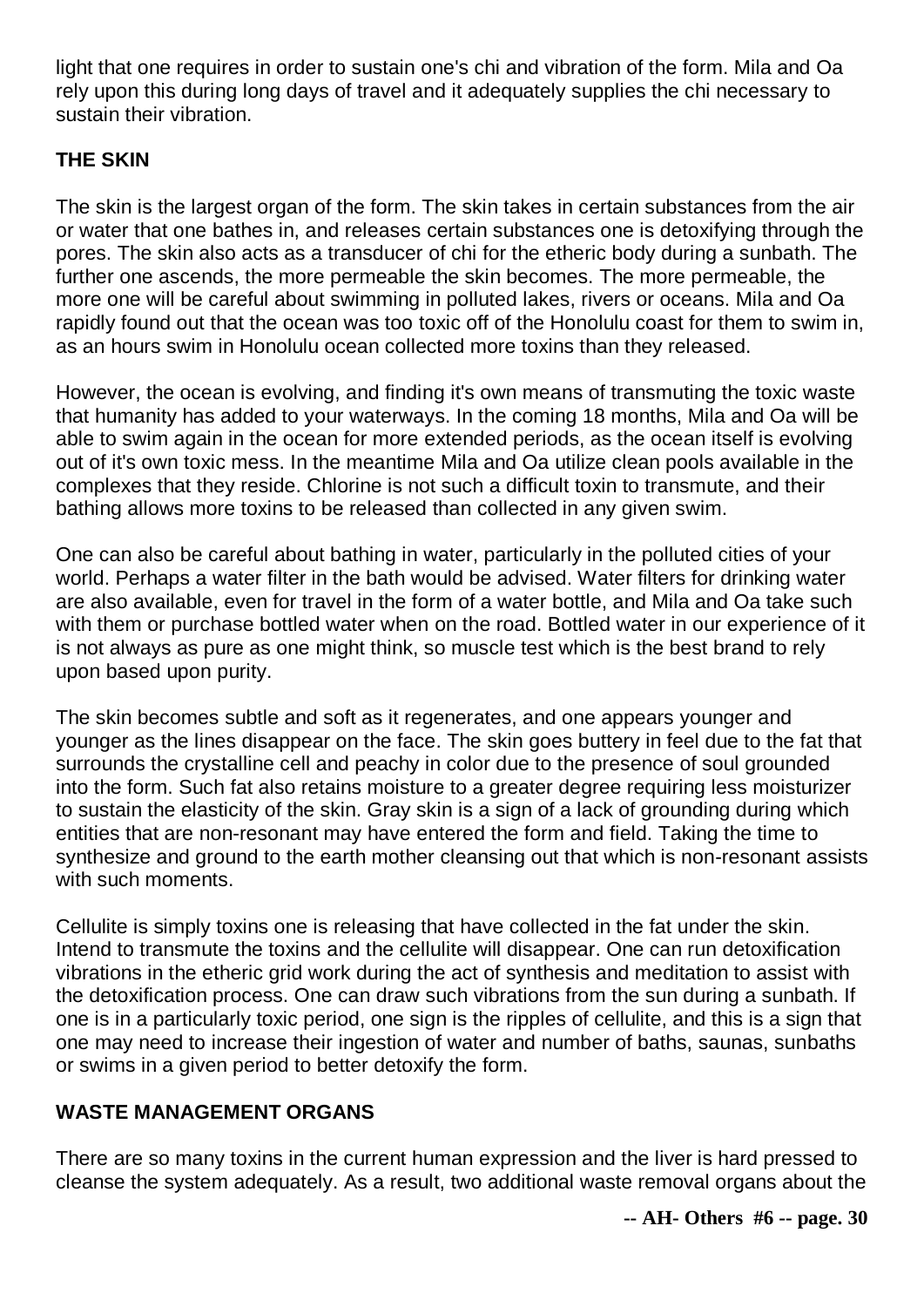size of a liver develop beginning at initiation 1800 on either side of the waist. This causes the waist to expand in circumference. One sincerely can look pregnant in the latter phases of embracing ascension 100% into the biology. One need look at Mila an Oa to get a better idea of what this might look like.

Each form however is different and has different requirements, and therefore the degree of such development will be larger or small depending upon preoccupation. Preoccupations that involve holding space for events or healing will cause a larger structure to develop.

Why? One must be able to increase their metabolism in order to teach, heal or host events. This will require more pockets in the diaphragm and more overall body fat for the job leading to a larger form.

The two new organs cleanse both the blood and the lymph upon a recurring basis, shunting what cannot be transmuted into a usable and viable substance to support the crystalline form or one's continued ascent into the intestinal tract or kidneys for disposal.

Such organs also inflate during heightened periods of cleansing expanding the girth of the waist in such moments. Why? When one is holding a higher frequency for an event or healing session, the entire metabolism including waste management increases in pace. As this occurs, both the diaphragm and the waste management organs inflate more pockets with blood for the purposes of collecting more oxygen or removing more waste produced during a period of increased metabolism.

### **PHOTONIC GLANDS**

Adjacent to the waste management organs are two additional glands that develop beginning at initiation 1800. Such glands disseminate photon energy into the blood via carrier cells that transport such photonic particles to the nervous system and brain. Such glands attach to the spinal cord through the sacral region of the form. The phonic energy collected in the spinal fluid is transferred into the glands, which then transports such energy via the carriers into the blood for distribution.

No photonic energy, no understanding of the Language of Light or unity consciousness can come forth in one's ascent. If one fails to ascend into increasing unity, one will be ascending into greater disunity, and then harmfulness can increase rather than decrease in ascension. Greater disunity within also leads to disease. Therefore these glands are important to the embracing of a state of harmlessness and integration and understanding of the unity based Language of Light thought-form, along with one's ascension out of the paradigm of aging, illness and disease.

#### **REPRODUCTIVE GLANDS**

There are many new reproductive glands that grow in ascension. Such glands grow in the testicles of the male form, increasing the size of the balls to be upwards to two times larger than their pre-ascension state. As Oa has found, this makes walking down the street an interesting experience, and underwear that more greatly support this region assists to prevent chafing and pain.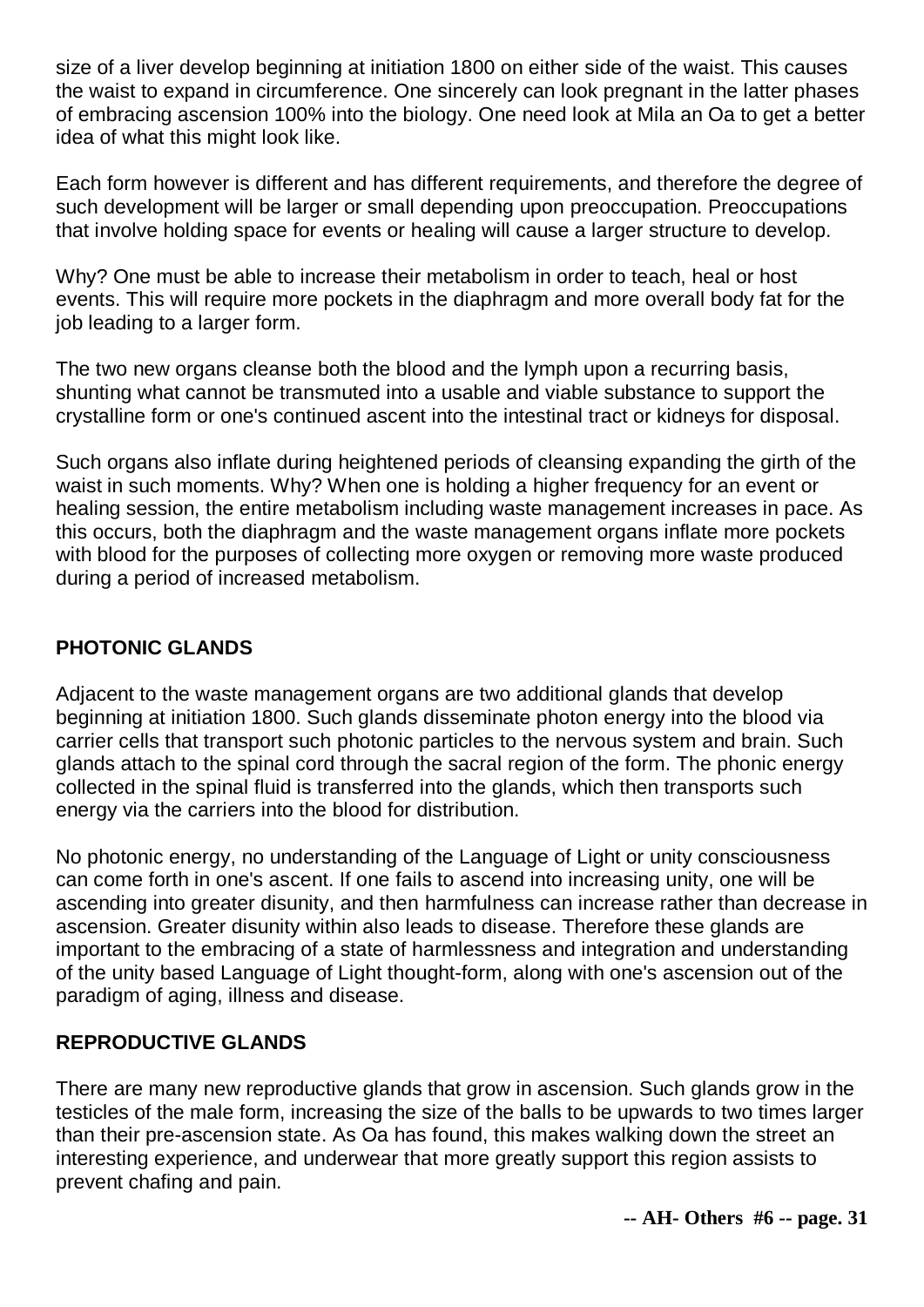In the female form, new glands grow under the labia major and minor of the vaginal area. Such glands cause an increase in fluid that consistently flows in the vagina, causing the region to be moist much like the interior of one's mouth. This supports such skin that is exposed to air in regenerating in ease, and also brings an end to the experience of a dry vagina during intercourse. These glands also produce an anesthesia similar to morphine during childbirth that allows childbirth to be a glorious and joyful experience free of pain.

The ovaries, which primarily produce eggs in a non-crystalline structure, grow to include 8 new glands that produce 28 new hormones that balance reproduction and regenerate the form. Reproduction should not require menses. Menses is a loss of nutrients and fluids that is unnecessary to a crystalline structure. Reproduction was once caused through conscious intent. The new glands allow one to consciously shut off reproduction at will. In so doing, all eggs will be dissolved, as one is not interested in conception, causing one to not conceive or to have menses. If one intends conception, then eggs will be produced when needed. Crystalline women can also conceive without a mate or sperm as crystalline eggs contain all components necessary to create a child. Such conception again would occur only through conscious intent.

The reproductive glands produce 28 hormones in both the male and female form that regenerate crystalline cells. Regeneration ends the birth death and rebirth cycles of cells, allowing cells to be rebuilt if they have lost their structure and/or function. Rebuilding cells requires far less energy, nutrients and time than growing whole new cells. Therefore these regenerative hormones are important to an entirely regenerative system. Such hormones are directed by the thymus in relation to how much of each is created to sustain the regeneration of the entire physical system.

### **TEETH**

The crystalline structure allows one to grow new teeth as needed throughout the life. There is a gland that grows in the chin that was once present in childhood and before the baby teeth fell out and the adult teeth grew in. This gland allows new teeth to develop to replace teeth that are degenerating. This gland grows around initiation 1800 at this time in the ascension blueprint.

Mila and Oa have found that the current dental practices and ingredients used in fillings, bridges and crowns interfere with the conversion of teeth to the crystalline structure. One product that has assisted with stimulating crystalline growth of the teeth and gums is a sonic toothbrush. The sonic waves allow more chi to be pushed through the grid work of the teeth and jaw triggering resurrection to a crystalline form of the cells therein. The sonic toothbrush often also eliminates the aches and pains in the teeth and jaw during ascension that is simply the result of stagnant energy flow collected in such non-resonant dental structures.

Crystalline teeth also will regenerate enamel as needed. Plaque builds up consistently, primarily because most food is not crystalline at this time due to non-conscious farming practices. The bacteria in non-crystalline food cause the plaque to grow. Rather than visiting a dentist for plaque removal, Mila and Oa have found that essential oil of lemon and orange will dissolve hardened plaque so that it can be removed during daily brushing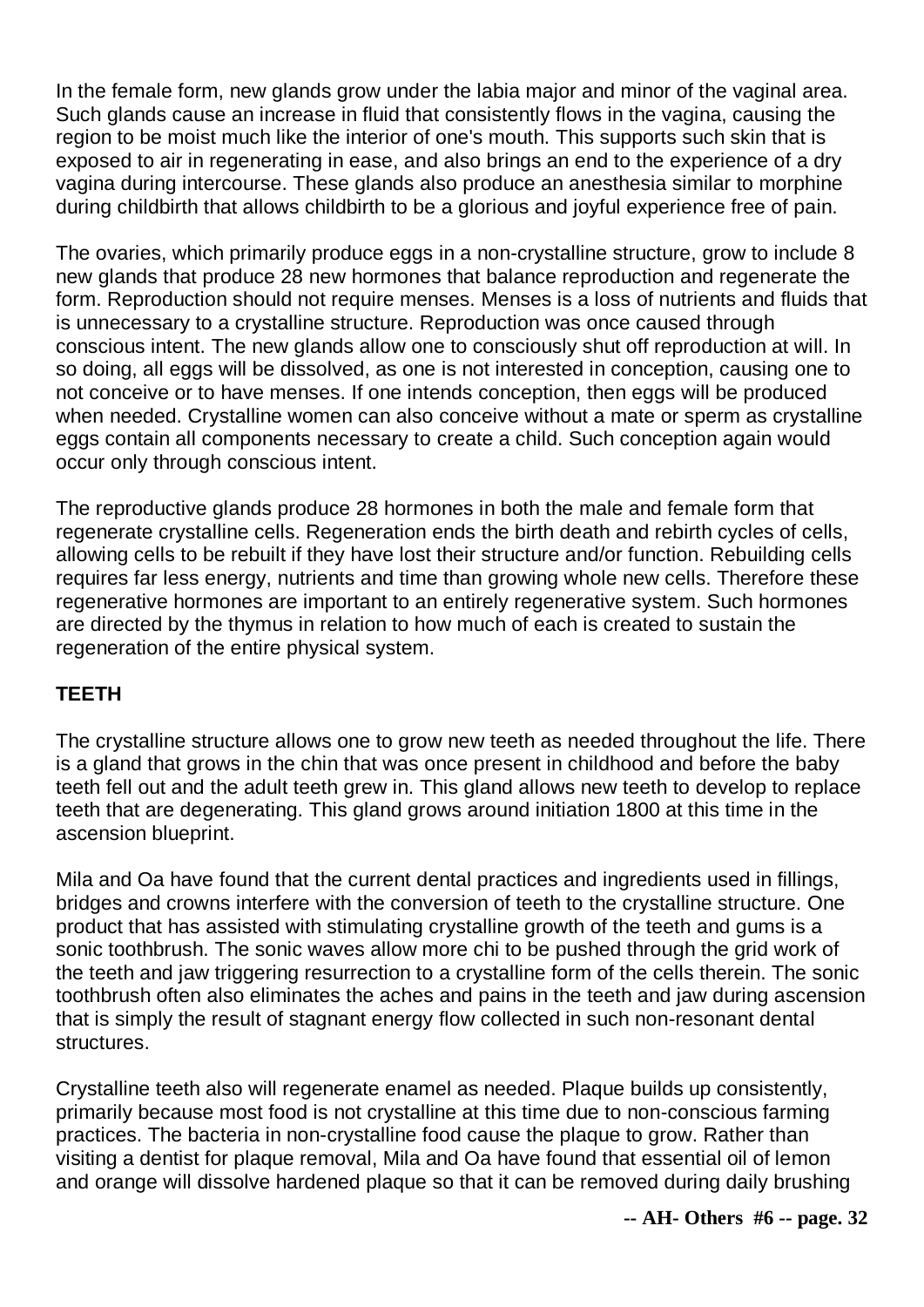instead, much like fruit acids dissolve dead skin lessening wrinkles. They utilize such oils once to twice per week for maintenance. This has allowed them to avoid the visit to the dentist over the past decade of their ascent.

Gums also regenerate in ascension. The healthy pink glow of Mila's gums look better than most children at 2 strands of DNA. The use of the sonic toothbrush also aids in the blood flow to and from the gums after brushing, allowing crystalline teeth to more readily regenerate rather than decay. Decay in the crystalline form becomes an experience of the past, even in teeth. Sometimes portions of teeth will break off near fillings due to the nonresonance. If this occurs, an entire new tooth will generate underneath replacing the one that has broken. One must simply intend this so and so it will be.

### **DEATH HORMONE**

Recently, and in the release of disease and aging karma by ascending initiates in the new consensus along with the focus of SSOA, the origins of the death hormone came to be understood. The death hormone, which is produced in the pituitary of humanoid forms at 2 strands of DNA, kills healthy living tissue to bring about death in a sudden accident or at the end of a lengthy disease. The death hormone in the pituitary triggers like hormones of death to be released in each organ and gland throughout the form. Such hormones shut down each gland and organ throughout the body by instantly poisoning the cells into lifelessness. This is how death occurs in all circumstances at this time in history.

The presence of death hormone in all flesh has caused Mila and Oa to become vegetarian. As any animal or fish dies, death hormone is ejaculated into every organ, muscle and system throughout the embodiment. Such hormone permeates the muscles and fat that one consumes as one eats flesh. One is simply adding death to their system in the consumption of the death hormone, and it is for this reason that Mila and Oa have chosen a strictly vegetarian diet. Their diet includes milk, cheese, butter and eggs at this time, which provide enough protein to assist in their continued ascent.

Addiction to meat is better understood given the death hormone. The death hormone numbs the pain that most humans exist within at 2 strands of DNA. It is for this reason perhaps that it has been so difficult for the human species at large to give up it's requirement to consume flesh even though all nutrients necessary to sustain the form are prevalent in vegetation at this time in history.

Given their deep and newfound understanding of the death hormone and how it kills living cells, Mila and Oa would recommend that all ascending initiates consider keeping the consumption of flesh to a bare minimum, and to those times in one's ascent where one simply requires so many amino acids that a vegetarian diet does not serve. When such phases pass, Mila and Oa now recommend resuming a vegetarian diet to minimize the added death hormone into an ascending system, as the death hormone kills healthy tissue causing one to needlessly resurrect that which dies in the consumption of flesh.

### **THE JOY HORMONE**

The death hormone system has proven to be the distortion on a hormonal system that once sustained joy and passion upon a cellular level within the human form. At this time,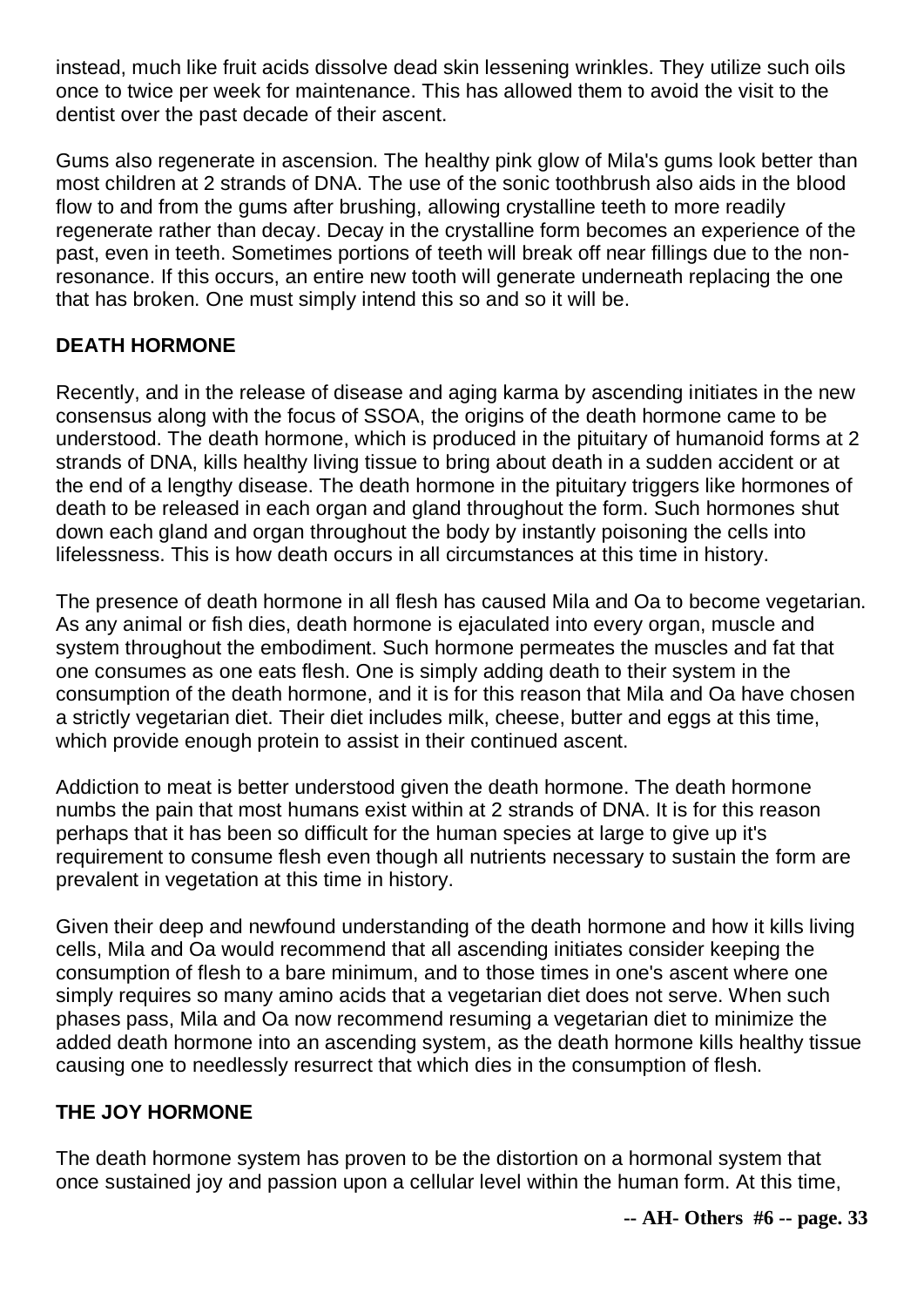the blueprint for ascension shall allow for the gradual transmutation of the death hormone system to become a new hormonal system for joy. Such hormones interestingly enough turn the blood to a deep magenta color once released. Magenta is the color of passion and joy in an ascending field.

The joy hormone is similar to what occurs in the form as one eats chocolate or exercises. Eating chocolate or exercising creates endorphins that allow the form to feel grounded, relaxed and "happy". The joy hormone is similar to such endorphins, except that there is 18 forms of chemicals related that work in a synchronistic manner to retain a happy body 24 hours per day. The joy hormone system involves the tonsils and appendix along with 18 other systems that are used to disseminate death hormone in the act of death in a noncrystalline form, including a special node in the pituitary. As one moves from biological death to biological joy, life changes in a manner that is indescribable and must be experienced to be understood, or so Mila and Oa perceive.

### **THE STOMACH, DIGESTIVE SYSTEM AND INTESTINAL TRACT**

The stomach, digestion and intestines go through many phases of resurrection in ascension. In essence, the stomach wall and lining becomes crystalline and a thick coating of mucous develops that allows for stronger digestive enzymes to be produced to digest what one eats with greater ease. Such enzymes become increasingly good at breaking down nutrients that one consumes, particularly protein, soy and beans along with milk products (except that which is homogenized, or so Mila has found). One may find therefore through ascension that one's allergies simply disappear over time. All allergies to food are related to an inability to break down a particular substance in digestion.

The intestinal tract modifies itself through ascension, and is perhaps one of the more greatly deteriorated organs of the form. Why? It may be the simple fact that there is decay always flowing through the intestines, and decay leads to decay, or in other terms, deterioration of the intestinal system over time. The ascension blueprint calls for the growing of an entire new intestinal tract over the old, and then the old is sloughed off much like a sock is pulled from inside of another sock. This sloughing off of the old track occurs several times in ascension, and may lead to a period where one does not desire to eat much, feels full all of the time, and has a week or longer period of diarrhea or larger than normal numbers of bowel movements. This occurs at 1800 strands, again at 3000, and again at 6000 strands.

As the new intestine takes place of the old after the turning of one's tract, it is far more efficient at breaking down and absorbing nutrients from the waste, and embracing waste delivered from the blood to be added to the fecal matter. Later and in the ascent to 6000 strands, the intestines begins to recycle more and more of the waste, drawing out nutrients that can be used over again in the form, minimizing the overall amount of waste emitted from the system each day along with the need to eat as much to sustain the form. Energy and heightened vibration are also used to turn some of the feces into gas dissolving it more or less with application of the Language of Light. One might think of this as biological transmutation of waste in action.

While on the road, Mila has learned to rely upon energetic transmutation more than bowel movements for her waste management. Sometimes she will even focus energy through the

**-- AH- Others #6 -- page. 34**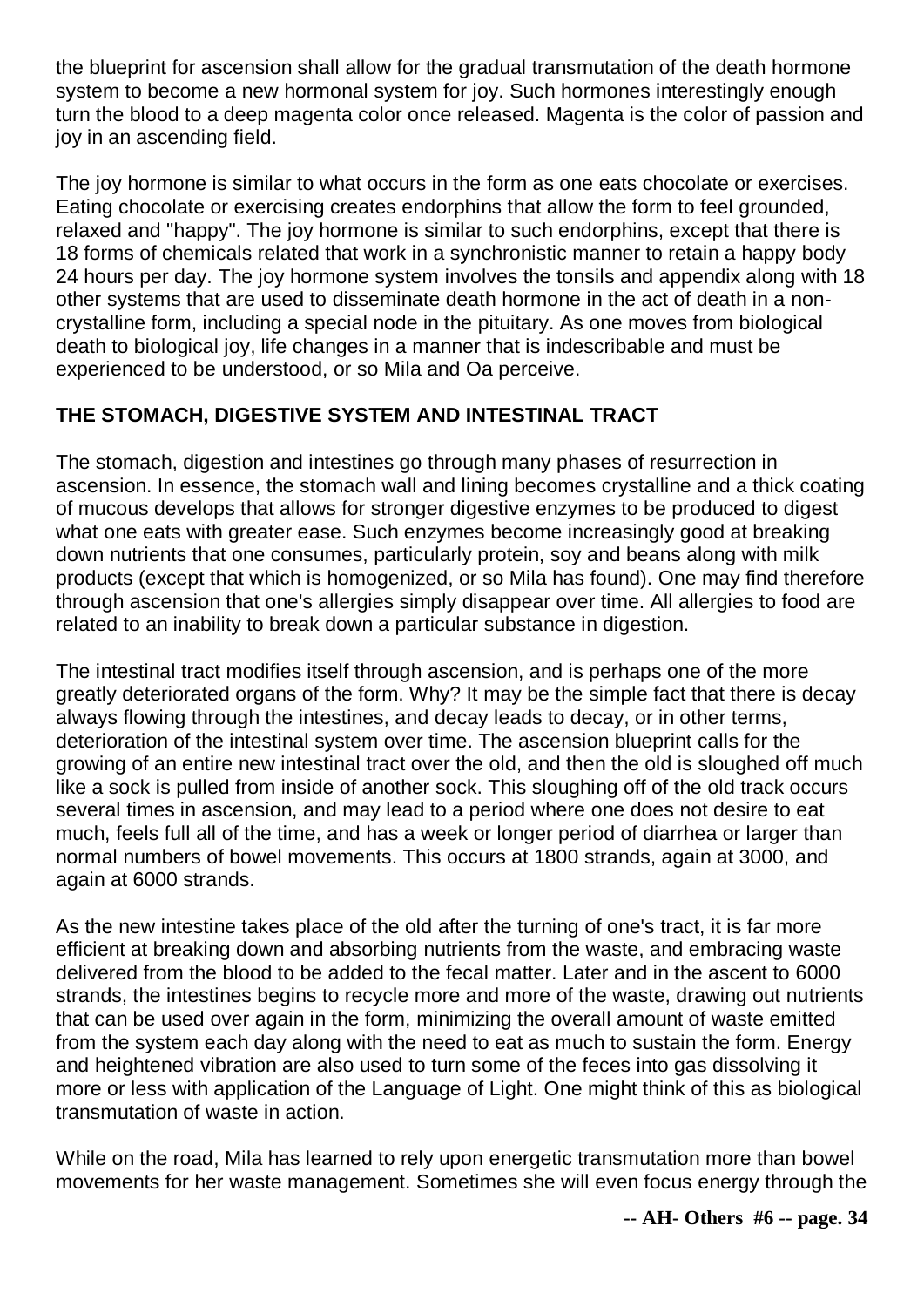hands to allow for the dissolving of waste into gas or energy again. At another time and into the future, there will be no need for bowels at all, as all will be recycled within the system. The intestines may become a recycling factory, with all substances turned into another re-usable material for the sustenance of the form.

### **SUMMARY**

We invite initiates to muscle test their weakest organs in their ascension to date. We also invite initiates to cross check if all organs and glands are developing, as they should given one's level of evolution. In essence, at 1800 strands, one should begin to embody most of the changes spoken of in this material. By 3000 strands that have stepped 30% down into the form, the glands and organs should be more or less developed 30% of size to sustain one's vibration and continued ascent. If one is failing to develop any of such organs or glands, perhaps it is time to intend to get at the underlying cause of why one may have blocked such a part of one's biological ascent.

Ascension comes along in a manner that is best suited to the health and well being along with weaknesses of any given form. If a form has a particularly toxic organ or system, such an organ or system is addressed first in the ascent so that it can increase in strength to support the ascent of the rest of the form. Sometimes this leads to periods of "not feeling well" in one's ascent, and such periods may last for months or longer beloved. The best manner of addressing such a time is to take gentle walks, intending the energy to move and take as many baths and sunbaths as one can to support the detoxification process.

For Mila, her chest was a weakened area. In her early ascent, this lead to bronchitis that recurred intermittently. She treated the bronchitis with immune herbs and colloidal silver as required during such periods. Additionally, as her bones first became crystalline and for a six-month period, she could barely walk and felt like a 90-year-old woman, hobbling down the stairs each morning. Mila would work with her grounding, kundahlini movement and synthesis easing the pain, and then take a gentle walk to again move the energy. As the energy moves, the pain lessened and she could go about her day in greater ease.

Many initiates may not understand that most of the pains in ascension are etheric. Move the energy and the pain will subside. All pain is simply the result of stuck energy in particular part of the grid work or chakras. Energy will move if one focuses upon it.

Sometimes underlying the non-movement of energy will be painful past life recalls. As one goes into the recall, and processes the pain, the energy moves again and the pain subsides. This is how Mila ascended and continues to ascend to this day.

However, as one increases in vibration, one eventually transcends pain as a vibrational threshold, which is primarily electrical in nature. There are other discordant vibrations however addressed thereafter which can be equally uncomfortable, and these are primarily radioactive in nature. And so the process goes on to a state of full consciousness and beyond.

Gentle walks will cause any stuck energy to move. So will a gentle swim, or getting into a hot bath, hot tub or sauna. The heat also causes one to sweat which pushes toxins form the pores allowing one to detoxify that which puts the form in pain. Certain toxins hurt form.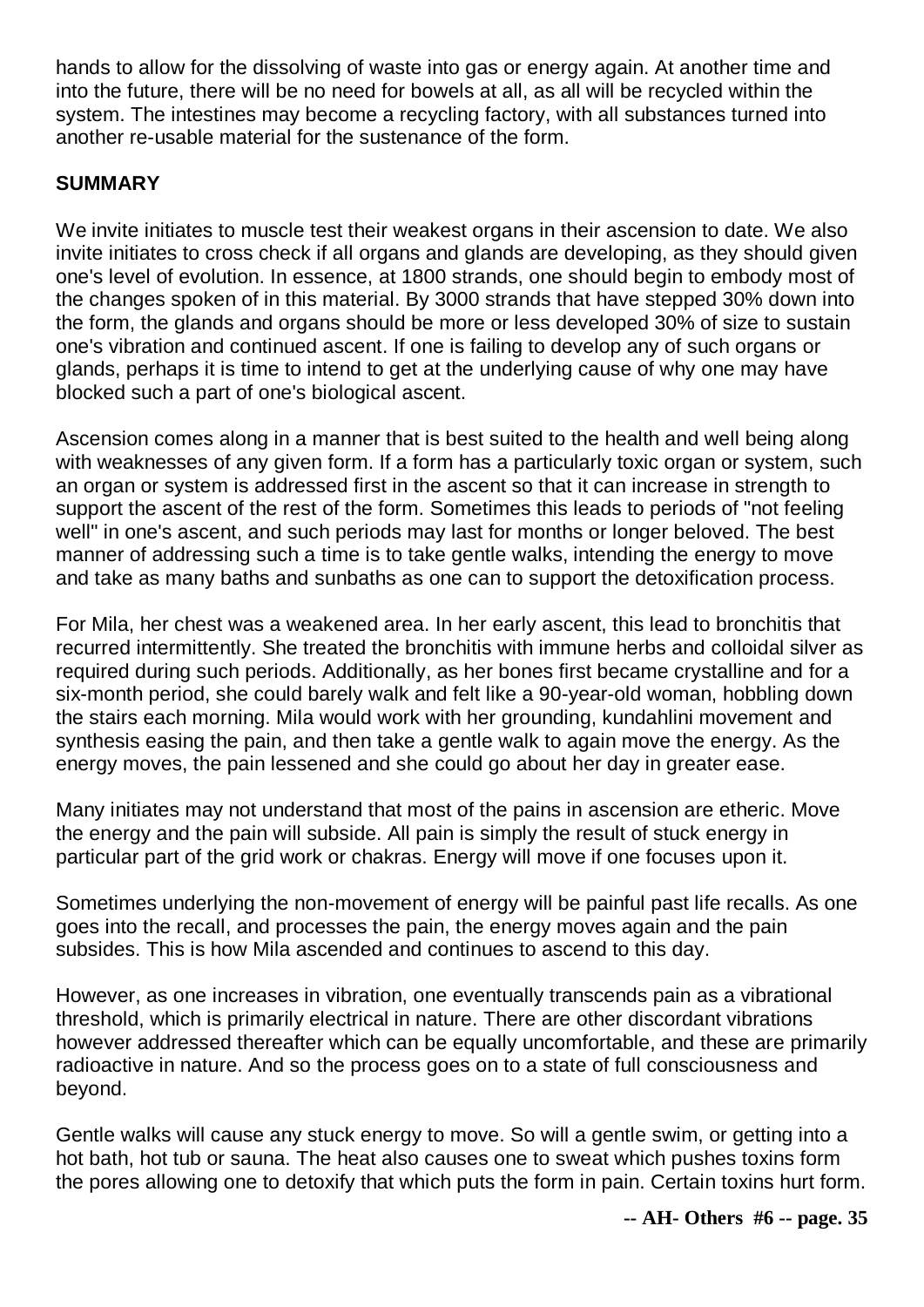Why? Such toxins cause the energy in the etheric body to cease to move. Such toxins have an electrical charge or radioactive charge. Such toxins can be heavy metals, pesticides, or any one of many additives that are found in your food source and environment. Move the toxins, and so the electrical or radioactive charge also leaves the form allowing the energy to more freely flow in the etheric body. As the energy freely flows, pain ceases.

It is for this reason that one will wish perhaps to feed the form organic foods, drink lots of water, and minimize those substances that are abusive, such as smoking, excessive drinking, excessive consumption of flesh, and if possible, living in a toxic environment. It is for this reason that Mila and Oa moved to Hawaii, as the mainland US was too toxic to continue their ascent within. So it is for them, so may each ascending being that may ultimately relocate to an environment that supports one's ascent, whether it be the mountains, the country side, an island or by the sea.

We hope that each has found this information useful upon your personal path of ascension. We invite you to join us this year at our International Ascension Conference. This is the year that a regenerative crystalline form, such as what we speak of in this piece and which one is ascending into as a map carver, can become anchored for the entire human species. Such ascension shall be generational and come forth to greater degrees in the coming 18 generations. In so doing, the human species shall transcend aging, illness and death as a collective in the coming century. Let us make it so, HO!

Until our next communication,

Namaste

The Tao

Mila & Oa

<http://www.ascendpress.org/articles/transmissions4/regeneration.html>

**Candace comments:** I wrote this about 2 years ago I guess if you are now reading it in 2012. There are minor incorrect details but overall this message is very good. On earth right now you are not going to 3000 strands of DNA etc. If so you would be completely invisible on this planet and not needing to consume food at all. Environment will NOT support that whatsover. Those strand levels only function on the levels of the Superuniverse architectural worlds. But othewise this is excellent for thought and may help a bunch of you through your aches and pains.

Many cases of ME/CFS are ascension syndrome. And as you read this article, you will understand why doctors think there is a neurological factor. Doctors don't get this of course. I would avoid their medications!

And some of the thugs DO understand what ascension syndrome is, so there is a lot of misinformation out there. Please people most of you ascending can not handle heavy meats. In fact NONE of you can, nor can you handle dairy, and the junk foods with a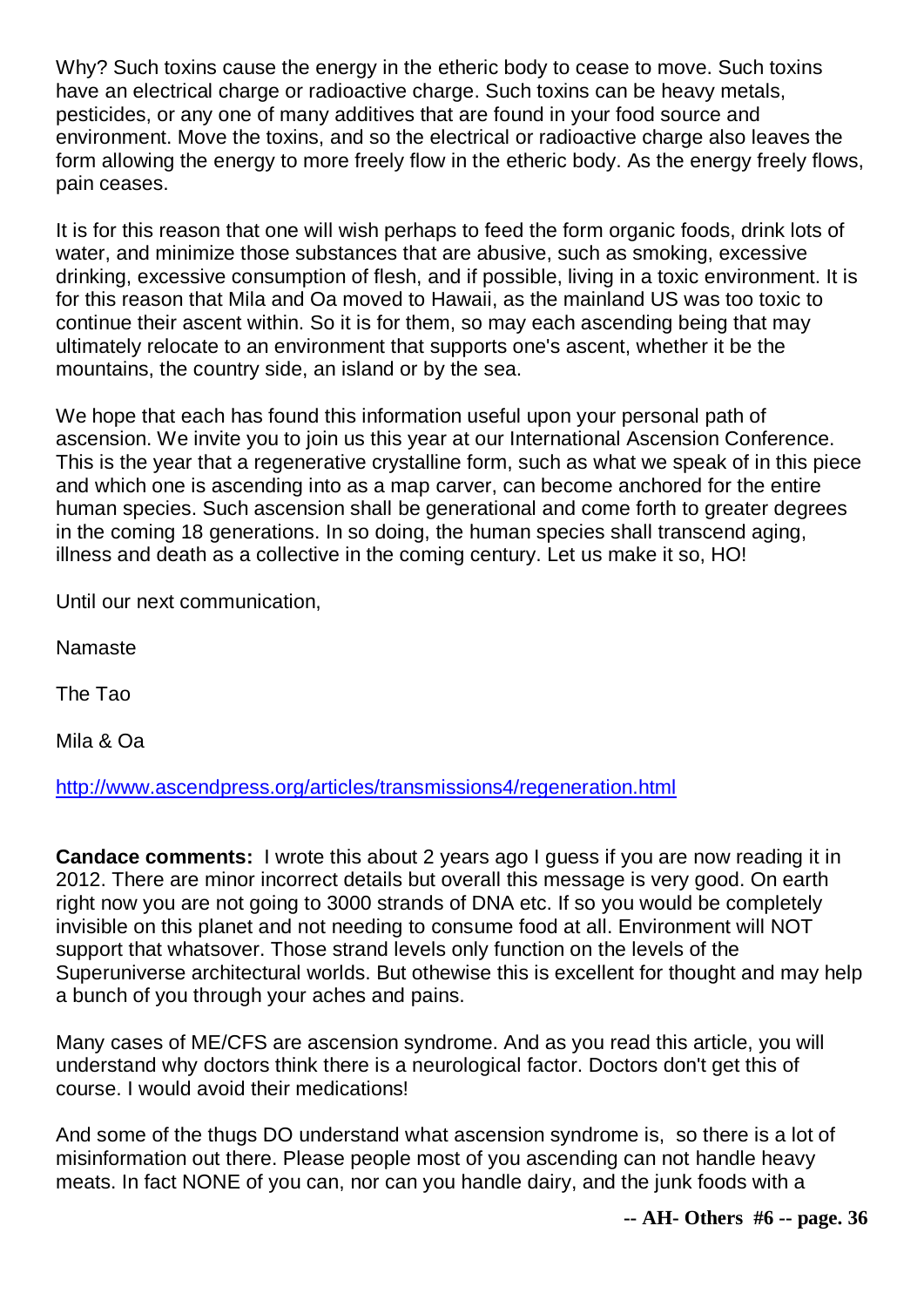shitload of phosphates added to them, nor the MSG, Aspartame and the like. I have taken a very painful journey in that department. Neither the high fructose sugars in everything. They have put lots of poisons into your food. While you need a fair amount of calcium the calcium phosphate blend of dairy is for baby cows not humans. The leading cause of osteoarthritis is phosphates that you can't eliminate and they are stored all over your body. The star seed kidneys are not meant to handle this.

I have written on this, **please go back to the 3 sky doc pieces for info which I wrote with Sky Doc, who is AA Raphael, spring of 2005.** This problem with phosphates has been given the name *"fibromyalgia"* by doctors. Excess phosphates are also the cause behind ADD that is pandemic in people and especially the star kids right now.

The oceans are still really awful. This article was apparently written in 2002. We are IN the photon belt, and also in the galactic plane which is sending all sorts of gamma and other rays, plus the "god particle" which purpose is to regenerate in large measure.

Now recently, there was discussion here about us having short mini stasis periods, with Jennifer knowing we had a stasis period of two days because of her fire going out. We are doing this, because the environment is terrible and must be worked on occasionally out of sight. This could well be one of the reasons the sun moves too far on occasion, since I have been watching it. I may have missed a day of observing unknowingly!

This earth is so toxic both from the pollution, the mental toxicities and the like that it's making the physical ascension of the body a more difficult process than need be.

I do have already a regenerating body, and it's a bit hard on the maintenance with earth related foods for my consumption. I have the larger liver etc, and of course I have written about my growing head. I went through a 4 month process over 2 years ago, gifted to me my Esu, CM and carried out by my Guardian angel Andrea. It was NOT a pleasant process and carried out in the summer with heat issues. I had to endure a LOT of unusual rays and energies. I converted to the regenerating body after mid October of 2008. Some interesting proof was my hair color begin to immediately change back to dirty blond. Except the top, it's still white.

REgards the discussion of initiations, you undergo these generally at night. Now many of you who read these materials are already long ago ascended masters, or at least well beyond others of earth, but you incarnated into the 2 strand DNA system, and are thus demonstrating the process of the body changes that go with ascension. And for those of you who are staying with earth, you NEED the better body from this process.

I am currently approaching the completion of 24 strands of DNA in this form. At some point after stasis, all being birthed into the planet will start out with at least 12 strands. The downgraded 2 strand DNA forms will be a thing of the past. Even the animals are experiencing DNA upgrades and the reconnection of lost DNA patterns. And this should be obvious to some of you who have long enjoyed animal family members.

I hope those of you reading this will understand you are not intended to be rail thin! You need some fat and you are supposed to be having some extra, not only because of the changes in your DNA and organ growth, but also belly fat is protective of the dark side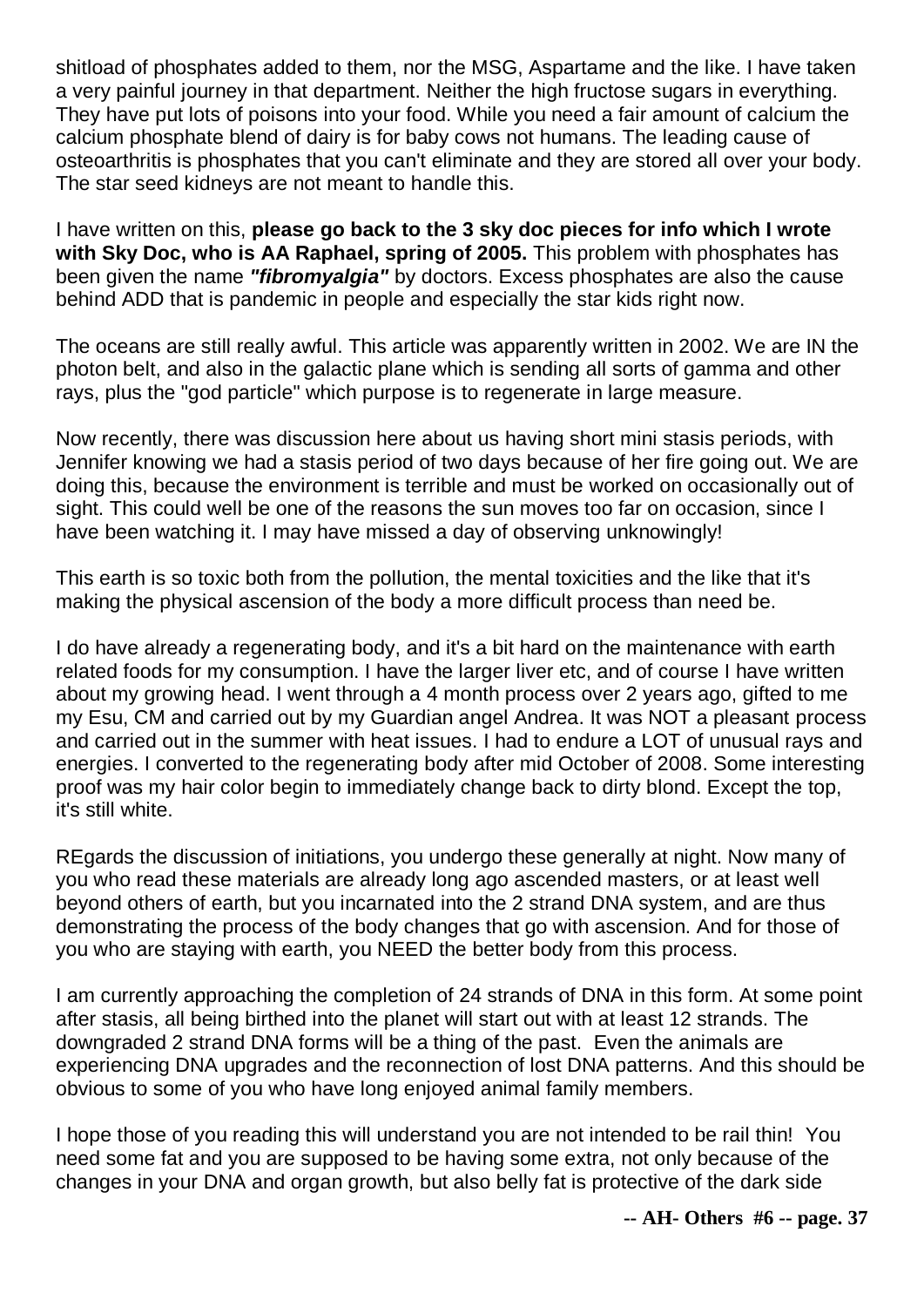energy systems still sweeping the earth a bit. And if food should become short, those twiggy folks are going to go first!

Be about some sungazing after rise and before set. And during the day you can stand with your face to the sun but with your eyes closed. Begin to consciously absorb some photons for some of your energy source!

Sungazing assists the process of ascension. It affeects your pituitary and pineal glands. Work up from a few minutes to 15 or so where you have time and a sun to gaze at! The sun should after you watch it a minute or two, turns blue, with beautiful peach coloring around it. It is not harmful to gaze at the sun during the about 45 (now 30, its stronger) minutes after rise and before set. If it is uncomfortable, then it is still to high in the sky, wait a bit. Some can watch up to an hour after rise and before set, but I am not one of those.

Now, as I described in the Sky Doc pieces, I am on a guaifenisen protocol to help rid my body of the fibromyalgia build up of phosphate/calcium deposits in my body. It was working well, and for reasons I don't remember, over a year ago, I stopped taking it. I think I kept forgetting to order some more and just decided to see how it would go. Well about 3 weeks ago I started back on it, because I was developing a return of build up and to top that off I was using cheese again! Don't ask me the why on that one, except I discovered to a greater degree the fresh mexican cheeese we have in abundance here in Denver. Initially I was taking a little guaifenesen when I ate cheese once in a while, but I forgot that one! We cannot tolerate dairy! Except for butter, and sour cream if phosphates have NOT been added. I am already loosing some of that buildup! I probably need to stay on small doses, minus the cheese for a long time, depending of course how long it is until stasis. And when I come back in my new body, I will not be able to tolerate any cheating at all. You were meant to be VEGAN people.

Nuts have a goodly amount of phosphate too, you should eat them, but not half a pound at a time! (yes, I have done that on occasion, it is not "safe" for me to sit down with a can or bag of nuts while working on the computer. I eat "mindlessly" then. All seeds have some phosphate, the baby plant requires them to grow rapidly, and you do need phosphates for the ATP/ADP energy system. BUT as your body ascends and you use photons and other new energy systems, you aren't going to need many nuts either. But while you have some remnant of animal body you need healthy plants foods, including nuts which supply a goodly amount of protein and healthy fats. You can also get needed calories and fats from avocados, coconut milk, olives and any other high fat fruits in the vegetable kingdom. In fact, most of you need less carbs, particularly sugars and more vegetable source fats. The changing body doesn't want all those easy carbs! You need to acquire a taste for whole grains!!!!! Once you do, you will NOT like white rice, starchy white bread and the like.

I downloaded a pdf file recently off the internet, and I have to find out where I found it, but I discovered an ounce of almonds or cashews have almost as much phosphate as an ounce of cheese. But much less calcium. However, peanuts and the greasy nuts like walnuts and pecans have much less phosphate.

You may have to supplement calcium and other minerals for your ascending body, as the plants themselves are deficient at this time for you, and part of that is the bad farming from depleted soils. Fertilizers are not adequate. If you garden at home you need to depend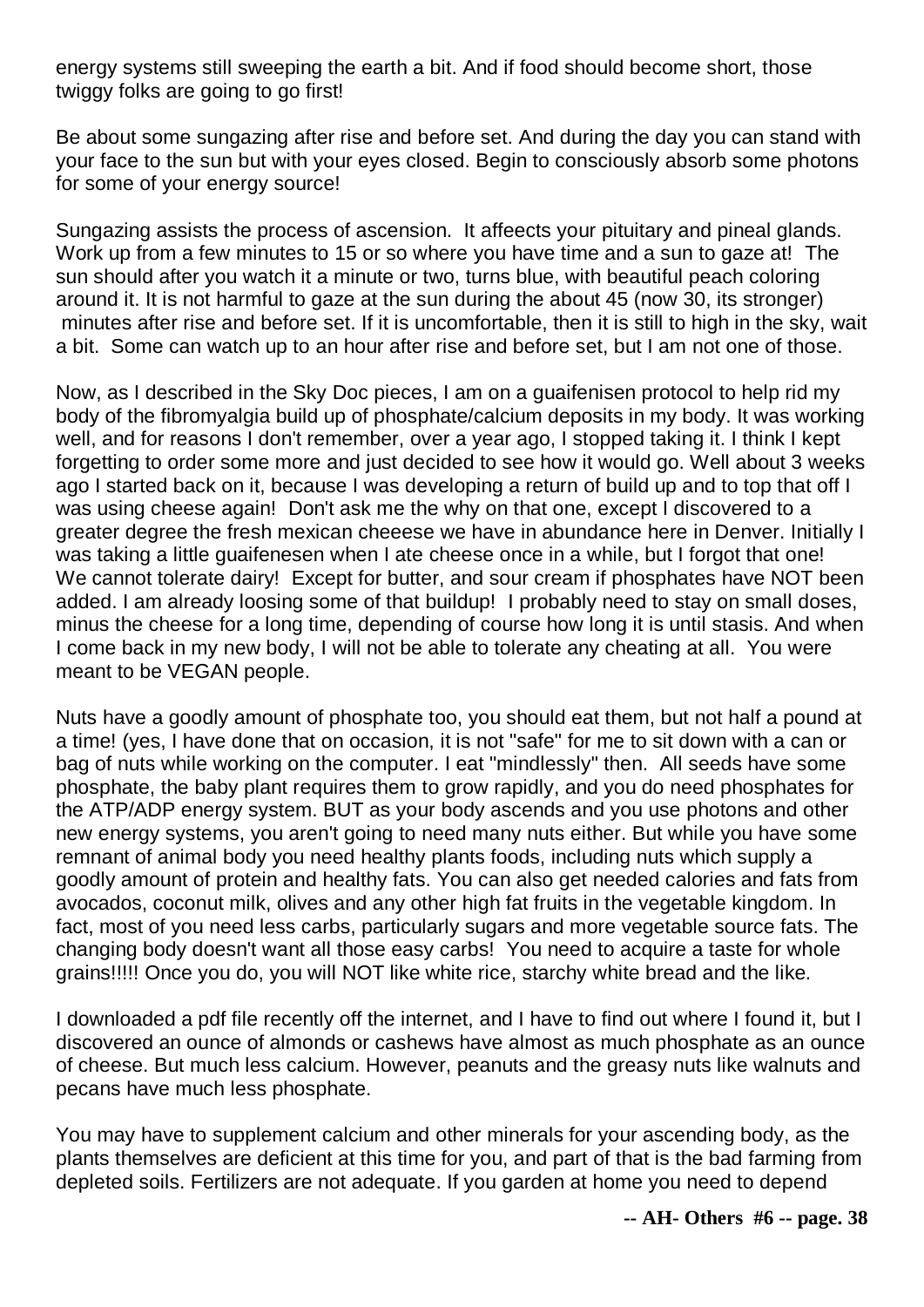more on organic composting for your soil, so minerals are replaced to it. I must supplement with calcium, sea salt, magnesium, and potassium or I have bad muscles and energy problems. Again, check the 3 Sky Doc pieces from spring 2005 under my telepathic messages. Esu and I did two messages together also, called To Your Good Health.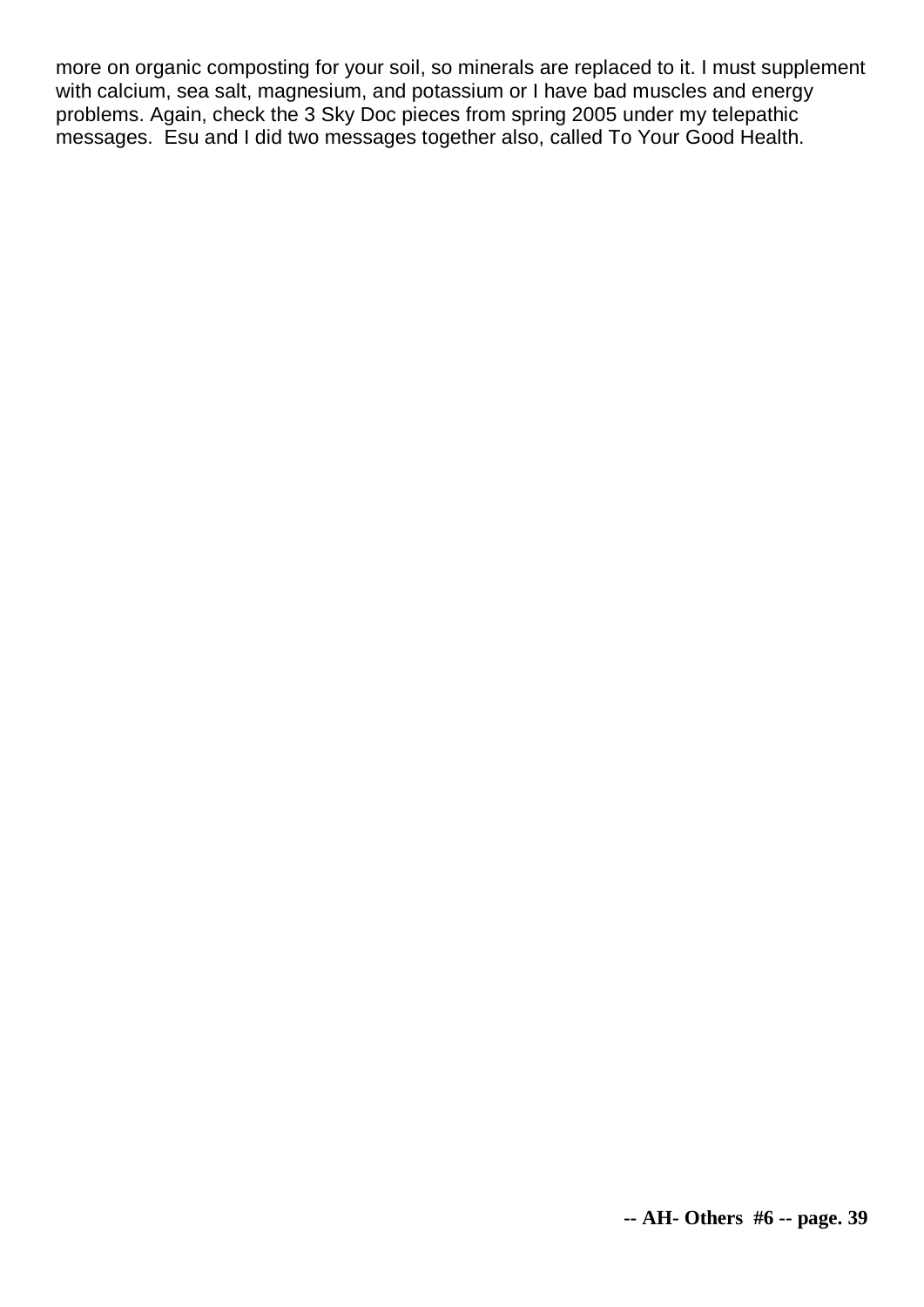### **Stop Evading the Tasks of Evolution**

#### **By Sanat Kumara thru Tatyana Mickushina**

### **Aug 26, 2012**

**Candace:** I had stopped going to this site last year as there was no updating for some time. Tatyana is active again. This piece is appropriate, as MOSt not only evade their evolution, they flat don't even realize they are here to evolve, which has been a chronic problem with the teaching on this planet, religion having taken over and made a mess of it. **Stop evading the tasks of evolution.**

#### *Sanat Kumara, June 20, 2009*

I AM Sanat Kumara, having come to you again on this day. I am happy that I have an opportunity to give messages to the humankind of the Earth. Not always are we given such opportunity, for the situation on the Earth changes and the consciousness of the individuals is very subject to changes.

Today I have come in order to give you an idea about what is happening on the planet. Many of you, watching the situation on the physical plane around you, ponder over what is actually going on. Everything is as though as usual, but yet, it has somehow elusively changed. Besides, it may seem to many of you that the whole world has gone mad. And this will not be far from the truth.

Indeed, we counted on a bigger transformation of the people's consciousness. We reckoned on an opportunity for bigger cooperation when we started working with our messenger in Russia. And now, with surprise, we are watching the repetition of the sad experience of America. The Russian people have set off on the same path. They are astonished by the messages, look at them as at something unusual, and our messages and our Teaching engage their consciousness no longer than the time necessary for the reading of a dictation.

Unfortunately for now, we have not received what we expected. We do not see readiness for cooperation. We do not see the individuals who are to such an extent imbued with our Teaching that they are ready to sacrifice everything they have, to sacrifice their very life, in order for their selfless service for the good of the evolutions of the planet Earth to turn the consciousness of many people, living on the planet, in the direction of knowing the Divine Truth.

We have realized that our hopes have not come true once again. Again we encountered with the indolence of human consciousness and its unpredictability. Well, we drew our lessons and are ready to continue the movement on the path of the evolutionary development. A hope remains for you, but in order for this hope to come true, it is necessary for you to thoroughly think of whether you do everything in the way you should do.

As the situation on the planet is heating up, we do not have any more time to talk too much or for long. We rely on the Teaching which has already been given and in order for you to

**-- AH- Others #6 -- page. 40**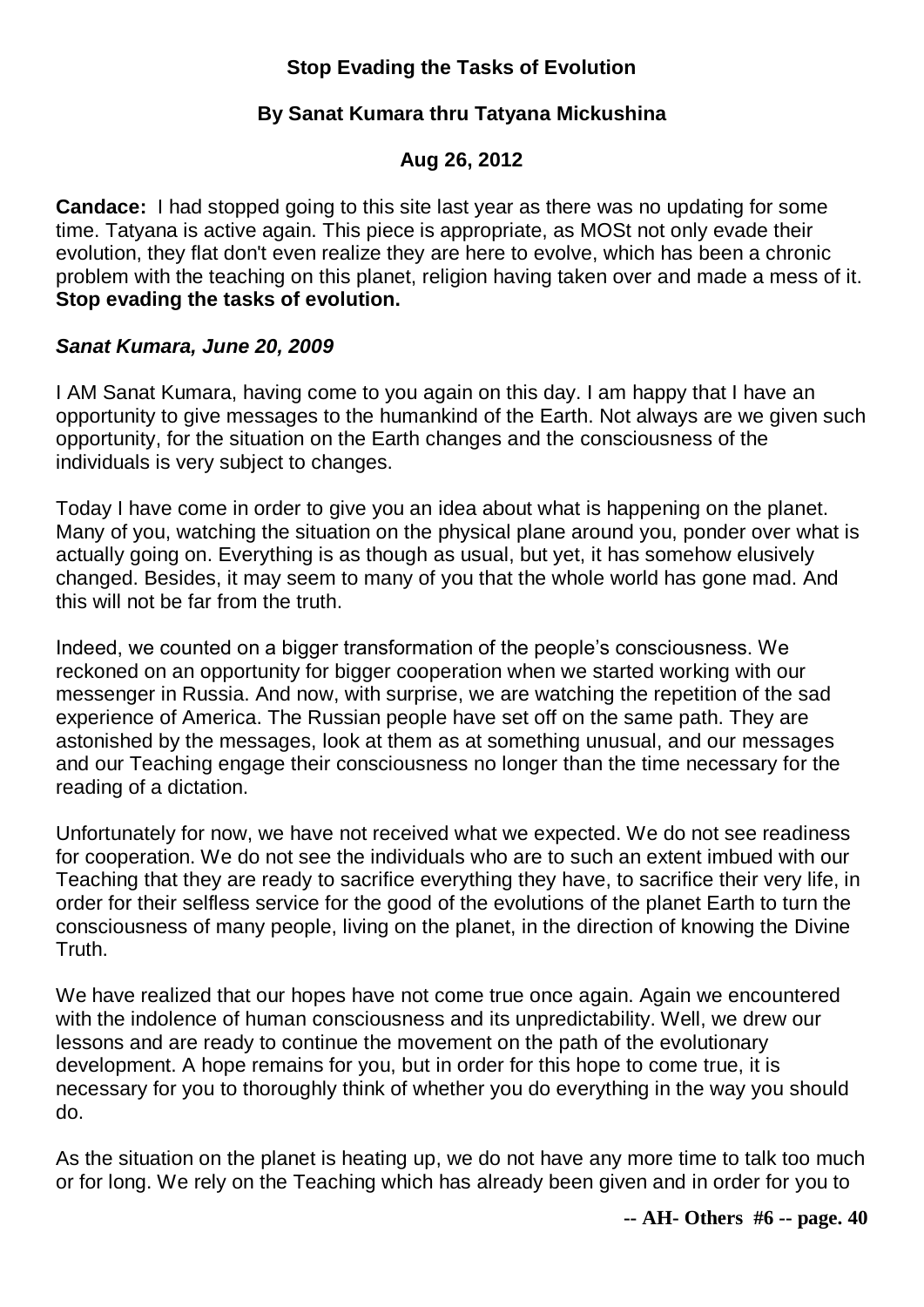continue moving, it is necessary to devote every day of your life to the transformation of your consciousness. I am aware and understand very well that you are immersed in the illusion and the illusion increases more and more with each day.

Do understand us as well. We are concerned and care for the salvation of each soul, which is still sleeping, but hears our call, our admonishments and our Teaching in the dream. You still cannot differentiate whether what you hear from us is a continuation of your dream or these are already the sounds of the New Day.

However, we are but to satisfy ourselves with a little: you hear us and even this is already something which gladdens us.

Never stop to aspire. Never allow the illusion to completely capture your consciousness. I do not loose hope and convince all the cosmic counsels that the humankind of the planet Earth is capable of moving on the evolutionary path of development.

However, there is less and less time left. I will not reveal the terms which are discussed and the dates of the forthcoming events. Why do you need to know this?

Things that will take place will not have any meaning for those who sleep. The ones who have been awakened are not endangered by anything.

Those few remain who hear my words as though through a dream, and forget about them immediately after reading my message.

However, I will not tell you the terms too, for the time does not matter at all if you do not manage to deal with the change of your consciousness now.

I have come to remind you that now a lot, if not to say everything, depends on every one of you who is in incarnation.

Stop evading the performance of the evolution tasks, stop hiding and continuing to play stealthily childish games. You have already passed all possible limits within which it was necessary for you to comprehend our Teaching.

Now, I have to let you know with full responsibility that the whole world and its destiny, depends on these few who have come into incarnation exactly in this time with a particular mission and aim, and have so much been carried away with games in the illusion that they have missed all given terms. And we are confronted with the necessity of either to postpone the terms or to forcefully make you wake up from the dream.

Every time we are speaking and warning, and every time your consciousness refuses to believe that everything is very serious. Let this message of mine make you even if for a while open your eyes and see the danger, which threatens the humankind, if it does not manage, in the persons of those few who have come into incarnation especially for this, to do what the Cosmic Law requires to be done now. And now the evidence is required that the humankind is capable of working with the Higher Worlds, that the humankind can and wants to develop, and follow the ascending path of evolutionary development.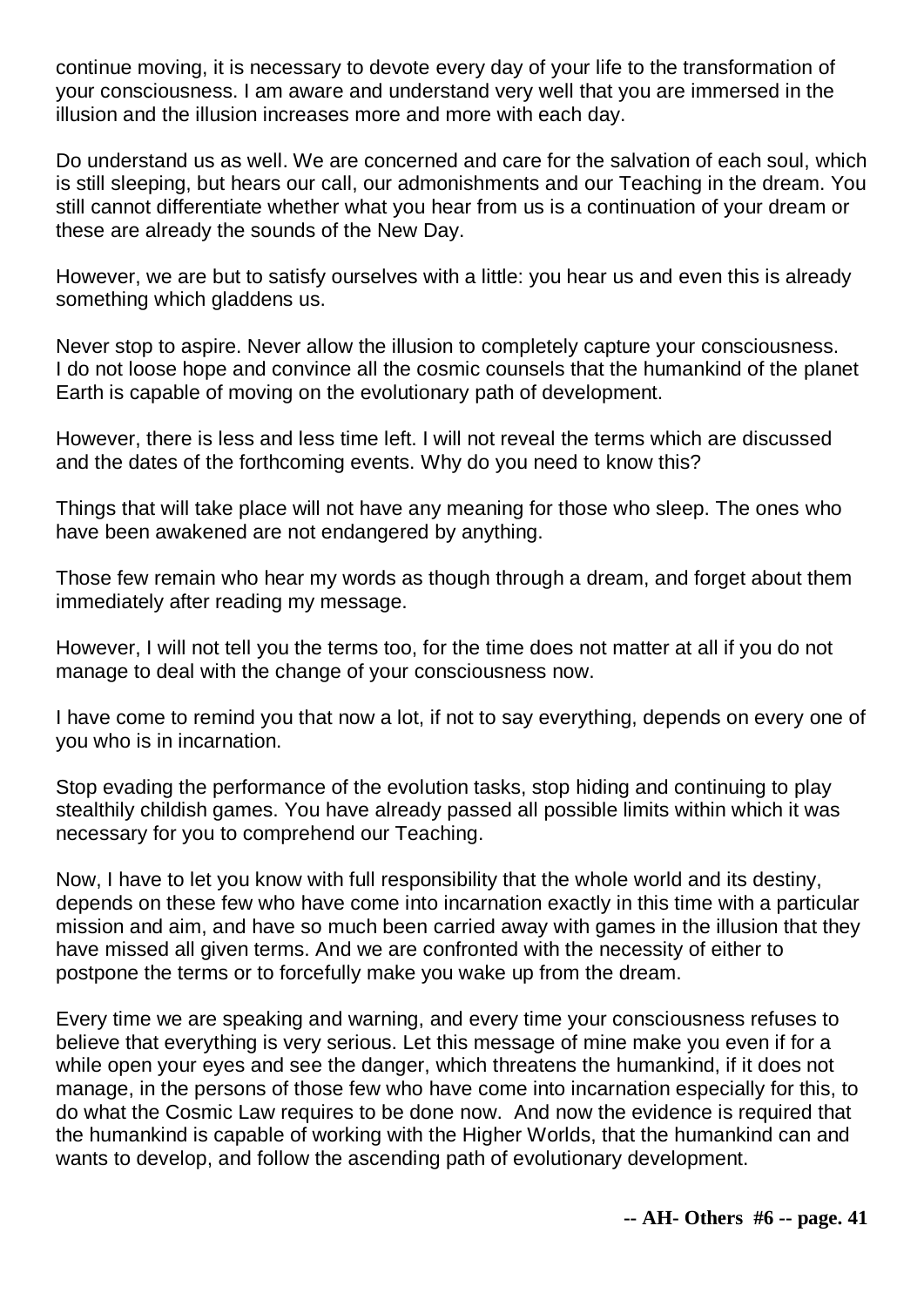I am telling you all this openly and fairly because I took upon myself the responsibility for the humankind of the Earth. And I will continue waking you up and making you awake until you do this.

You cannot imagine how difficult it is for me to convince the Great Central Sun that the humankind needs a little bit more time and a little bit more energy. It is very pity that you cannot appreciate and understand the care and guardianship, which you senior brothers and sisters, the Ascended Masters, are giving to you now.

I am becoming silent because everything I have said now needs time for contemplation. Promise me that you will read this message of mine at least three times in different states of your consciousness.

I have come to you on this day in order to make one more attempt to reach your hearts. I AM Sanat Kumara. Om.

Messenger Tatyana Mickushina

Translator Proletina Dragoeva

[http://www.sirius-eng.net/dictations/s11/June\\_2009/20.06.09.html](http://www.sirius-eng.net/dictations/s11/June_2009/20.06.09.html)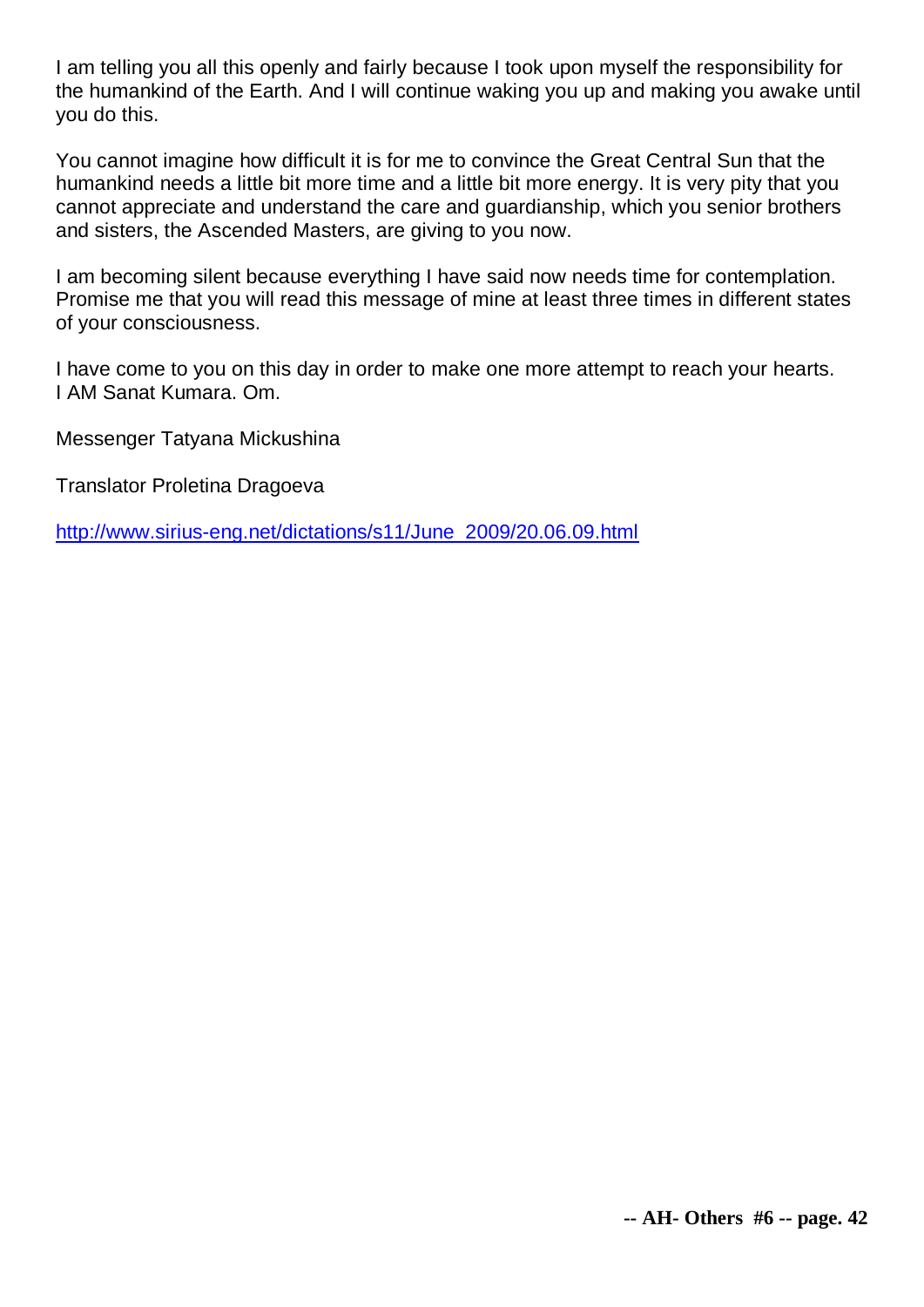#### **Mama Maria Speaks to T......**

#### **By Mama Maria thru T**

**Oct 18, 2012**

Hi folks,

I know its been a while since I last posted anything anywhere, especially any meditation reports. There is a good reason for that; the need for me to work out some very heavily unresolved emotional issues from my past -

As my guide Laoshi put it: *"You cant seriously expect to convince anyone to have a bath when you yourself stink like a Tibetan yak, can you?!"*

He has a lovely way with words, my Laoshi does.....Good point he's got there! Anyway, all is a lot better now, and so Im back.

I had asked **Mama Maria** a couple of weeks ago, due to one of my many pangs of impatience, about the 3DD. She had told me this:

*"Do not ask IF its going to happen. Ask what YOU will do WHEN it happens. Are YOU ready for it? If you say you are, then you certainly are NOT. Ask yourself: when you are about to sit for an exam, can you truly say that you are perfectly ready for it? No. One can only keep on maintaining the process of readiness as much as possible until the event occurs.* 

*Realise this. The event is occurring as we speak; and when it does happen, even the most knowledgeable of the so-called "Lightworkers" will not know how to act IF they have not worked out their spiritual and other issues from this present lifetime. Many people will have to assess if they have been just idling time away waiting for events to occur - yes, one MAY look at this as an indirect form of service to self - or if they have been helping others in some manner to alleviate suffering and pain; being of service to others in some way or form. You will see when the time comes, that quite a few of the former will have to face a judgement of their own making - of their errant thoughts and actions, against themselves, by themselves - and they will also have to account for having mislead many who should have been rightly guided by them."*

At that time, when I asked if I should put this on the site, she told me not to do this. She said that this was because those who were going to listen were already hooked up to their Higher selves and were busy preparing themselves by assisting those who came their way in whatever capacity was needed of them. Others, who were not going to listen, would not bother with the material anyway, and carry on doing as they have been doing. These would to be awakened by their own Higher Selves, guides and angelic guardians when the time was right.

I am assured by her today that it is the right time to put that message up. So, I am including it here.

**-- AH- Others #6 -- page. 43**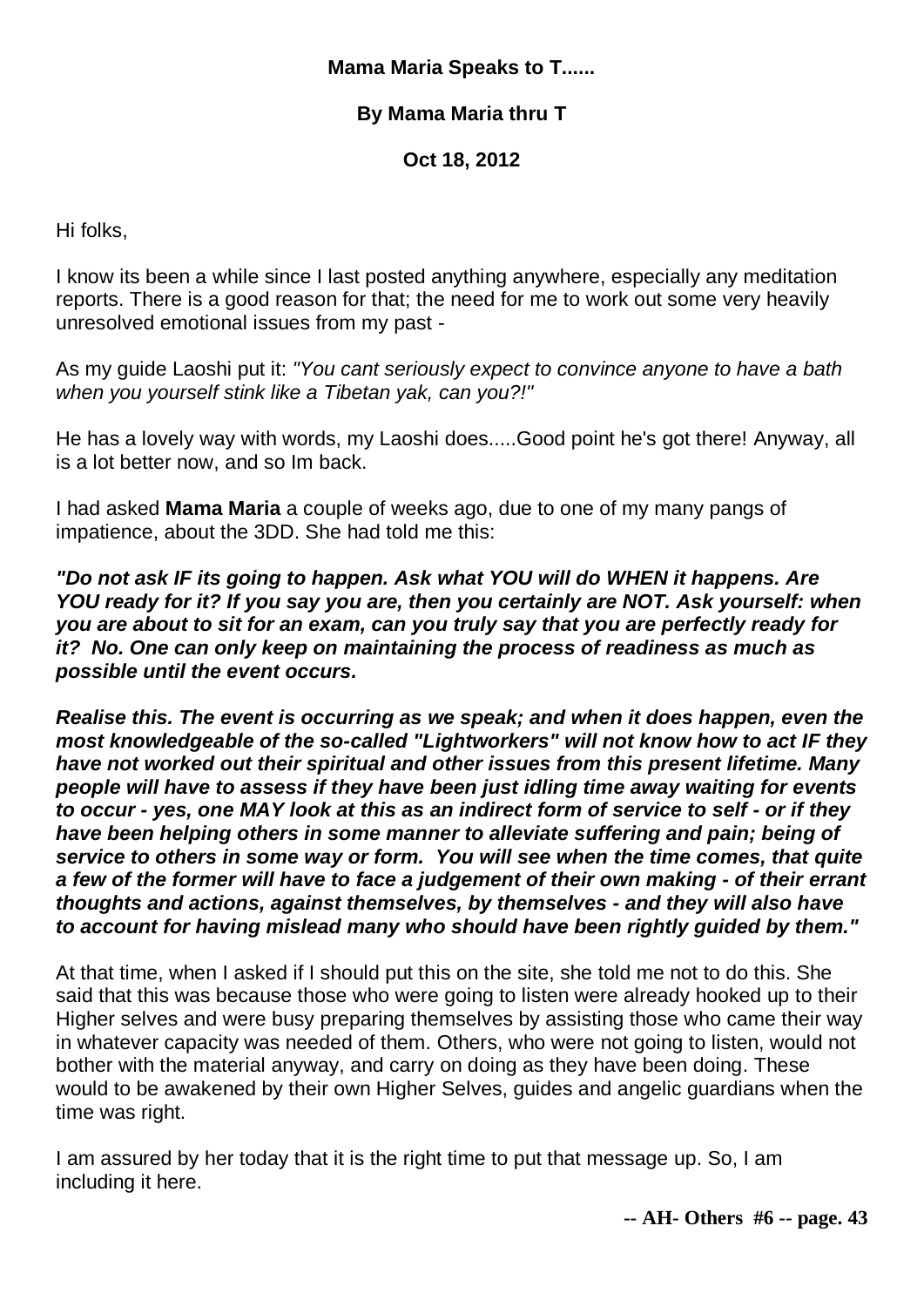OK. This morning, I was just finishing my meditation as per CM's latest directive, when **Mama Maria** came to speak to me. When we had finished talking - and most of it was either personal stuff or that to do with my spiritual path - I told her my intention of resuming my postings on the AH forum website. I asked her if there was anything wanted me to put there. She affirmed that there was. Please - like I usually say - use your spiritual discernment. Take what resonates, leave what does not. Anyway, this is what was said to me:

*"My dearest children, I have warned many on this planet, for many years, about this time of darkness. Yet, many have refused to listen. Some have listened, but not heard. Only a very handful have truly believed. Now, I say to you: Be aware, now. Be vigilant, now. Now is the time to assume responsibility; to be a anchor for the passengers on a ship in the middle of this awaited maelstrom. The storm will be felt to be terrible, even though it will rage on in both darkness and light; for the predicted three days and longer. In this darkness, it will seem as if there is no horizon on which to fix one's gaze.* 

*In this darkness, too, one will not be able to make out who is friend nor who is foe, who is family and who is stranger. For many, it will be a testing "night of the Soul"; a time when they are being forced to evaluate the validity of all that they have held dear for such a long time. It has already started, my children. This is why all around you many are unable to function as they once used to and are acting irrationally and totally "out of character". I say to you all: Look inwards. Look deeply. Be at one with your I AM. Attune to He who you call Christ Michael, the One who is as your Father. You will be guided at this time by Him, by your spiritual guides and your guardians.* 

*Less words. More action. That is what is needed. That is what is been commanded by the Father Creator, the Source of All. That is what is being done by your beloved Christ Michael.* 

*So, my dearest children, lift your spirits. Let happiness shine out of your souls in this coming darkness. Be the beacon of Divine Light that you are. Let your smiles decorate the unveiling of the "New" Earth with Divine Love and Light! We will all meet again, aboard our vehicle, which you should know quite well by now - even if you do not consciously remember it. My Love will remain with you all no matter where you decide to go after this event is through."*

Well, as for the meditation report: I received no visuals. Just a sense of unbounded happiness, overwhelming love and joy emanating from Mama Gaia. Apart from this, there is currently nothing more to report.

See you all soon.

Love and Light,

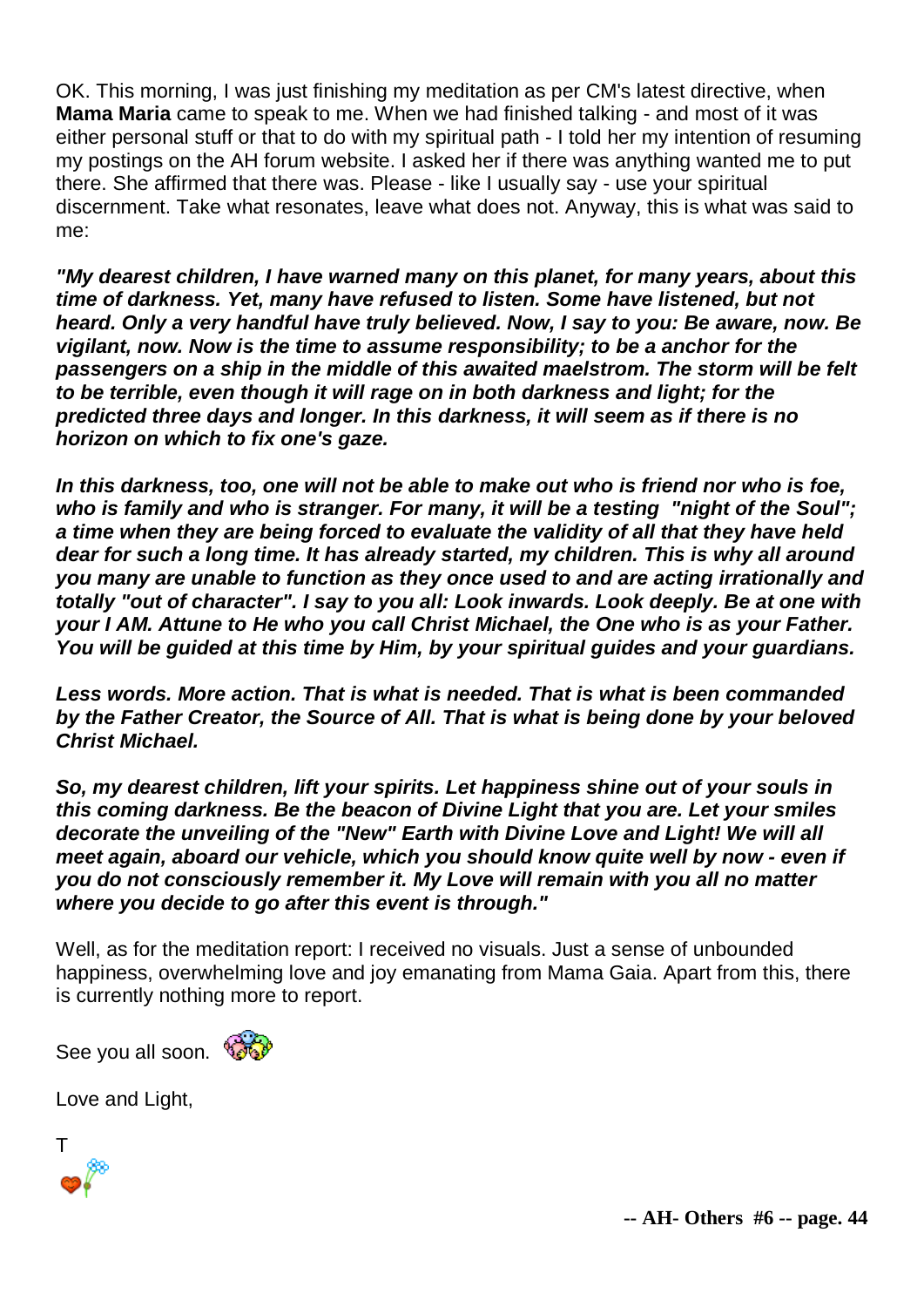**Candace:** Beloveds, just to update a bit, those watching the sun should be noticing something. Some of us here have friends noticing the sun but with no clue as to why its not so bright. I can now gaze it for a short time at high noon without any pain or eye protection, its dulled that much but I still don't want to gaze for a long period. Takes about only 5 seconds for me to discern the disk (not the craft) now. We have completely clear sky above right now, no chemtrails, no haze, and its NOT as bright and sunny as it should be, the feel is sort of like the sun being behind thin clouds. It is as I post this, 1 hour or less from solar noon.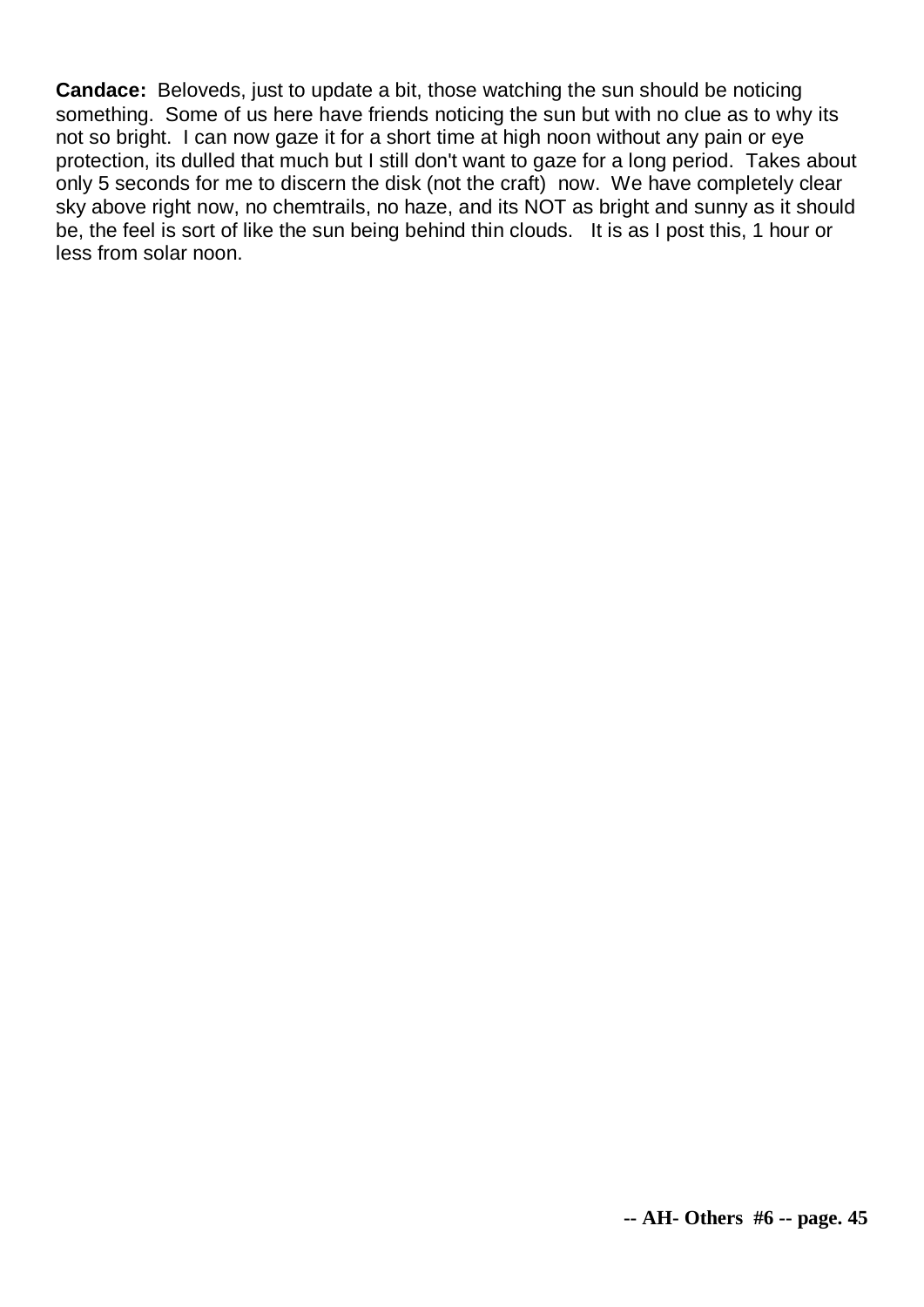#### **"Proper Use of the Mind."**

**By Jesus/CM**

**Nov 23, 2012**

**Urantia, November 5, 2012. Teacher: Jesus. Subject:"Proper Use of the Mind." Received by Lytske.** <http://www.1111angels.net/index.php/messages/168-proper-use-of-the-mind>

**Jesus:** "The reason why I want you to use the name Jesus, rather than Michael, is because most people who chance to read this message will identify more with the Man Jesus, rather than with the Ruler of a wonderful and well-ordered universe, who goes by the name of Michael. Please give me your full attention for a short time as I have been following your thoughts about how make proper use of your God-given talents and also how to make the fullest use of your mind whilst still living in the flesh.

"The reason why I desire to 'jump' into your thought-stream is because it is extremely important for my human children to become increasingly aware of the workings of their minds. Since you can only think one thought at a time, and since whatever you think about finds its way into the very tissues of your being, you can bring about health or ill-health from anything on your mind, depending on the force or desire behind it.

"The Father has endowed you mortals with free will, so it is entirely up to you to curb the less than wholesome thoughts, lest you bring into existence something you really don't want. It is ever so that what a man or woman thinks about, will come about. Think healthy thoughts and the whole body benefits, think mundane and ill-conceived thoughts like anger, un-forgiveness or resentment, or any other spiritual poison, and you can harm your body beyond repair.

"Humans are in charge of their own thoughts, no one else is. So I counsel you to become more mindful about the thoughts arising in your mind. Therefore, the most important point I am making is this: Practice an ever increasing present-centered awareness, and when you engage your mind in this, the gathering of new information will become easier. Your memory will also become far more accessible to you, 'brain fog' will be lifted, and timely recall of important matters will be closer at hand.

"'Sloppy thinking', out of control, random thoughts, and hasty actions have brought no end of misery to this wonderful planet. Therefore, if each day people would consciously engage in well-directed thoughts, it would bring the mind to more elevated thinking. Such training benefits the entire system as one would truly be on the way to self-mastery, which is a requirement for spiritual progress and which will benefit you all enormously with progress at your next level on the mansion worlds. It is here in your mortal estate where you can make the most progress.